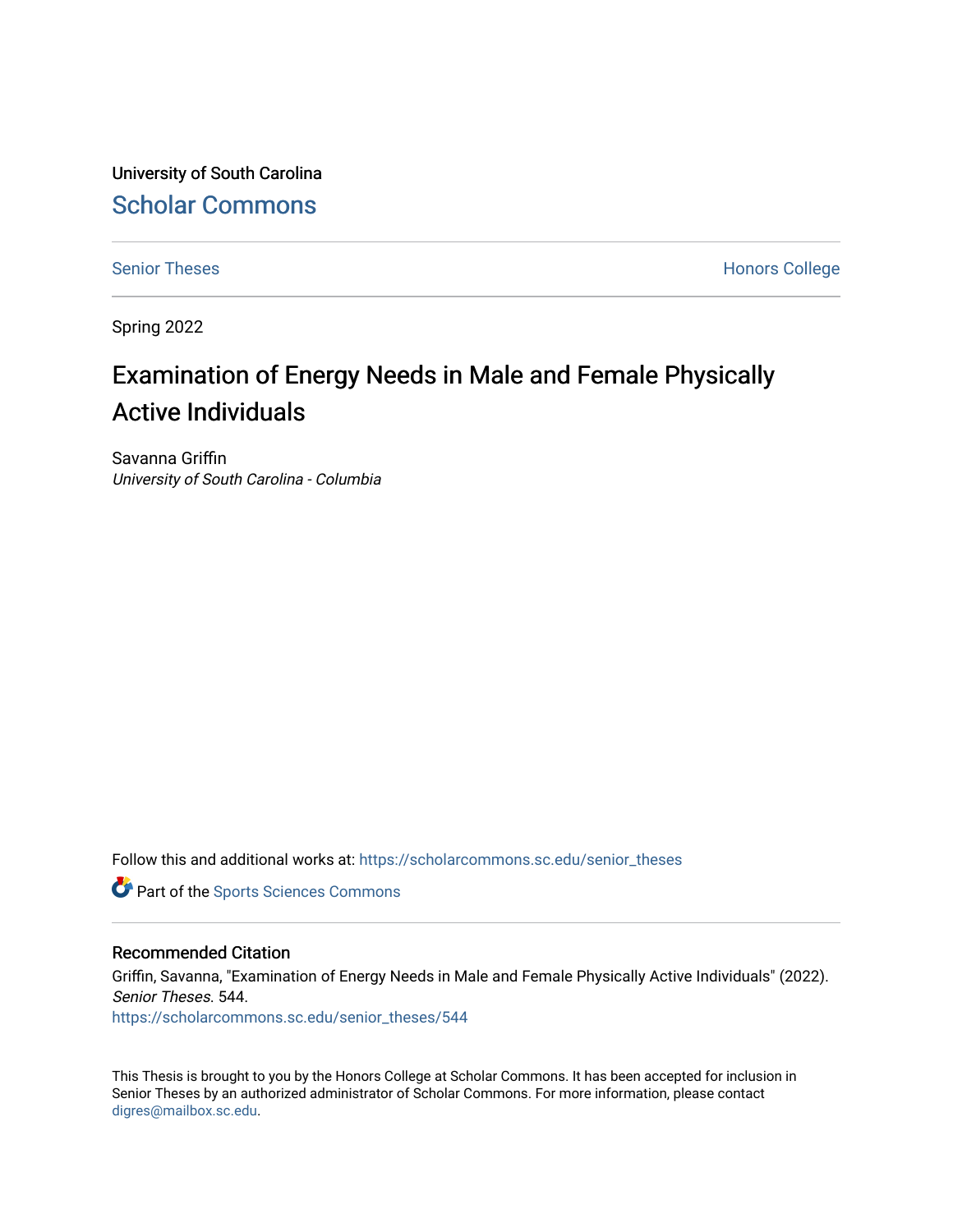## EXAMINATION OF ENERGY NEEDS IN MALE AND FEMALE PHYSICALLY ACTIVE INDIVIDUALS

BY

### SAVANNA GRIFFIN

Submitted in Partial Fulfillment of the Requirements for Graduation with Honors from the South Carolina Honors College

May 2022

Approved:

Doni Dennes McCletre

Dr. Toni M. Torres-McGehee Director of Thesis

Nancy 21 -

Nancy A. Uriegas Second Reader

Steve Lynn Dean of South Carolina Honors College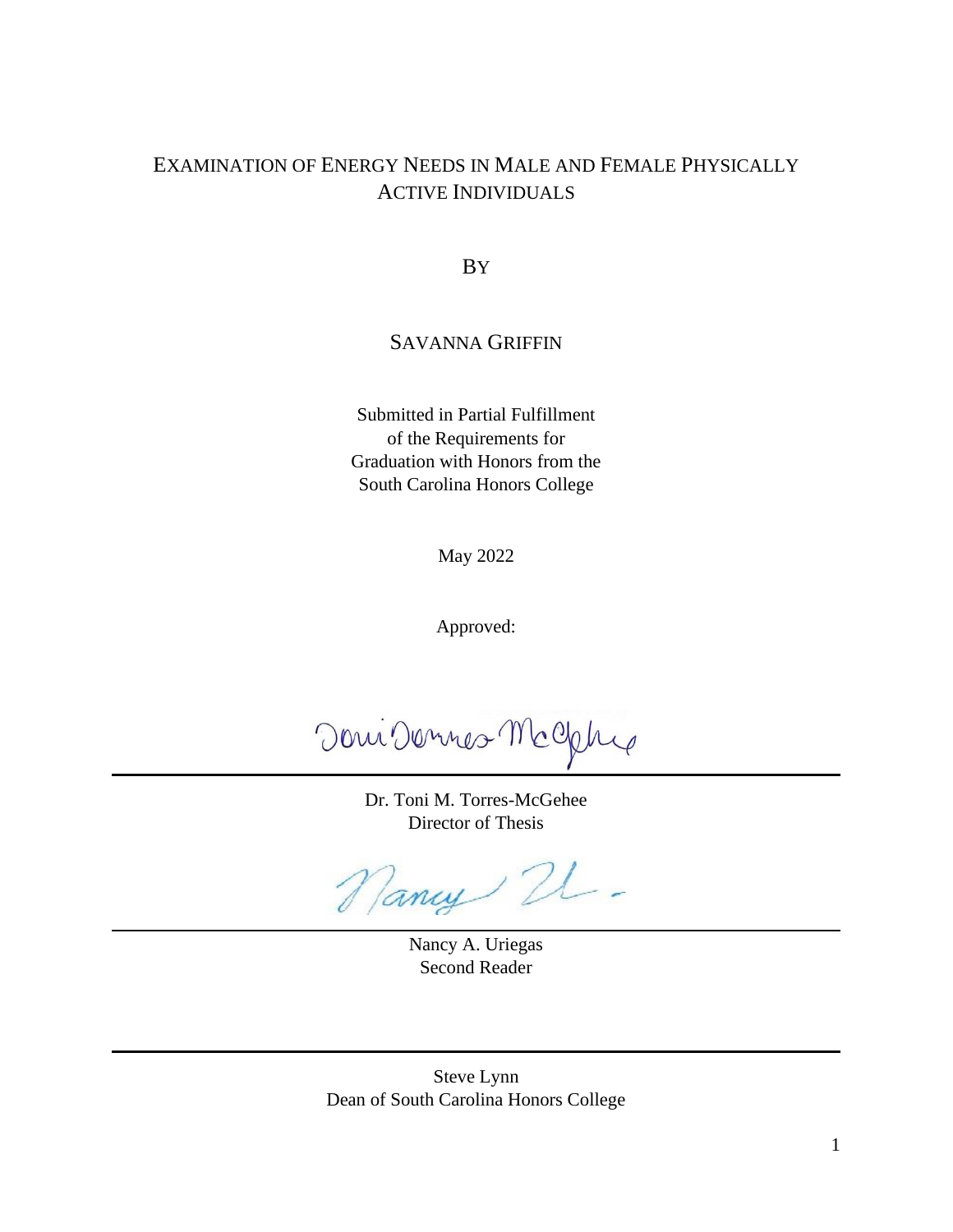© Copyright by Savanna Griffin, 2022 All Rights Reserved.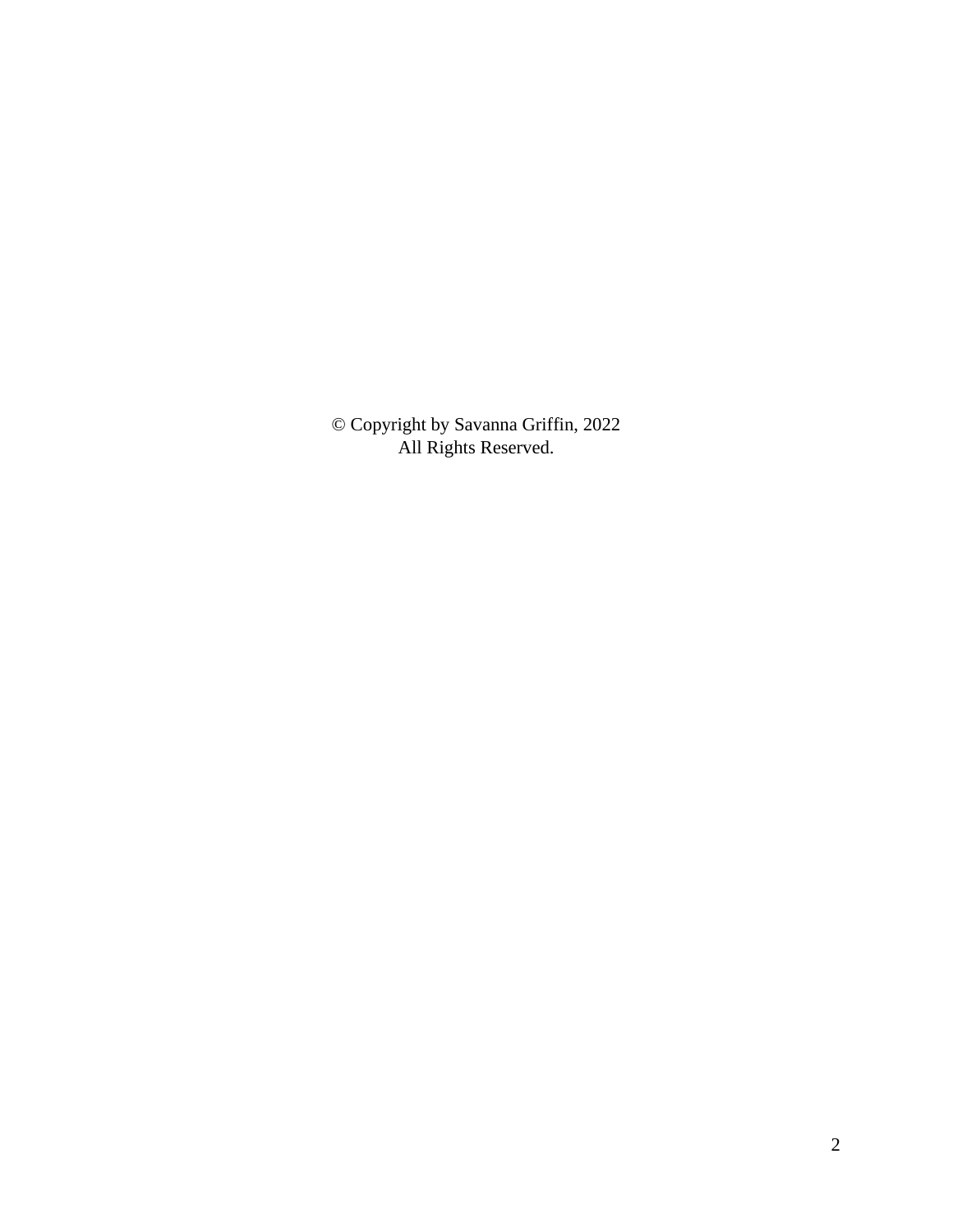#### ACKNOWLEDGEMENTS

This thesis would not have been possible without the help of several people. First, I want to thank my thesis director, Dr. Toni Torres-McGehee "Dr. TTM", for working with me on this for the last four semesters. I knew I wanted to focus my research on something in the exercise science field, a field in which I was not very knowledgeable, and Dr. TTM helped me bring that desire to life. I really appreciate her taking a chance on me, especially since I am a business major researching something way out of my comfort zone, and really helping me understand and analyze the data throughout this project. Second, I want to thank my second reader, Nancy Uriegas, for all her help throughout this process. She, too, helped me understand this data and its importance, and she gave me many good references to look at as I worked on the project. Nancy also helped a lot in assembling the final project and providing great feedback along the way. Finally, I want to thank my friends and family for supporting me and showing genuine interest in the work I was doing. These people and this project have opened my eyes to new education and opportunities, and for that I am very grateful.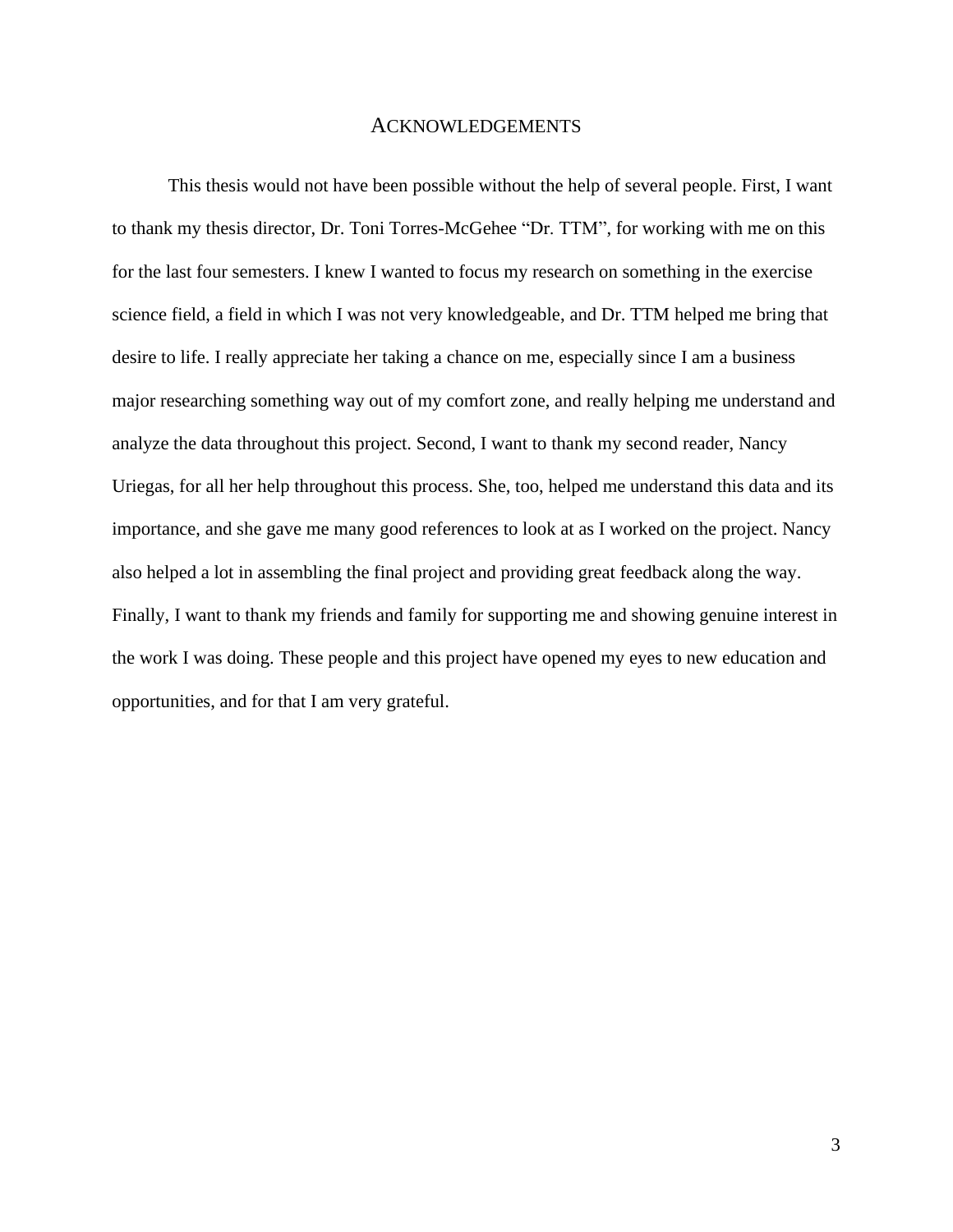#### ABSTRACT

**Content:** The Female Athlete Triad refers to three interrelated components: 1) low energy availability (LEA), with or without an eating disorder (ED); 2) harmful and physiologically impactful hormonal changes; and 3) alterations in bone mineral density, which are often experienced by individuals engaged in organized sports or other intense physical activities. This phenomenon is called the Female Athlete Triad because the relationship of components has thus far been observed primarily in females. A new term, the Male Athlete Triad, has been recently developed to describe the same phenomenon in males. LEA occurs when dietary energy intake (EI) is inadequate to support the energy expenditure required for daily activities and organ function after exercise energy expenditure (EEE) needs are met. **Objective:** To examine the prevalence of LEA with or without an ED in physically active individuals. A secondary purpose is to determine if physically active individuals are meeting the recommended macronutrient intake guidelines. **Design:** A cross-sectional study in a free-living environment. **Participants:** A sample of 58 physically active individuals (35 males and 23 females) who engage in exercise 3 times per week for at least one hour. **Interventions:** Independent variables in this study are sex (male, female) and energy availability (adequate EA, LEA) and dependent variables are ED risk (at risk or not at risk) and macronutrients (proteins, carbohydrates, fats). **Main outcome measures:** Participants completed a 7-day food intake diary to estimate EI and used a SenseWear heart rate monitor during physical activity to estimate EEE. ED risk was examined using the Eating Disorder Inventory 3 (EDI-3) and the EDI-3 Symptom Checklist. Macronutrient intake was calculated and compared using ACSM Nutrition Recommendations to determine if participants are below, within, or over recommendations. **Anticipated Results:** We expected to find that LEA was present in the majority of physically active individuals and that most of these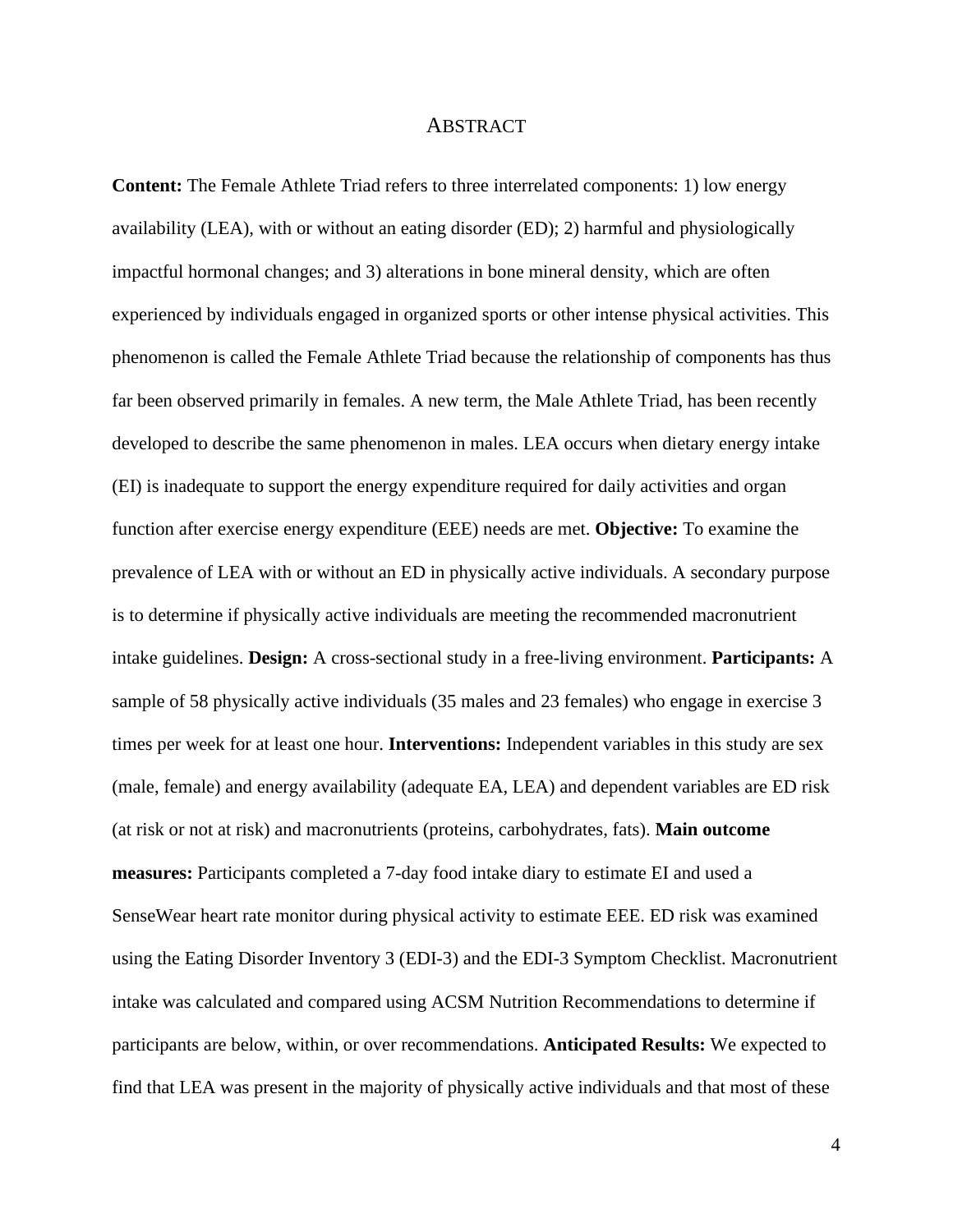individuals would display LEA with ED risk. Additionally, we expected that physically active individuals, regardless of activity type, would present with low carbohydrate intake, males would have higher protein intakes, and there would be no differences among fat intake. **Conclusions:**  We found LEA risk and ED risk to be prevalent in males and females, although there were significant differences across sex. We also found a significant relationship between LEA and ED risk, and most participants who had LEA also had ED risk. Macronutrient intake was significantly different across sex, although carbohydrate intakes were low across all participants with 94.8% having inadequate intake. ED risk varied across sex with several significant differences in scales, composites and pathogenic behaviors across sex.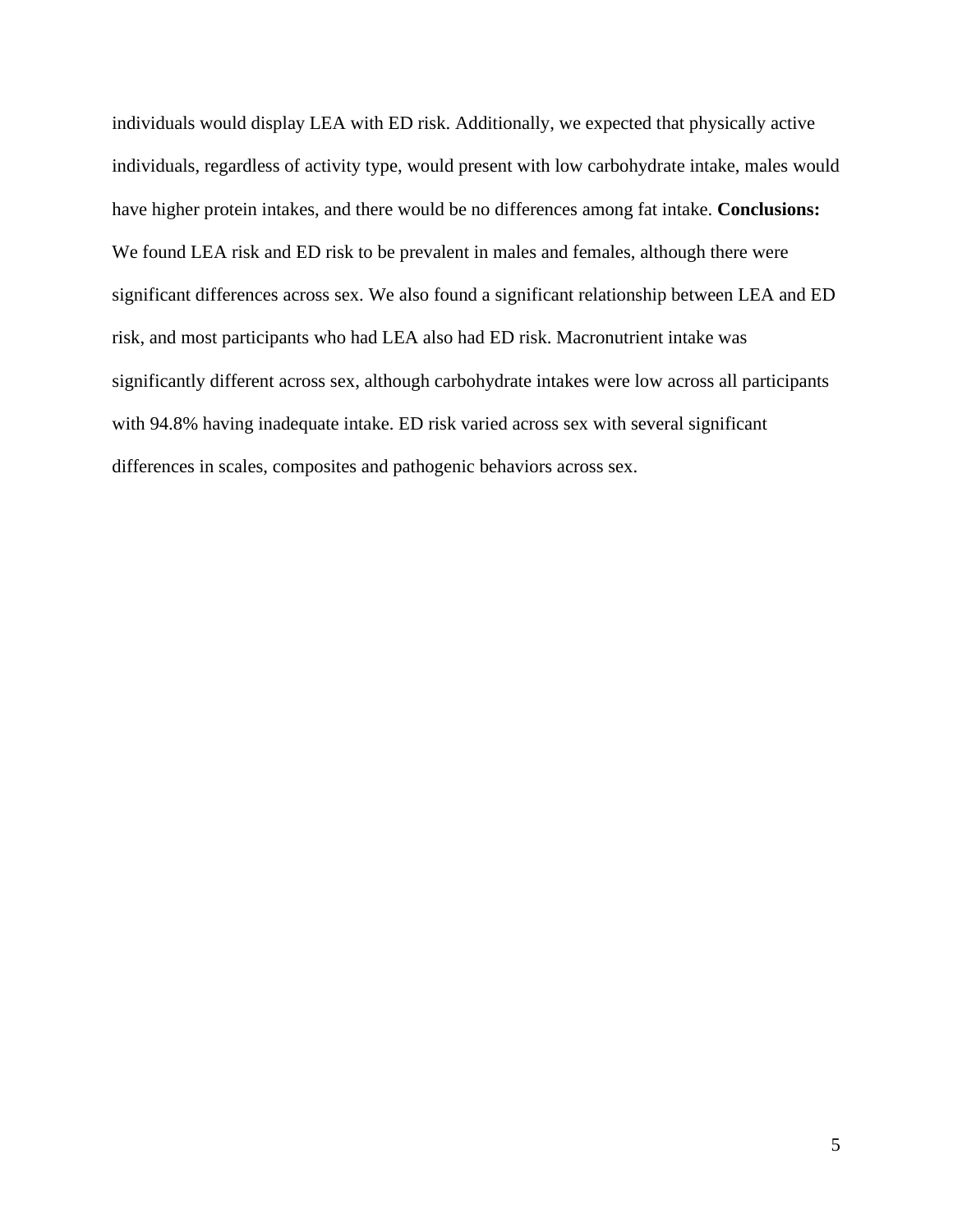## TABLE OF CONTENTS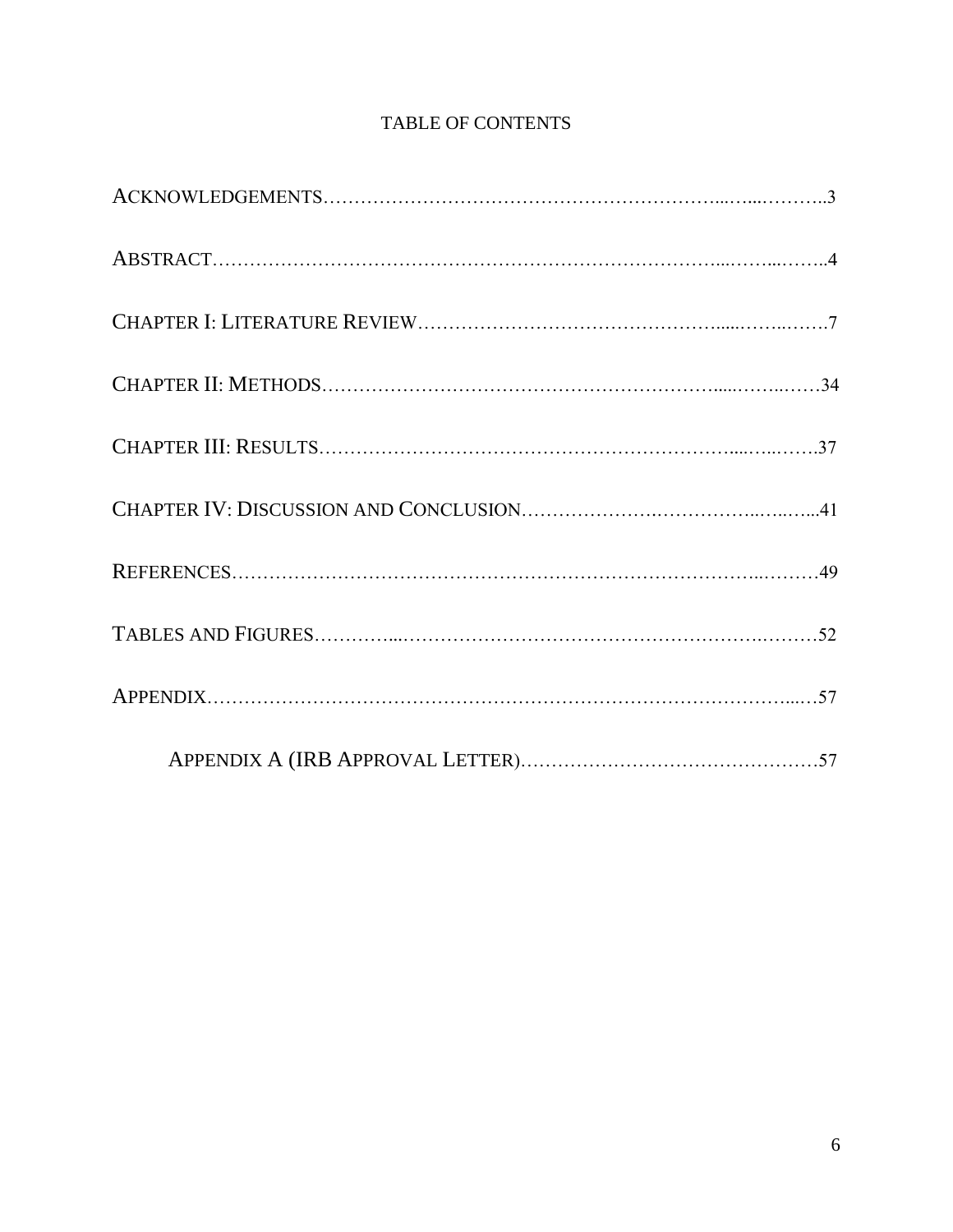#### CHAPTER I: LITERATURE REVIEW

#### **Introduction**

Over the past few decades, the Female Athlete Triad and its components have been studied extensively and our understanding of the symptoms and prevalence has grown significantly. The role of low energy availability in producing the other Triad symptoms is now better understood, and prevalence in athletes and physically active individuals, especially those involved in endurance, aesthetic and weight class sports, is high. While the Triad symptoms in females are well-studied and understood, recent studies have shown Triad-like symptoms in males as well, warranting further study of the phenomenon in males.<sup>4</sup> Although males can withstand a greater energy deficit than females before experiencing alterations in skeletal and reproductive health, it is important to understand energy needs in both males and females to ensure adequate energy is consumed. Low energy availability can occur with or without disordered eating or a clinically diagnosed eating disorder, $\frac{7}{1}$  so screening for symptoms is important. The purpose of this study is to investigate the symptoms and prevalence of low energy availability and assess eating disorder risk in male and female physically active individuals.

#### **Female and Male Athlete Triad**

The Female Athlete Triad (Triad) refers to the relationship between three components present in many individuals who participate in organized sports or other intense physical activities: 1) low energy availability (LEA), with or without an eating disorder (ED); 2) harmful and physiologically impactful hormonal changes; and 3) alterations in bone mineral density  $(BMD).$ <sup>1</sup> Although the prevalence of the Triad is low with a range of 0% - 1.2% among US high school and college athletes, the individual components of the Triad are common among athletes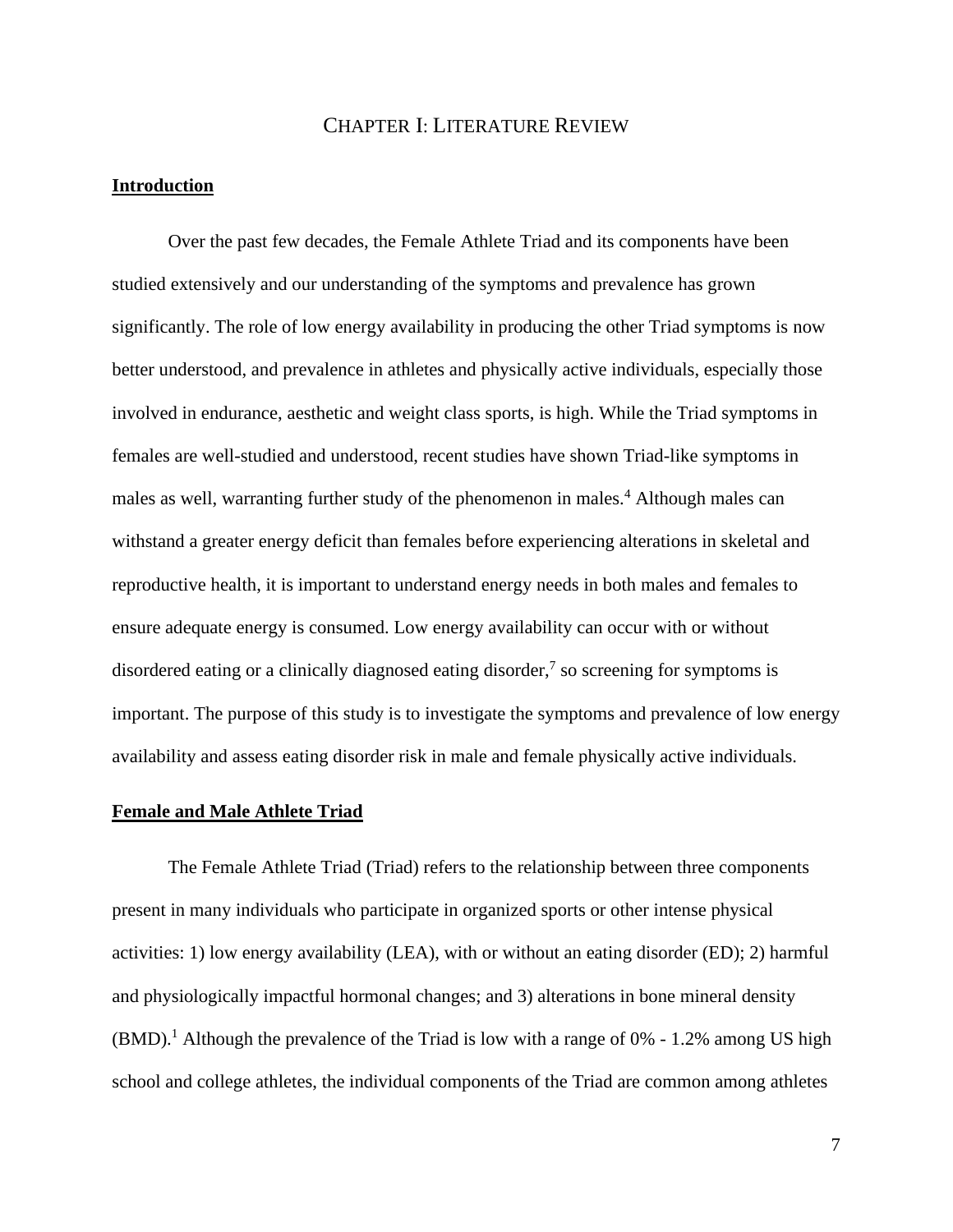at all ages and competitive levels with 23.5% of female athletes experiencing menstrual dysfunction, 18.2% showing disordered eating (DE) patterns with or without a diagnosed eating disorder, and 4.1% having low bone mineral density.<sup>2</sup> A recent analysis which examined the prevalence of the Triad and its components among athletes across all activity levels showed a small percentage of athletes with all three components at 0% - 15.9%, but larger percentages exhibited two components (2.7% - 27%) or one component (16% - 60%).<sup>2</sup> Additionally, the prevalence of the Triad in sports which emphasize aesthetics or weight classes ("lean" sports such as ballet, gymnastics, and running) was observed to be  $2 - 3$  times higher than in non-lean sports.<sup>2</sup>

While the Triad has been extensively researched and studied, there is a need to study the same phenomenon in males. Male athletes participating in lean sports who have bone stress injuries may also show nutritional, endocrine, and/or bone mineral density problems, very similar to the components of the Female Athlete Triad. The Female and Male Athlete Triad Coalition recently defined the Male Athlete Triad as "a syndrome of 3 interrelated conditions, including energy deficiency/low EA, impaired bone health, and suppression of the hypothalamic–pituitary–gonadal (HPG) axis."<sup>4</sup> Currently, the outcomes of the Triad in males are less clearly defined than in females, and the degree of LEA associated with alterations in the HPG axis as well as increased risk of bone stress injury is not clear. Identification of one or more of these components is crucial as early identification can help prevent serious health risks.<sup>5</sup>

#### *Components and their Relationship*

As mentioned previously, the three components of the Triad are LEA, with or without an ED; harmful hormonal changes; and changes in BMD. While each of these can be present on its own, low EA can play a causal role in menstrual cycle disturbances as well as in deteriorating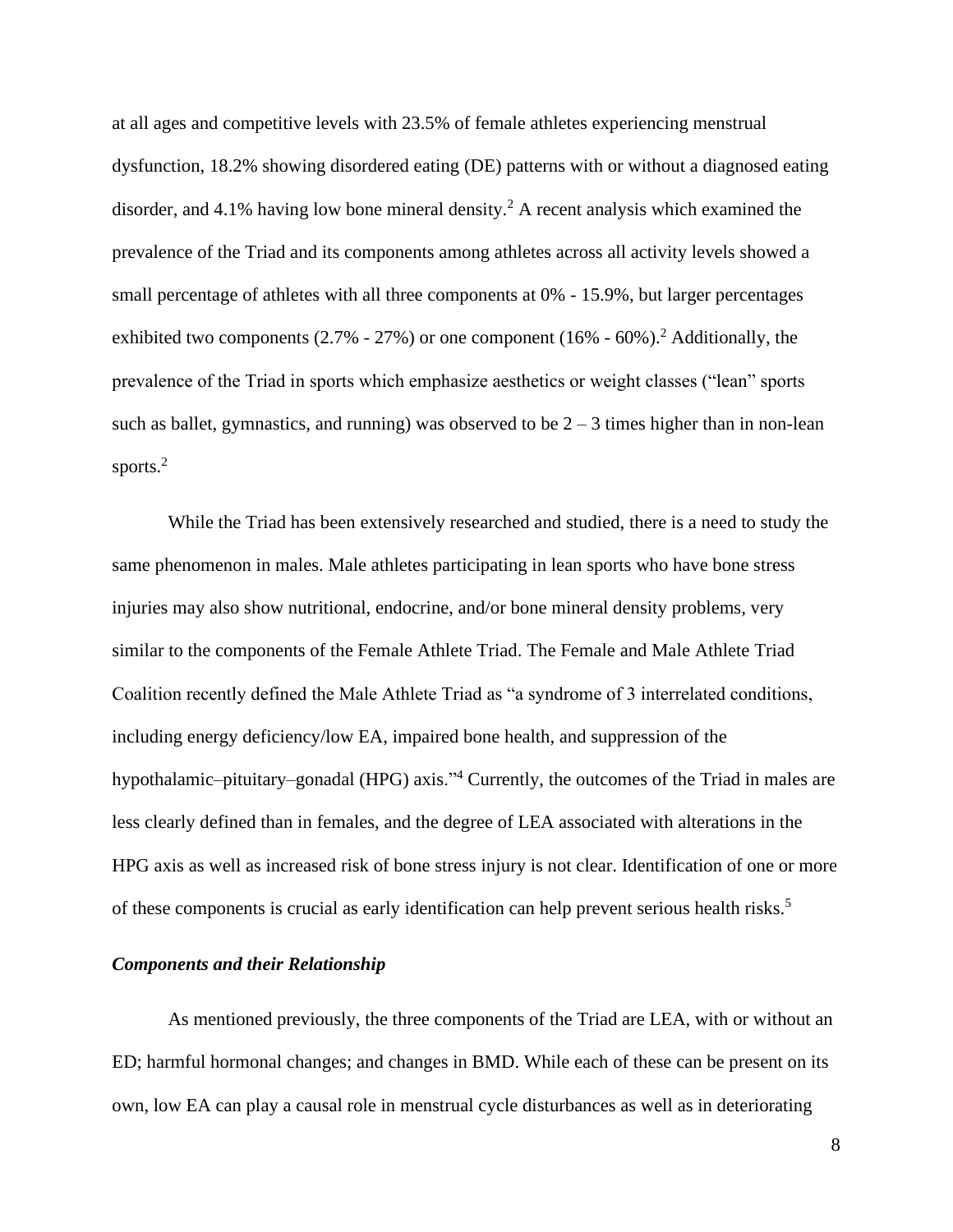skeletal health.<sup>6</sup> Energy availability (EA) is defined as calories consumed, or energy intake (EI), minus the caloric expenditure of exercise, or exercise energy expenditure (EEE), normalized for fat free mass (FFM). LEA occurs when EI is inadequate to support energy expenditure for daily activities and organ function after EEE needs are met. A healthy EA for young adults is 45 kcal/kg FFM.<sup>7</sup> When EA drops below 30 kcal/kg FFM, the risk of menstrual cycle disturbances increases above 50% due to decreases in the release of luteinizing hormone (LH), although more research is needed to determine the precise level of energy deficiency at which menstrual disturbances begin.<sup>6</sup>

Severe undernutrition impairs skeletal health as well as reproductive health, and hormonal changes as a result of LEA may themselves contribute to low  $BMD<sup>1</sup>$  One study found that bone formation was impaired within only 5 days of the onset of  $LEA<sup>2</sup>$  Caloric restrictions and weight loss are associated with bone loss, with a 1% - 2% decrease in BMD resulting from a 10% decrease in weight. Further, amenorrhea causes decline in BMD and even negates the benefits of exercise on skeletal health. Demanding workouts combined with amenorrhea leads to increased likelihood of stress fractures, although the impact loading of the sport is also important to consider. For example, gymnasts are likely to have higher BMD than dancers due to the impact loading associated with gymnastics.<sup>2</sup> Additionally, adolescence is a crucial time for bone development as 26% of adult bone mineral content is acquired during the 2 years when peak height growth velocity occurs. During this time, if adolescents experience LEA, they may lose 2% - 6% of bone mass rather than accruing it, leading to a much higher risk of stress fractures. If this happens, these individuals may never reach peak bone mass, even if normal menstrual cycles are restored.<sup>2</sup> Prolonged LEA and its detrimental impact on hormonal health/menstruation and BMD to impaired performance in sports and physical activities.<sup>8</sup>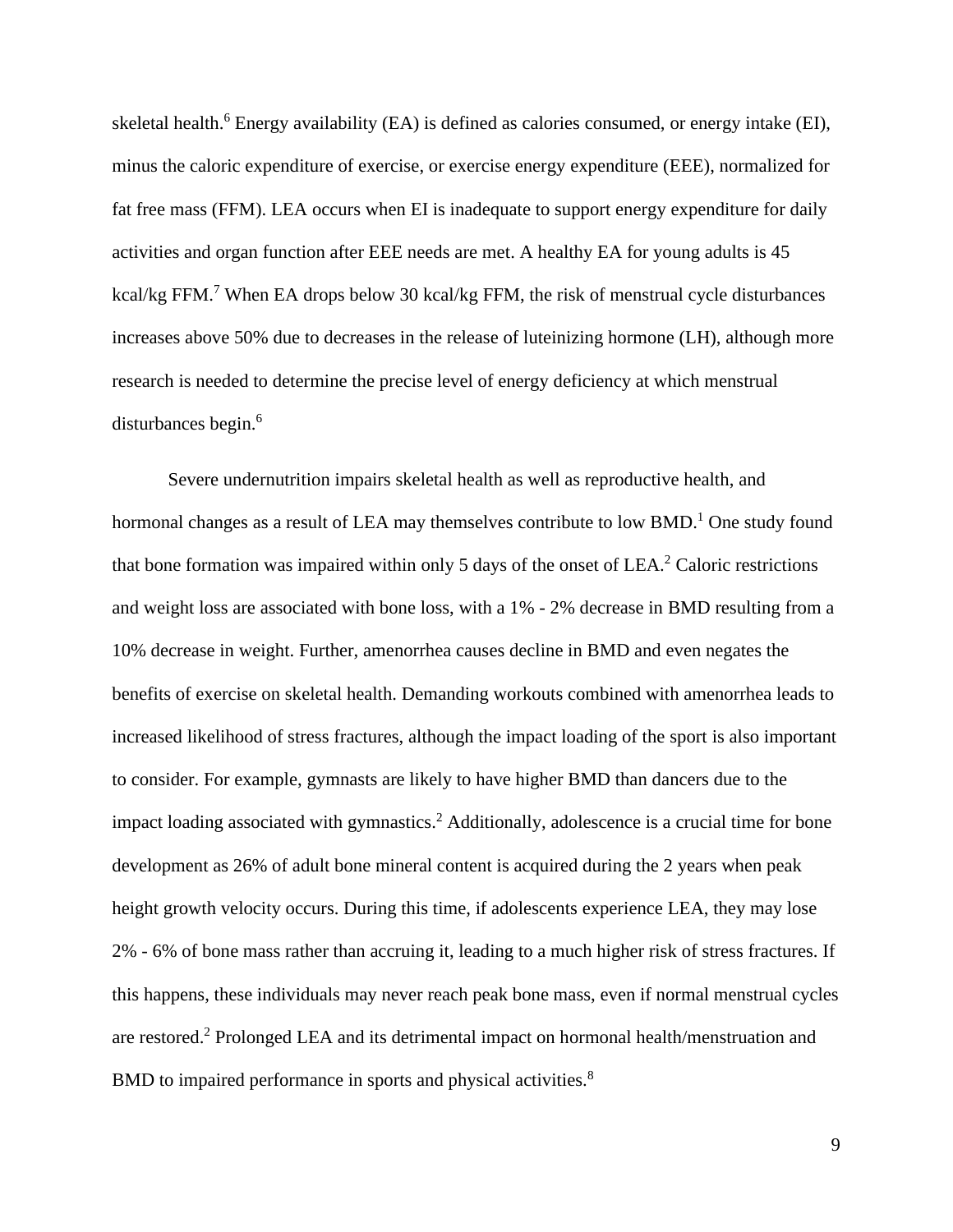#### *Parallels between Females and Males*

The concept of adequate EA has thus far been understudied in male athletes, although one study of elite female and male Dutch athletes established that both males and females participating in lean sports exhibited dieting and undereating. Undereating may contribute to both nutrient deficits and physiological problems in both sexes. While adequate EA for females has been established to be about 45 kcal/kg FFM and EA below 30 kcal/kg FFM is considered LEA, the threshold for males is not quite as clear. Some studies suggest that a more severe energy deficit is needed to see deteriorations in skeletal and reproductive health in males than in females. In 2021, the Male Athlete Triad Consensus Statement set the threshold for LEA in males at 15 kcal/kg FFM.<sup>4</sup> Studies of adolescent males in ball or team sports found the range of adequate EA for male athletes to be between  $40 - 60$  kcal/kg FFM.<sup>3</sup> Another study of adolescent male cyclists found that the athletes' energy intake fell below recommended levels and did not significantly exceed intake levels of the control group, despite fivefold more hours per week spent exercising. Additionally, and similarly to female athletes, males participating in lean sports carry an increased risk of nutritional deficits. Regarding EDs and their prevalence among female and male athletes, a study of elite female and male Norwegian athletes found an 8% prevalence of EDs among the athletes, compared to 0.5% among non-athlete controls. Additionally, 12.9% of males participating in lean sports were found to exhibit EDs, compared with 4.6% prevalence in non-lean sports. Based on this study, males participating in lean sports are 25 times more likely to exhibit an ED than their non-athlete counterparts, which is similar to that of female athletes.<sup>3</sup>

Along with these parallels in LEA among female and male athletes come similarities in terms of harmful hormonal changes and changes in BMD as well. As previously discussed,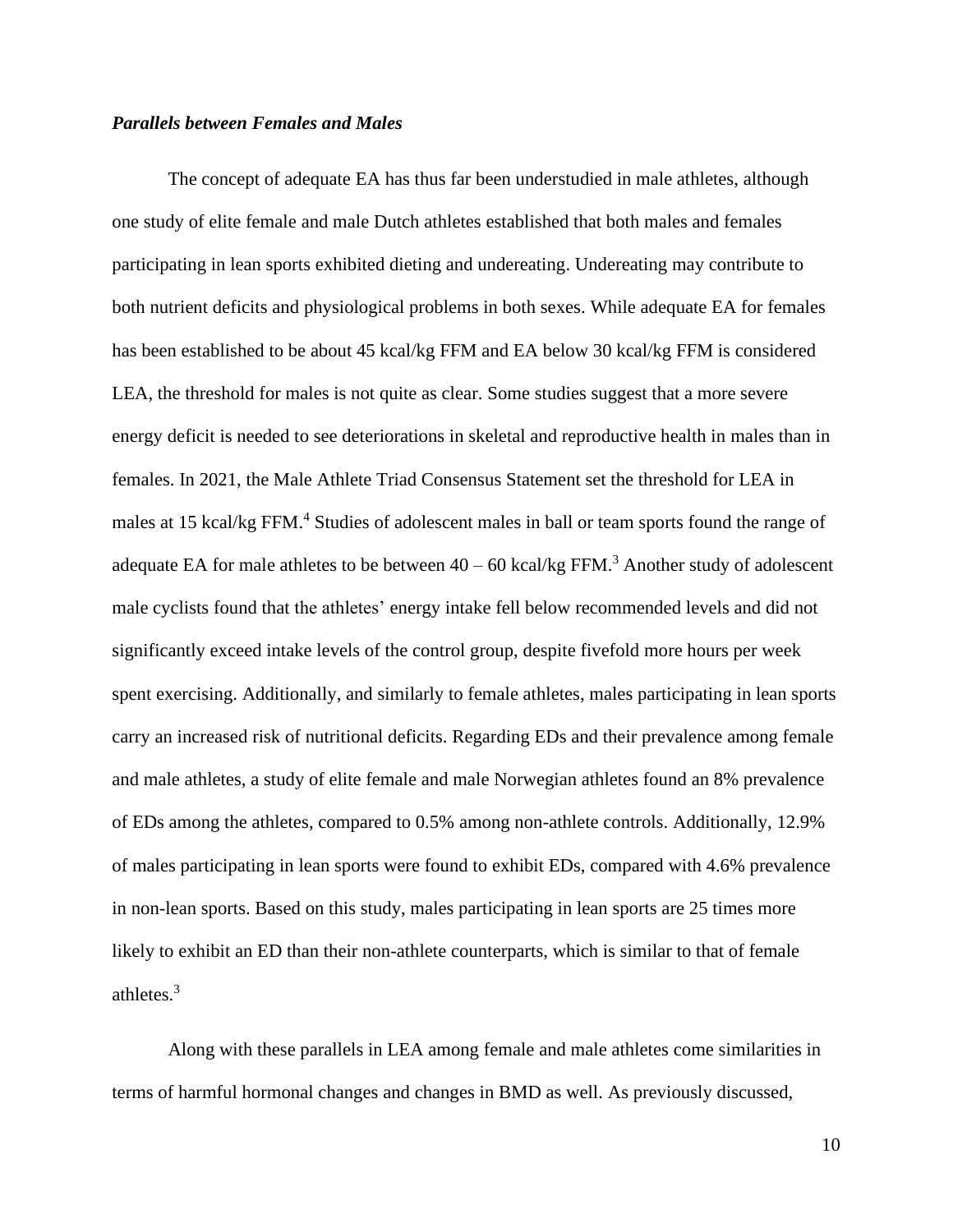females may experience hormonal changes and menstrual cycle disturbances when EA drops below 30 kcal/kg FFM.<sup>6</sup> When males experience LEA, the HPG axis may be disturbed and serum testosterone levels may decline, leading to exercise hypogonadal male condition (EHMC). As males experience LEA, EHMC affects reproductive function, similar to the impact LEA has on females.<sup>9</sup> Low BMD is a symptom of hypogonadism, just as low BMD results from amenorrhea in females.<sup>6</sup> In both female and male athletes alike, the altered endocrine profile which comes as a result of LEA is harmful to reproductive function and bone health.<sup>9</sup> Overall, although more research is needed to study the Triad symptoms in males, it is evident that LEA leads to similar problems in both female and male athletes.

#### **Low Energy Availability with or without ED**

As mentioned previously, healthy EA for a young adult is approximately 45 kcal/kg FFM; clinical LEA occurs when EA drops below 30 kcal/kg FFM.<sup>7</sup> The American College of Sports Medicine (ACSM) has identified three origins of energy deficiency in athletes. The first of these three origins are obsessive eating disorders which are diagnosed as mental illness. The second is intentional and rational but misguided attempts to manipulate body size for the sake of succeeding in athletic competitions, which may or may not include disordered eating behaviors such as fasting, diet pills, laxatives, diuretics, enemas, and vomiting. The third is unintentionally failing to have adequate EI to compensate for EEE, thereby resulting in LEA.<sup>7</sup> In endurance sports, LEA is prevalent because these athletes engage in prolonged physical activity which drastically reduces EA, often to the point of LEA unless EI is increased to compensate for it. In sports without an emphasis on endurance, LEA may be prevalent as well because dietary restriction may be a prominent part of the strategy to reduce body size or change composition in order to succeed. For example, in sports involving strength and power, such as weightlifting,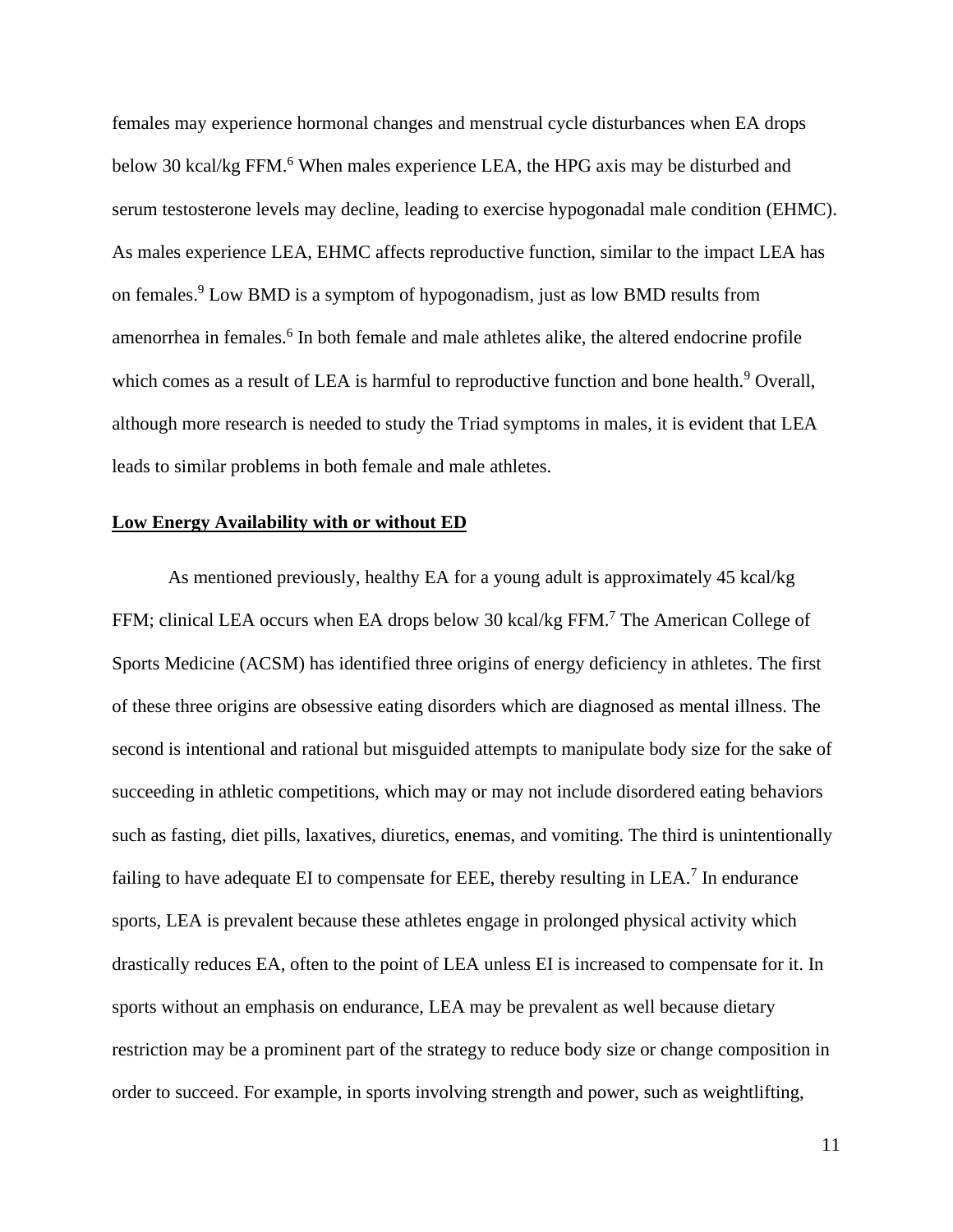many athletes aim to have lower body fat percentages in order to optimize power-to-weight ratios. Rather than focusing on absolute strength or power, these athletes often aim to maximize performance at the lowest attainable bodyweight category.<sup>10</sup>

#### *Macronutrient and Micronutrient Needs of Physically Active Individuals*

Many athletes, especially those participating in endurance or aesthetic sports and sports which involve weight classes, are chronically energy deficient. As a result, performance, growth, and health are impacted negatively. Energy deficiency in athletes is perhaps more specifically due to insufficient carbohydrate intake. In order to achieve their objectives, athletes must strike the right balance between carbohydrate, protein and fat intake, as well as micronutrient intake.10,11 These needs will change from athlete to athlete and depend on the training and competition cycle, type of training, volume and intensity of training, as well as other factors such as exposure to cold or heat, fear, stress, injuries, etc.<sup>10</sup> One study which observed changes in EA of division I female soccer players across the season found that 26.3%, 33.3%, and 11.8% had LEA during the pre-, mid-, and post-season, respectively, indicating changing energy expenditure and energy needs throughout the season.<sup>12</sup> Another study of male endurance athletes found that highly trained athletes do not increase EI to compensate for increased training volume as EEE changes in times of high- and low-volume training.<sup>13</sup> Female athletes reportedly consume approximately 30% less energy and carbohydrates per kilogram of bodyweight than their male counterparts in most sports; however, females may tend to under-report their energy intake, which might explain some of that discrepancy.<sup>14</sup> Overall, intake of macronutrients in an athlete's diet should depend on the training-nutrient interactions and how they affect energy systems and training adaptations.<sup>10</sup>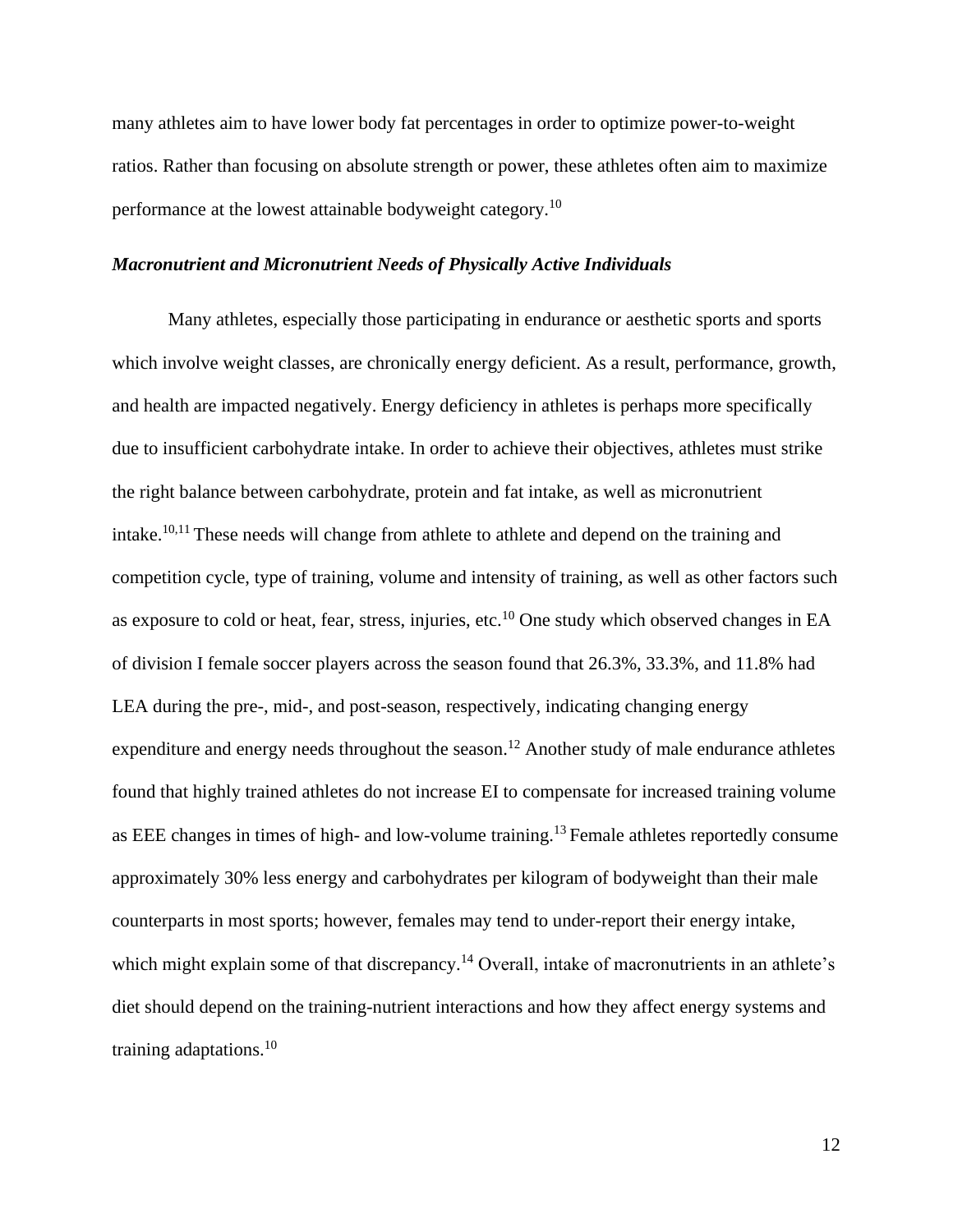#### *Carbohydrate*

Carbohydrate is an important macronutrient in sports nutrition due to its role in the performance of and adaptation to training. Carbohydrates are a key source of energy used by the brain and central nervous system, and they are important to support muscular work because of utilization by anaerobic and oxidative pathways—they improve exercise efficiency by providing more adenosine triphosphate per volume of oxygen delivered to the mitochondria, giving an advantage over other substrates such as fat in terms of exercise efficiency. There is evidence that high carbohydrate availability helps sustain intense exercise, while low carbohydrate availability is associated with fatigue, impaired skill and concentration, and increased perception of effort. The size of carbohydrate stores can be quickly manipulated by dietary intake or by even a single session of exercise.<sup>10</sup>

Individual needs for carbohydrate intake vary from person to person based on the training or competition cycle as well as balancing high-quality exercise and performance with enhancing the training stimulus or adaptation. Generally, suggested carbohydrate intake can be determined based on the athlete's body size and type/characteristics of training. The general categories are as follows: for low intensity or skills-based activities,  $3 - 5g/kg$  bodyweight is recommended per day; for a moderate exercise program, defined as approximately 1 hour per day,  $5 - 7g/kg/day$  is recommended; for an endurance program, defined as  $1 - 3$  hours of moderate- to high-intensity exercise per day,  $6 - 10g/kg/day$  is recommended; for extreme commitment, defined as over  $4 -$ 5 hours of moderate- to -high-intensity exercise per day,  $8 - 12g/kg/day$  is recommended.<sup>15</sup>

In addition to the amount of carbohydrate intake, the timing of intake is important to performance as well. An important strategy in achieving optimal performance in competitions or key workouts is matching carbohydrate stores with the fuel demands of that particular session. In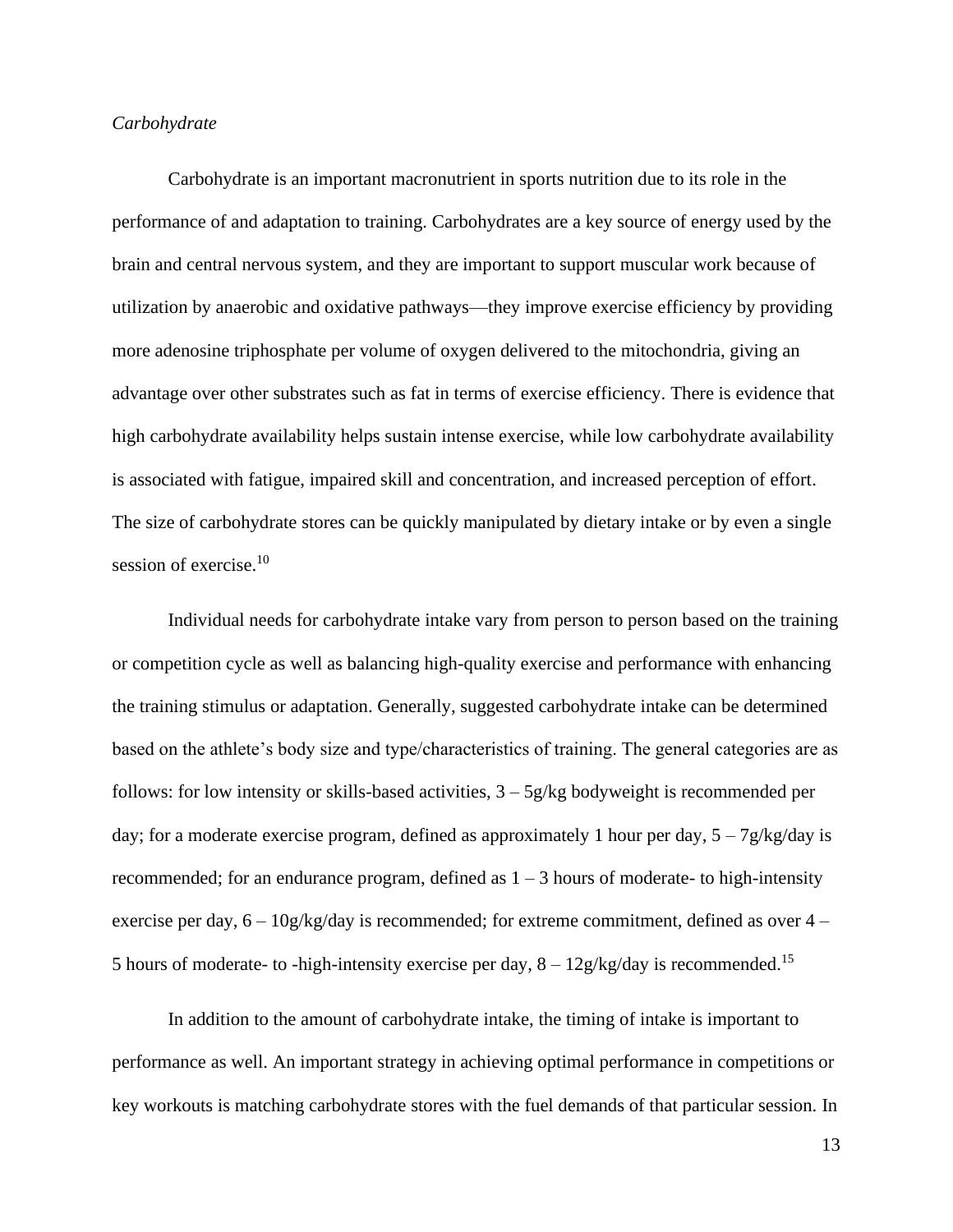the 1 – 4 hours pre-session, carbohydrates consumed may continue to increase glycogen stores of the muscles, likely enhancing performance. During that time pre-session, carbohydrate intakes of  $1 - \frac{4g}{kg}$  bodyweight have been shown to enhance performance in prolonged exercise. It is important to consume low-fiber, low-fat, and low- to moderate-protein snacks or meals prior to exercise in order to avoid gastrointestinal problems during the session. There is also evidence that carbohydrate intake during exercise may also provide benefits to performance. Finally, carbohydrate intake post-exercise is important for glycogen restoration. Because the rate of glycogen restoration is only about 5% per hour, carbohydrate intake of about  $1 - 1.2g/kg$ bodyweight in the  $4 - 6$  hour period post-exercise is helpful in maximizing refueling time.<sup>10</sup> Importantly, in the absence of carbohydrate intake, refueling after a workout is ineffective.<sup>15</sup> In periods of recovery lasting over 24 hours, as long as adequate energy and carbohydrates are consumed, the type, pattern and timing of carbohydrate-heavy meals can be left up to the athlete to choose what is enjoyable and practical for them.<sup>10,15</sup>

#### *Protein*

Protein needs vary from athlete to athlete based on how much aerobic- versus resistancebased training they engage in. When an athlete aims to increase muscle mass and strength, they will likely consume higher amounts of protein than their endurance-training counterparts. Strength- and muscle mass-focused athletes consume more protein because of the macronutrient's ability to facilitate muscle protein generation. The recommended dietary allowance (RDA) for protein is 0.8g/kg bodyweight, which is adequate for most sedentary persons; however, the ACSM recommends, based on its most recent stand,  $1.2 - 2.0g/kg/day$  for endurance- and resistance-trained athletes. Protein intakes as high as 1.8 – 2.0g/kg/day may be advantageous in preventing lean mass loss in times of energy restriction to promote fat loss.<sup>16</sup>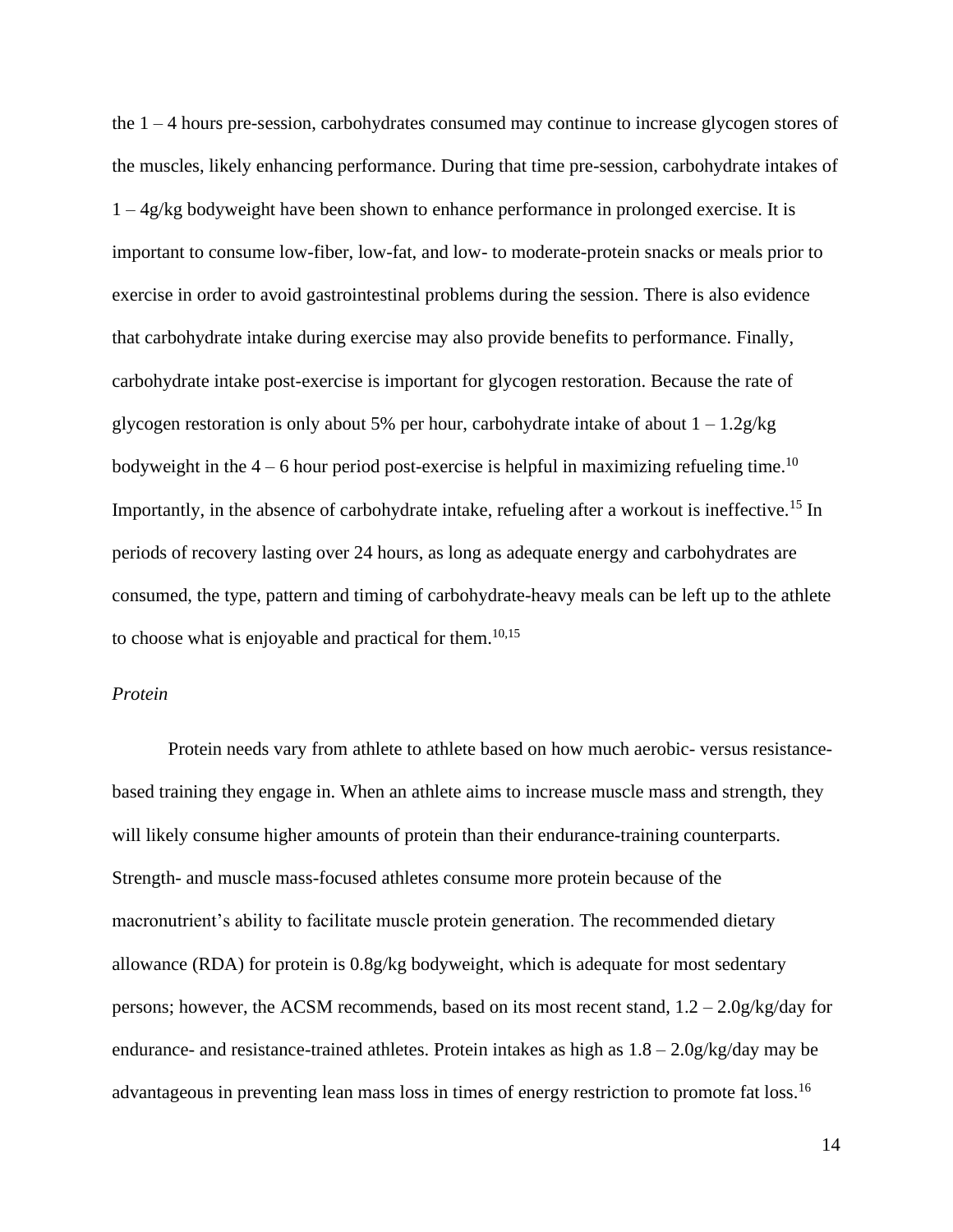Additionally, while the quantity of protein consumed is important, the quality of protein is important as well in the maintenance, repair and synthesis of muscle protein.<sup>10,16</sup> One indicator of protein quality is the protein digestibility corrected amino acid score (PDCAAS), where a score of 1.0 or very close to 1.0 indicates a high-quality protein source. Animal-based protein sources such as milk, eggs, and meat typically fall under this score.<sup>16</sup> Studies have shown milkbased protein consumption after resistance exercise is effective in increasing muscle mass and facilitating favorable changes in body composition. Whole milk, lean meats, and dietary supplements which include whey, casein, soy, and egg isolated proteins reportedly increase muscle protein synthesis as well. Currently, dairy proteins seem to have the greatest impact on muscle protein synthesis; other high-quality protein sources like lean meat and eggs are effective as well, although more research is needed. When these kinds of high-quality protein sources are not convenient or readily available, athletes can use third-party tested dietary supplements with high-quality ingredients as a practical alternative to meet protein intake goals.<sup>10</sup>

As is the case with carbohydrate intake, the timing of protein intake is important for an athlete's adaptive response to training.<sup>16</sup>After a session of resistance training, upregulation of muscle protein synthesis may occur for up to 24 hours, during which there is increased sensitivity to protein intake. When an athlete incorporates feedings with protein after exercise and throughout the day, skeletal muscle protein accretion improves for both resistance- and endurance-trained athletes.<sup>10</sup> While pre-exercise protein consumption is unlikely to increase muscle protein synthesis, there is overwhelming evidence that post-exercise consumption is beneficial. There is currently no exact window of anabolic opportunity for protein consumption post-exercise, but because protein aids in muscle protein synthesis, the notion that the sooner and athlete can consume protein after exercise, the better, is plausible.<sup>16</sup>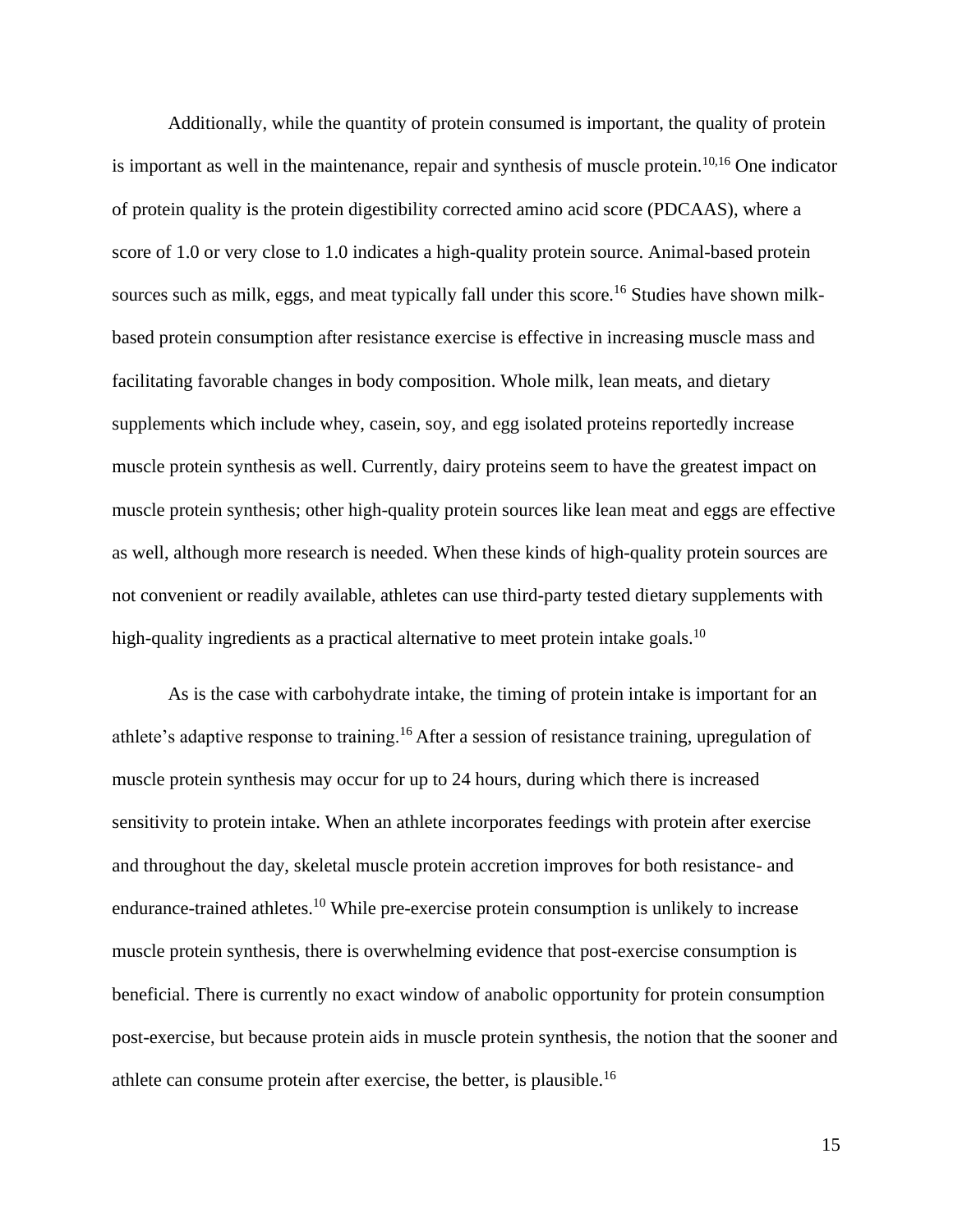*Fat*

Fat is an essential macronutrient in a balanced diet as it provides energy and essential elements of cell membranes, and it helps with absorption of fat-soluble vitamins. According to the Dietary Guidelines for Americans, saturated fats should make up no more than 10% of calories per day, and saturated fats should be replaced with unsaturated fats and polyunsaturated fats. Some foods, such as high-fat meat, inherently contain some saturated fats, so it is important to limit them otherwise where possible.<sup>17</sup> Athletes should remain in accordance with public health guidelines and make individual changes where necessary based on performance goals. Athletes should avoid reducing fat intake below 20% of total energy intake as this can reduce intake of important nutrients such as fat-soluble vitamins and fatty acids; however, fats should not make up  $>30\%$  of daily EI.<sup>10</sup>

While fat is important in a balanced diet, it cannot be relied upon as a primary source of energy in moderate- to high-intensity exercise. Studies have failed to find evidence of enhanced performance in moderate exercise where athletes consume a high fat low carbohydrate diet, and there is evidence that high fat low carb diets impair performance in high-intensity exercise.<sup>18</sup> Limiting carbohydrate availability and reducing capacity to use it as an exercise substrate, as high fat low carb diets do, reduces metabolic flexibility, thereby impairing performance. On the other hand, excessive reduction of fat intake can have a negative effect on overall health and should be limited to acute reduction, such as increased intake of preferred macronutrients (carbohydrates) before a competition or prioritizing gastrointestinal comfort during a competition.<sup>10</sup>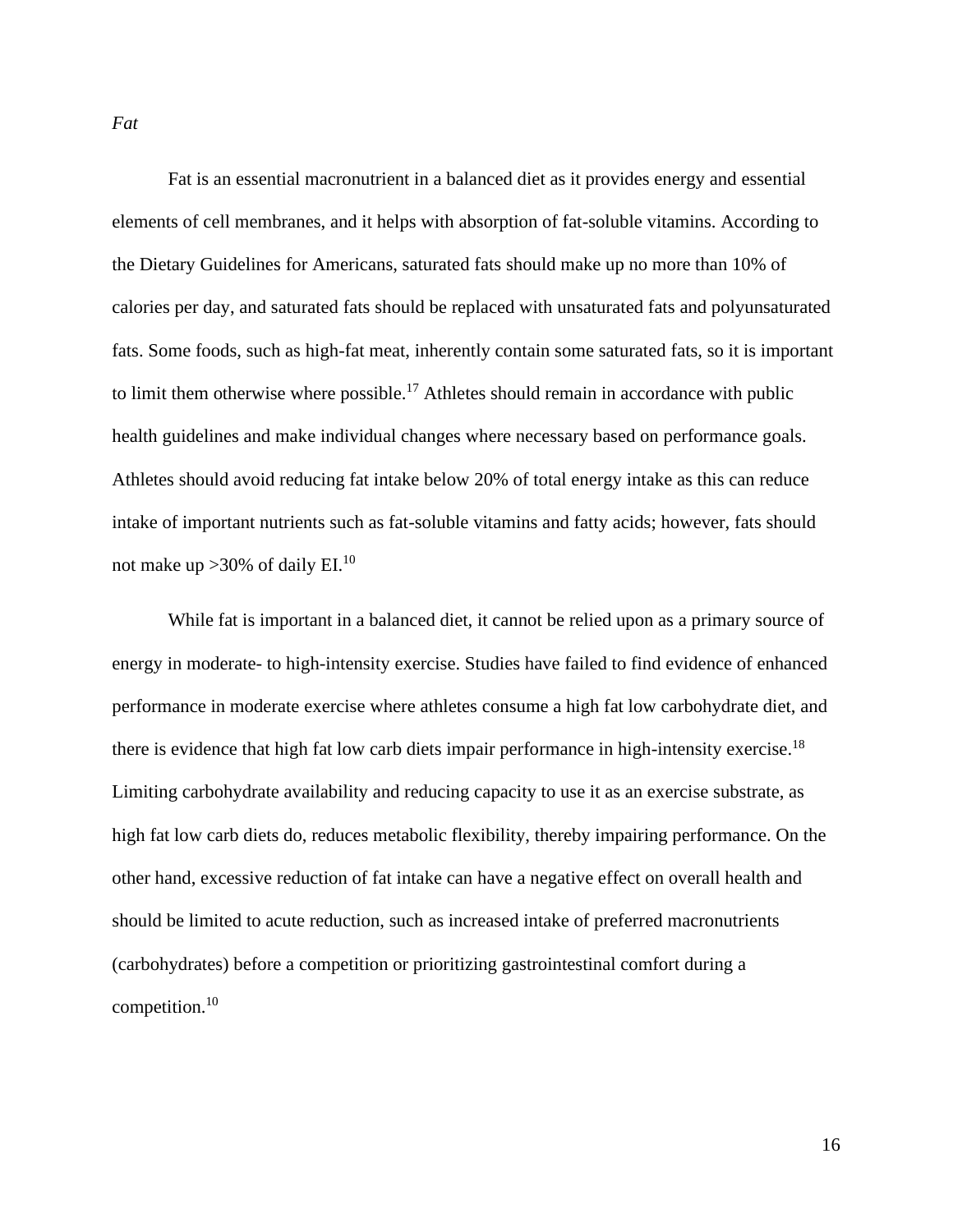#### *Alcohol*

Alcohol can be a part of a balanced diet and social interactions, but excessive alcohol consumption can impair performance and be dangerous to overall health.<sup>10</sup> Alcohol consumption is a prominent part of Western culture, and athletes are not exempt from this. In fact, one study of US college students found that athletes drank more frequently and became drunk more frequently than students not involved in sports. Excessive alcohol consumption by athletes often occurs during the post-competition period. Low doses of alcohol around 0.5g/kg bodyweight consumed post-exercise are unlikely to impair many aspects of recovery and therefore may be acceptable in moderation.<sup>19</sup> However, binge drinking patterns consistent with those of some athletes, particularly team sport athletes, can be concerning and interfere with performance goals. Alcohol contains 7kcal/g, so excessive consumption may put an athlete into a calorie surplus, thereby potentially altering body composition. Overall, athletes are recommended to remain within public health guidelines regarding alcohol, and consumption should be minimized or avoided in cases where injury recovery and general recovery from exercise are a priority.<sup>10</sup>

#### *Micronutrients*

Many athletes who restrict energy intake and/or have LEA are at risk of having insufficient levels of micronutrient intake, particularly iron, vitamin D, calcium, and some antioxidants.<sup>10</sup> Iron deficiency is more prevalent among athletes, especially young female athletes, than the general population, likely because of the density of iron in the American diet as a whole as well as the tendency for female athletes to consume inadequate levels of energy. Consequences of iron deficiency include anemia and altered metabolic processes like protein synthesis, among other morphologic, physiologic, and biochemical changes. Because hemoglobin iron facilitates oxygen transport to the muscles, reduced iron content can have a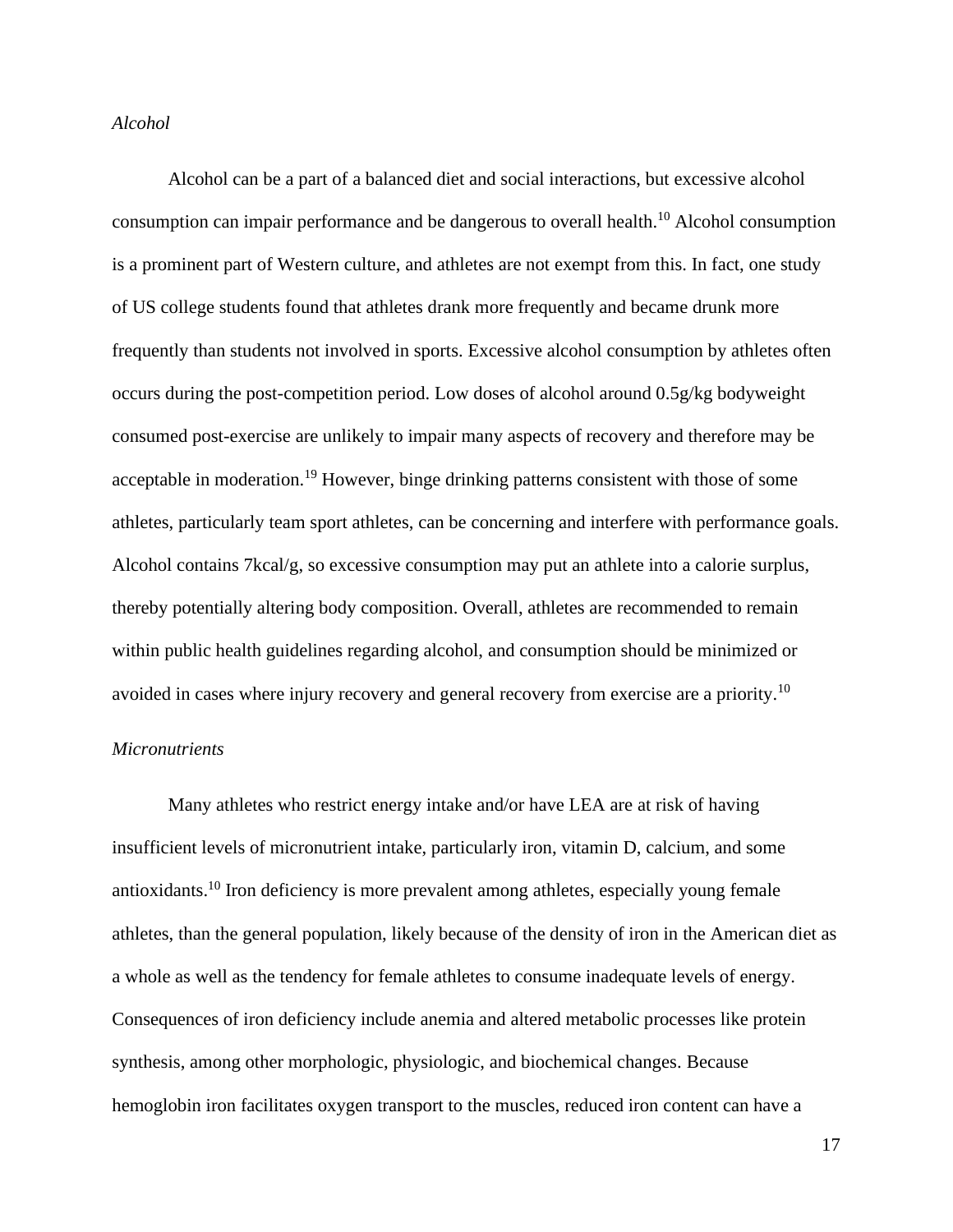negative impact on exercise performance; individuals who exercise regularly have lower levels of iron. Three groups of people who are particularly vulnerable to iron deficiency are female athletes, distance runners, and vegetarians, all of whom are advised to pay extra attention to iron consumption.<sup>20</sup> Recommended daily iron intake for all men and postmenopausal women is 8mg/day, while the recommendation for premenopausal women is 18mg/day.<sup>21</sup>

Vitamin D plays an important role in bone and skeletal muscle health, and its role in metabolic muscle function indicates its importance to athletic performance.<sup>10</sup> Recent studies have found that vitamin D also reduces risk of stress fractures, inflammation, infectious illness, and impaired muscle function. By enhancing intestinal calcium absorption, vitamin D promotes bone health and prevention of bone injury in physically active individuals. Musculoskeletal weakness and pain are known symptoms of vitamin D deficiency; further, one study found that vitamin D levels were correlated with jump height, velocity, and power of 12-14 year old postmenarchal females. The autocrine function of vitamin D, which facilitates muscle growth, could explain the effect it has on exercise performance—that is, suboptimal levels may explain poor performance, although elevated levels did not necessarily explain excellent performance.<sup>22</sup> Recommended vitamin D intake for adults is 15mcg/day up to age 70 and 20mcg/day for adults over  $70$ ,  $^{23}$ although supplementation above this recommendation may be necessary for athletes.<sup>10</sup>

Calcium is critical to skeletal muscle and bone health as well as nerve conduction and normal blood clotting.<sup>10</sup> Calcium is a major bone-forming mineral as 99% of the body's calcium is stored in the bone. It also plays an important role in many cellular processes which occur during exercise, so the body works to defend serum calcium concentrations, primarily by demineralizing bone. Therefore, individuals who engage in prolonged physical activity may benefit from calcium supplementation. One study found that pre-exercise supplementation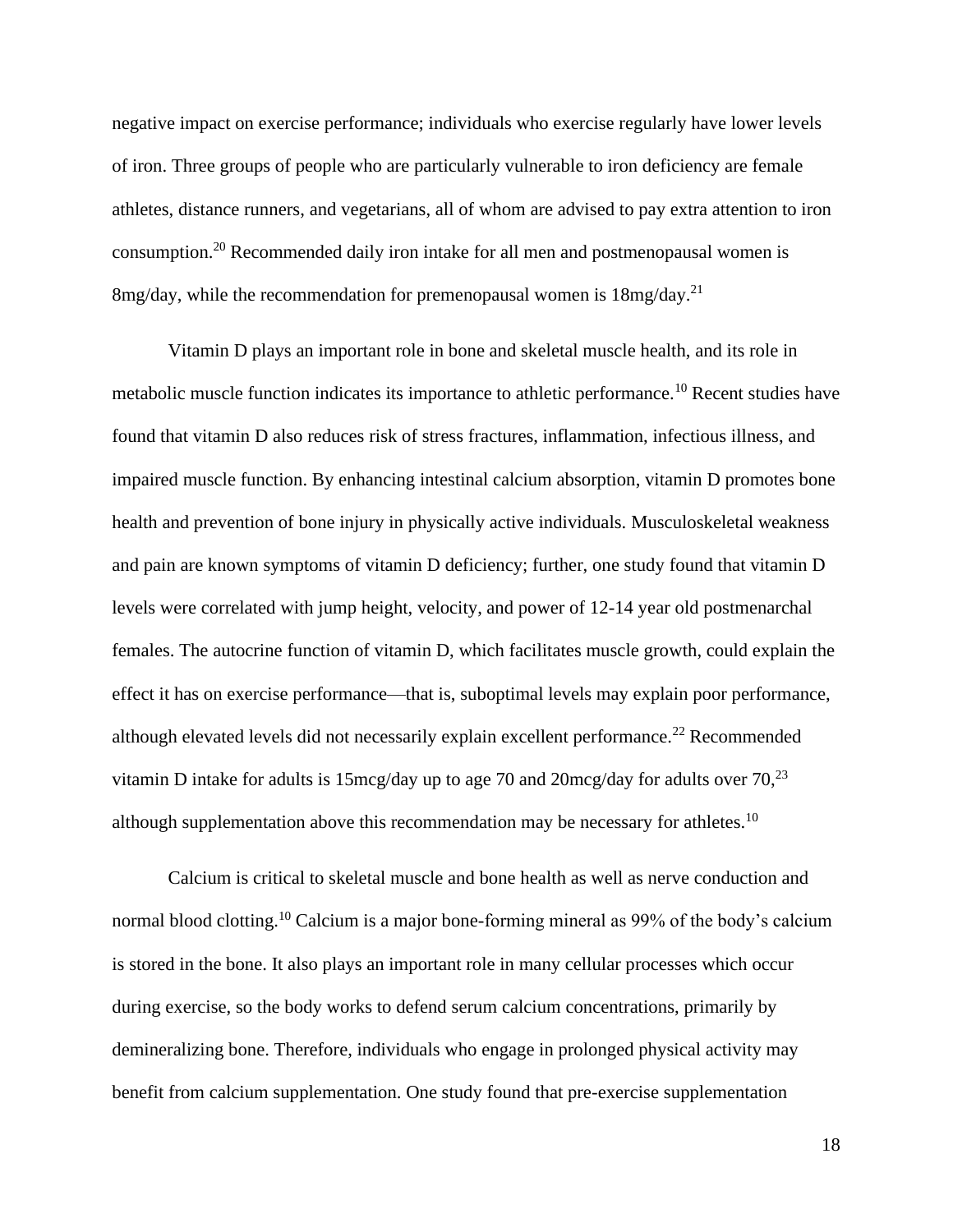helped prevent bone resorption during exercise.<sup>24</sup> Low calcium intake is associated with LEA, disordered eating, and intentional avoidance of dairy products which are high in calcium; insufficient intake may also exacerbate menstrual dysfunction.<sup>10</sup> Recommended daily calcium intake for adults is 1,000mg/day up to age 70 and 1,200mg/day for adults over age  $70^{25}$ 

### *Eating Disorders and Exercise Addiction*

As mentioned before, LEA comes about in one of three ways: diagnosed eating disorders which constitute mental illness; intentional and rational but poorly executed efforts to reduce body size or modify body composition for the sake of succeeding in sports; and inadvertently consuming inadequate amounts of energy to compensate for EEE.<sup>7</sup> This means that LEA is the result of overexercising, undereating, or a combination of the two. While regular exercise is an important part of a healthy lifestyle and has beneficial effects on both physical and mental health, excessive exercise can result in physical and psychological damage. Abnormally high volumes of exercise carried out in an uncontrolled way may constitute exercise addiction; this type of behavior is found among both athletes and the general population, although studies suggest that prevalence is much higher among athletes. One study even found a prevalence of exercise addiction in athletes to be as high as 40%, although others have found prevalence to be as low as 2.7%. While there is a large range for what the true prevalence may be, there are several correlates of exercise addiction in athletes which are consistent among most studies. These include significant pressure from coaches and teammates, societal pressure, and level of competition.<sup>26</sup> Recent research has found that compulsive exercise behavior is associated with symptoms of disordered eating behavior and perfectionism as well as obsessive-compulsive tendencies in athletes. Individuals who exhibit compulsive exercise behavior may be at risk of health consequences associated with LEA.<sup>8</sup> One way to assess the prevalence and intensity of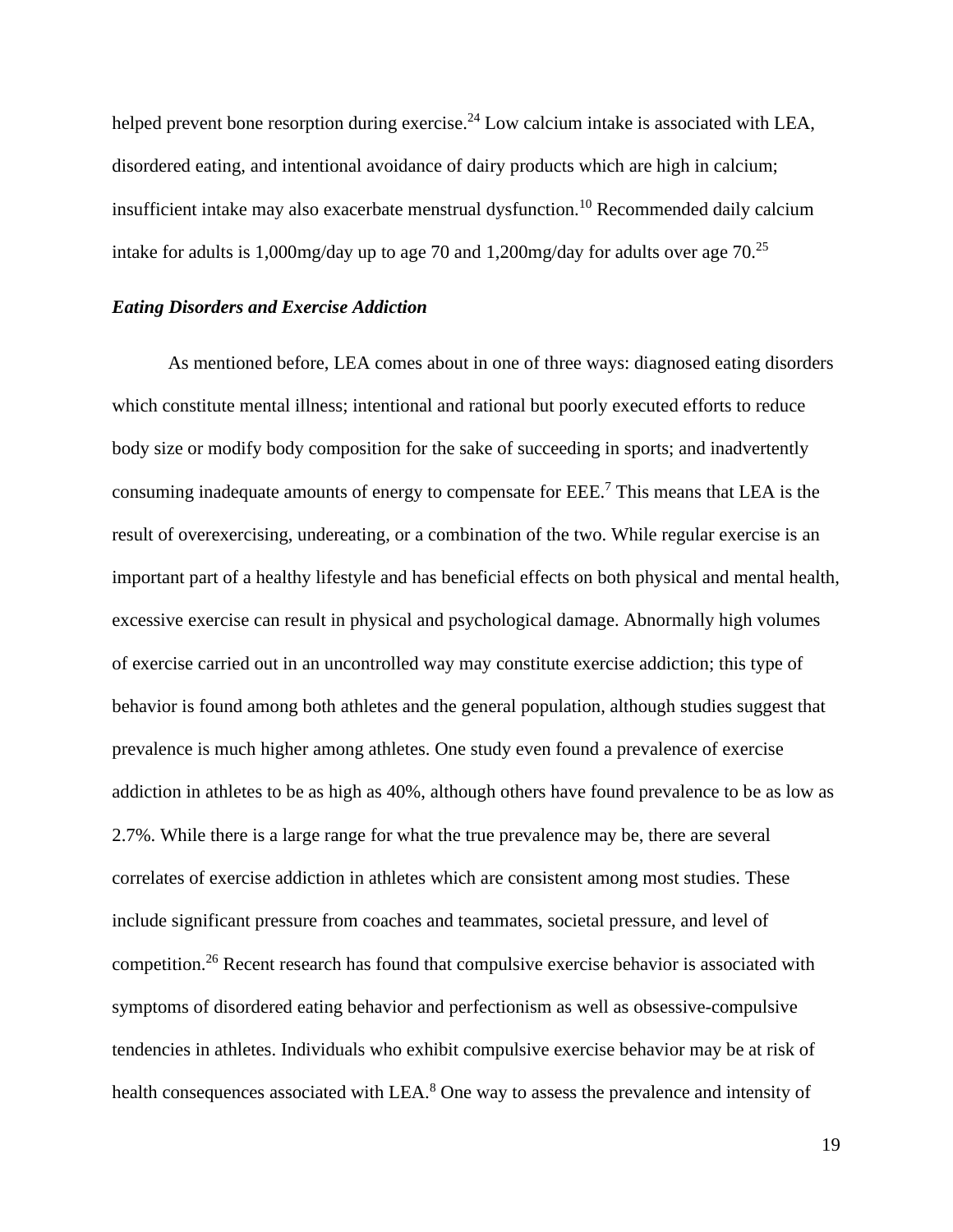psychological traits and symptoms in individuals with EDs is through the Eating Disorder Inventory-3 (EDI-3). $27$ 

#### *Eating Disorder Inventory-3 (EDI-3)*

The EDI-3 provides information on various ED-specific problems as well as psychological issues and includes the following diagnostic groups: Anorexia Nervosa-Restricting type; Anorexia Nervosa-Binge-Eating/Purging type; Bulimia Nervosa; and Eating Disorders Not Otherwise Specified.<sup>27</sup> There are several EDI-3 scales and composites, each of which is accompanied by descriptive scale interpretations as well as interpretive guide tables listing the clinical ranges. The reference group for the interpretive guide tables is the U.S. Adult Combined Clinical sample, and the following clinical ranges are based on percentile ranges for the sample: Elevated Clinical for  $67<sup>th</sup>$  to  $99<sup>th</sup>$  percentile; Typical Clinical for  $25<sup>th</sup>$  to  $66<sup>th</sup>$  percentile; and Low Clinical for  $1<sup>st</sup>$  to  $24<sup>th</sup>$  percentile. The EDI-3 is broken into two broad assessment areas: Eating Disorder Risk Scales and Composite, and Psychological Scales and Composites. The former has been used both in conjunction with and independent of the latter to assess high-risk groups for EDs or to examine significant eating concerns. $27$ 

The first ED risk scale is the Drive for Thinness scale. This "drive for thinness" is found to be one of the most prominent factors in the onset of many EDs or DE symptoms. This scale assesses preoccupation with restrictive eating and dieting as well as fears of weight gain. For this scale, a raw score between 25 and 28 is considered the elevated clinical range of  $67<sup>th</sup>$  to 99<sup>th</sup> percentile. Elevated clinical range indicates that the respondent is very scared of gaining weight, spends a lot of time thinking about dieting, and is preoccupied with the desire to be thinner. A high score in this scale is common among those with diagnosed EDs, therefore a high score on this scale should raise concerns about presence of ED or DE symptoms. A raw score of 17 to 24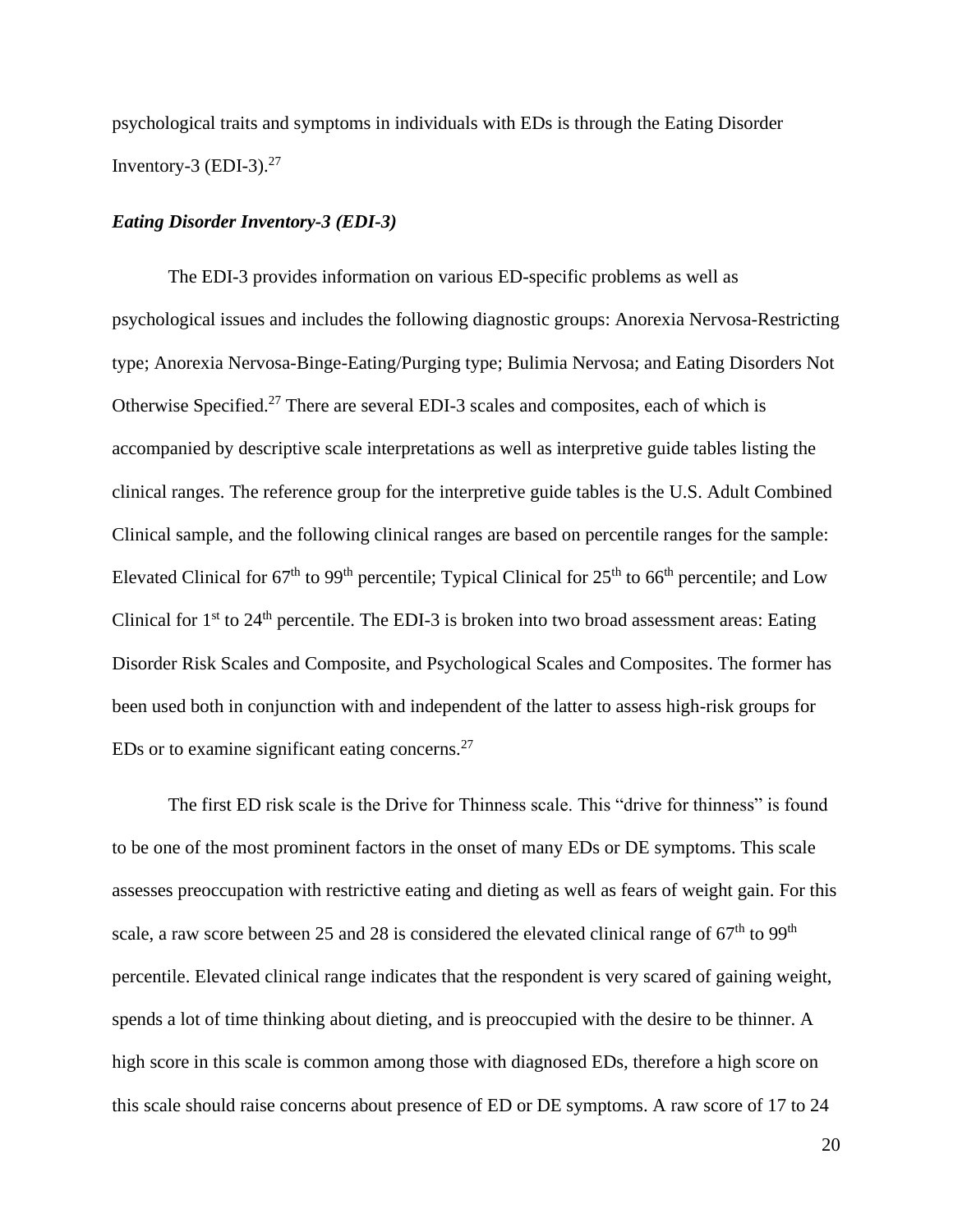indicates typical clinical range, within which individuals have a desire to be thinner as well as preoccupation with dieting and fear of weight gain. A typical clinical score is particularly concerning if the individual is of normal or low bodyweight as this scale is positively correlated with bodyweight. A raw score less than or equal to 16 is considered low clinical, indicating that the individual does not have significant problems with desire for thinness, preoccupation with dieting or fear of weight gain. A high raw score in this scale is associated with a poor prognosis as many recovered individuals still struggle with it, so individuals with high scores may need careful follow-up after initial treatment.

The Bulimia scale assesses the tendency to think about and engage in binge eating, or uncontrollable bouts of eating. One item on this scale also assesses thinking about vomiting to lose weight. Not all individuals who engage in binge eating meet all the criteria to be diagnosed with an ED, but in most cases binge eating is associated with psychological distress. Elevated clinical range, with a raw score of 19 to 32, indicates that the respondent very frequently thinks about binge eating and exhibits behaviors consistent with it, including secrecy, emotional distress, and thoughts of vomiting. Individuals scoring in this range should be evaluated by a specialist familiar with EDs. Typical clinical range includes raw scores from 5 and 18 and indicates that the respondent often thinks and behaves in a manner consistent with binge eating. A score in this range should raise concerns about the presence of harmful overeating tendencies. Low clinical range is a raw score less than or equal to 4 and indicates that the respondent does not exhibit concerning behavior regarding binge eating, or perhaps it could reflect denial on part of the respondent.<sup>27</sup>

The Body Dissatisfaction scale assesses discontent with parts of the body most often associated with EDs, such as the stomach, hips, thighs and buttocks. While this is a common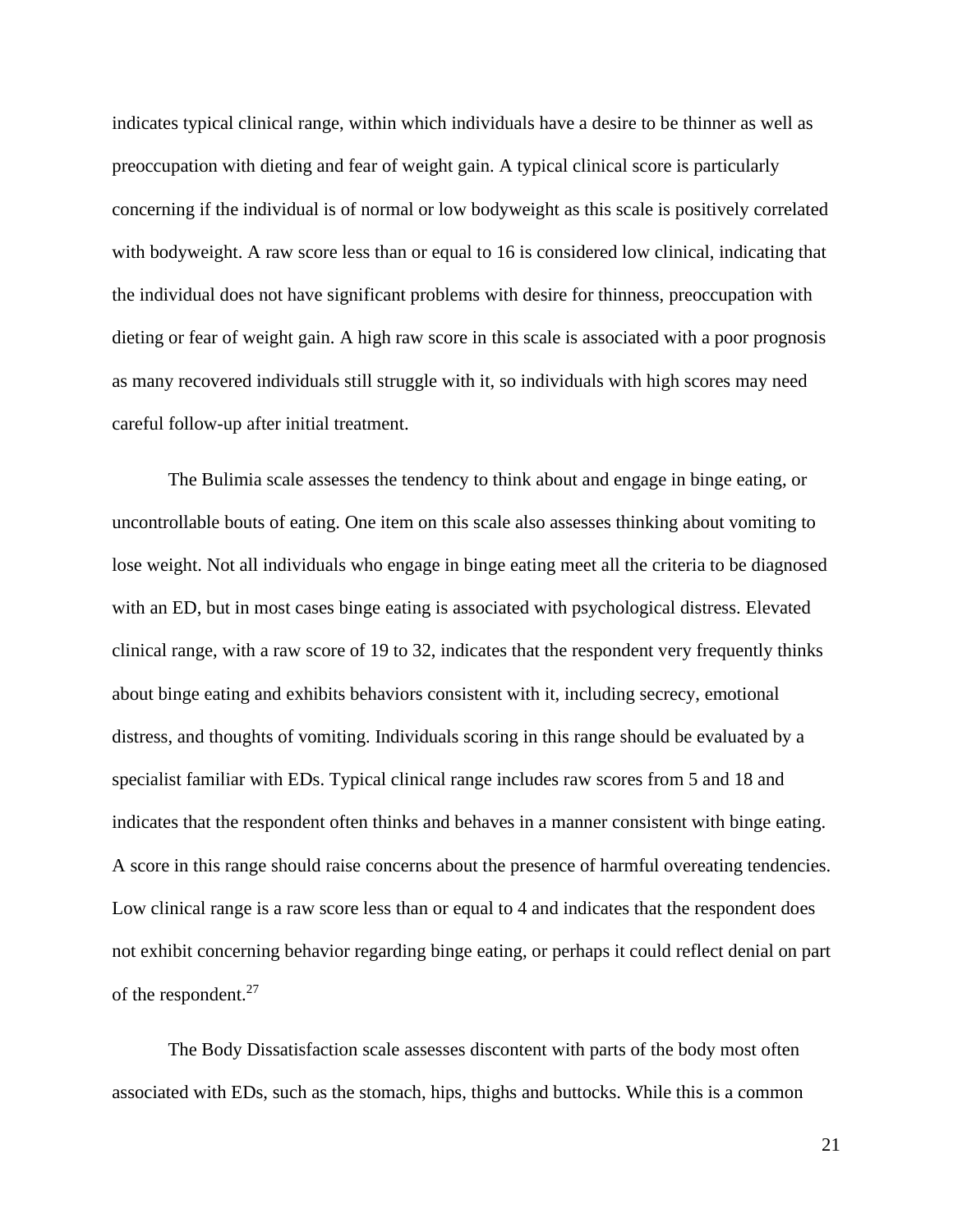phenomenon among many women in Western culture and does not necessarily indicate the presence of an ED, it is still a risk factor that can lead to DE behaviors if left unchecked. A raw score of 36 to 40 is considered to be the elevated clinical range, indicating that the respondent has a very high level of dissatisfaction with body shape, size, and/or weight of the entire body and/or specific regions of it. A score this high is uncommon among individuals without a clinically diagnosed ED. Typical clinical range includes raw scores from 22 to 35 and indicates that the respondent has significant dissatisfaction with shape, size and/or weight of the body and/or individual body parts. Because of the tendency of Western culture to cause most women to feel some level of dissatisfaction with their bodies, respondents in this range do not need to be evaluated by a specialist unless there are concerns shown in the other ED scales. Low clinical range includes raw scores less than or equal to 21 and indicate that the respondent does not show significant dissatisfaction with shape, size and/or weight of the body and/or individual parts. The association between body dissatisfaction and ED symptoms is higher with body surveillance, neuroticism, or having a family member or friend with an ED. Additionally, depression may be a significant factor in the presence of body dissatisfaction.<sup>27</sup>

The Eating Disorder Risk Composite sums the T scores of the previous three scales in order to assess overall concern with eating and weight, providing equal weight to each scale. Elevated clinical range indicates that the respondent has extreme eating and weight concerns such as fear of weight gain, desire to be thinner, tendency to binge eat, and body dissatisfaction. A score in this range should raise significant concerns over the presence of an ED and/or serious eating concerns, and respondents should be evaluated by a specialist. Typical clinical range indicates that the respondent has concerns overeating and weight; a score in this range is common among those with clinically diagnosed EDs but uncommon among nonclinical samples.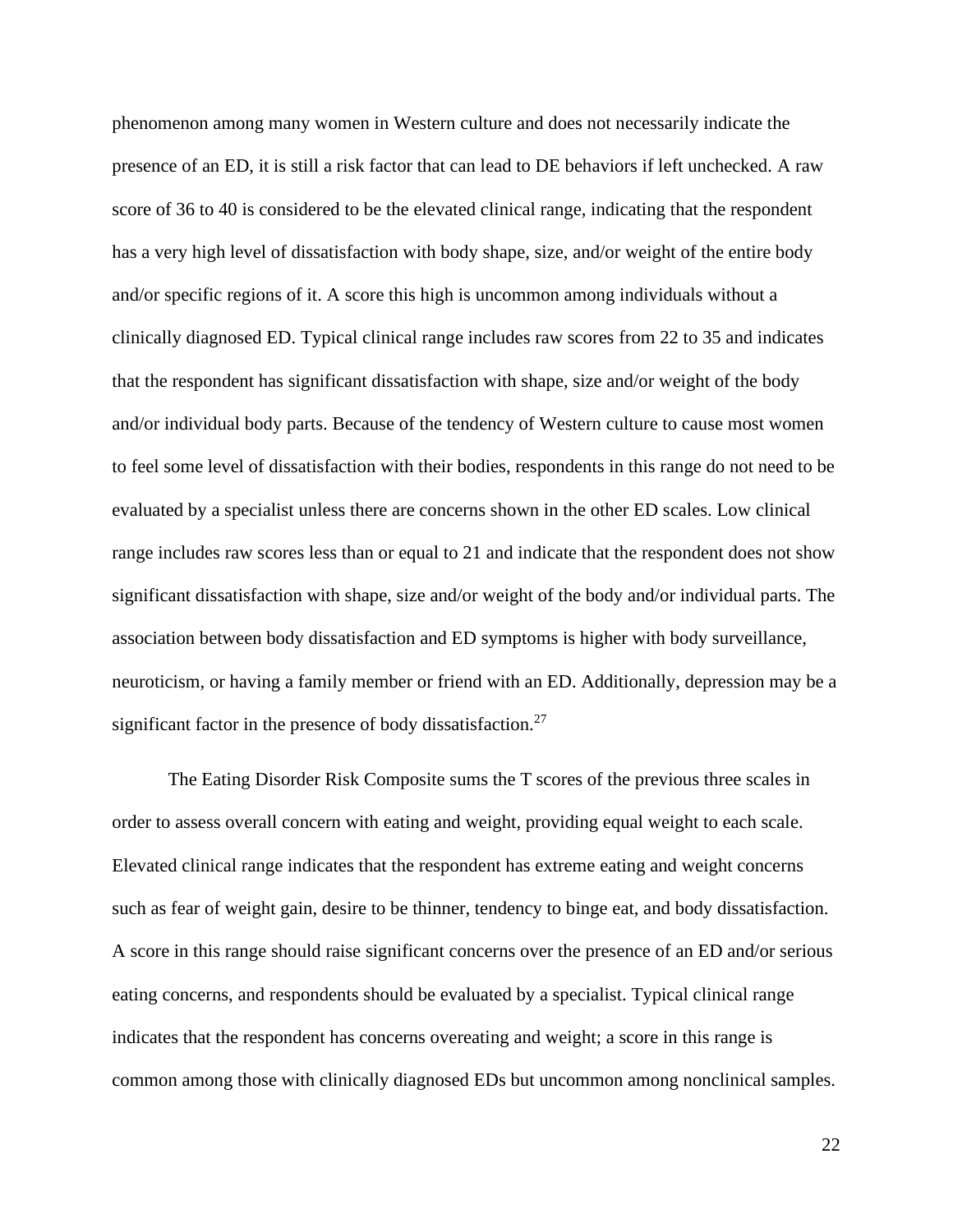Low clinical range indicates that the respondent does not have significant concerns with eating and weight relative to those with clinical EDs, although it could also reflect denial or response bias on the part of the patient.<sup>27</sup>

The first of the psychological scales and composites is the Low Self-Esteem scale. This scale assesses an individual's negative self-evaluation and feelings of insecurity, inadequacy, ineffectiveness, and lack of self-worth, as well as inability to reach personal goals and standards. Low self-esteem is believed to underlie the development of many EDs. Elevated clinical range for this scale is raw scores from 17 to 24 and indicates that the respondent has extreme feelings of insecurity, inadequacy, ineffectiveness, and low self-worth. Scores in this range warrant evaluation by an expert, and it would also be wise to further evaluate the respondent to rule out depression and suicidal thoughts. Low self-esteem in patients with an ED is often tied to bodyweight. Typical clinical range is raw scores from 9 to 16 and indicates that the respondent has significant feelings of insecurity, inadequacy, ineffectiveness, and low self-worth; scoring in this range is common among those with clinical EDs and overall indicates concerns regarding self-esteem. Low clinical range is raw scores less than or equal to 8, indicating that the respondent does not have significant feelings of low self-esteem relative to those with EDs.<sup>27</sup>

The Personal Alienation scale assesses similar criteria to the Low Self-Esteem scale, but it is broader in that it focuses on emotional emptiness and poor understanding of oneself. It includes things like loneliness, feeling separated, and not receiving credit from others. Raw scores of 17 to 28 constitute elevated clinical range, indicating that the respondent has extreme feelings of emptiness, loneliness and poor self-understanding. The respondent may also feel as if things are always out of control as well as wish to be someone else. Scores in this range are not common among those with EDs and rare among those without EDs. Raw scores of 9 to 16 fall in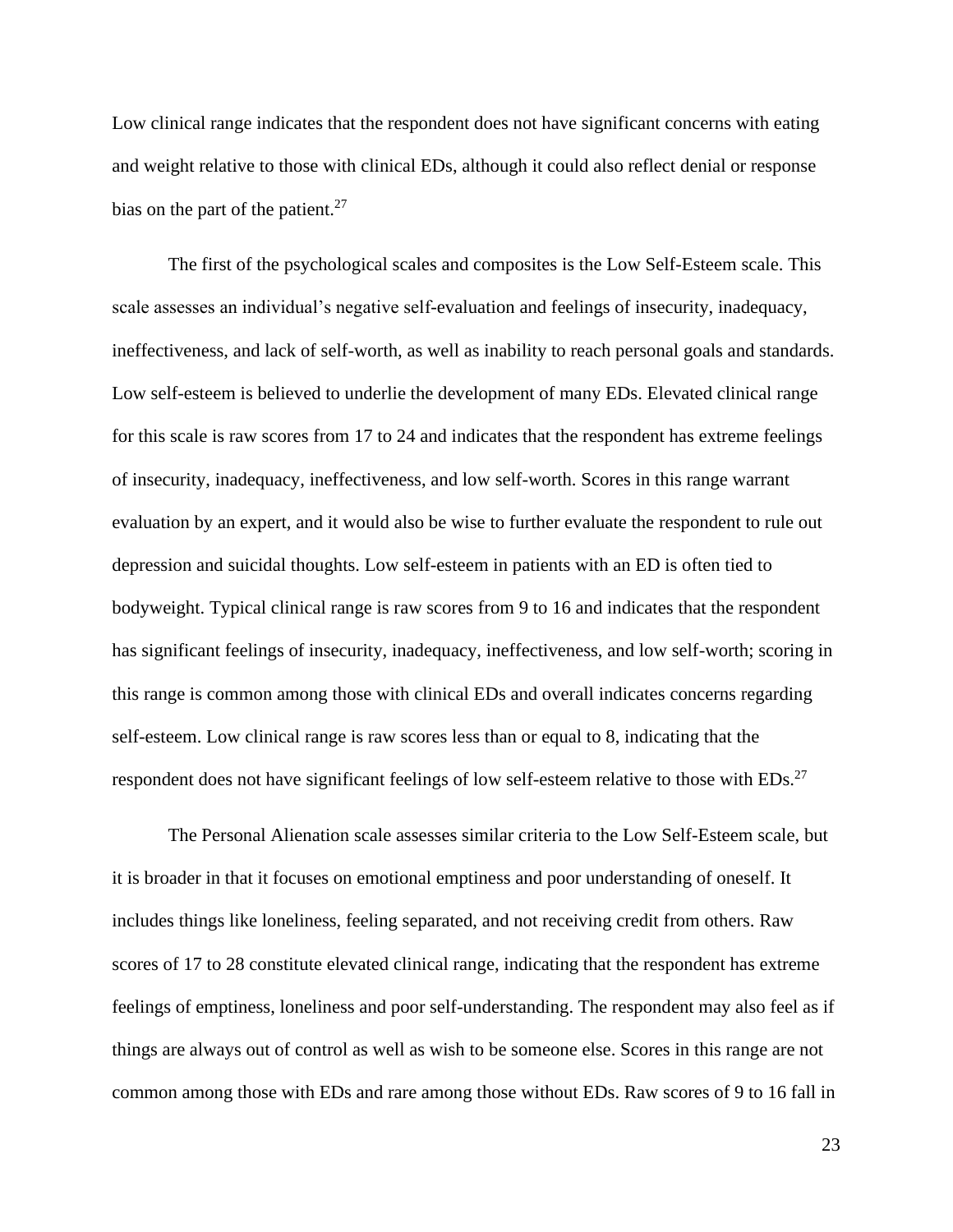the typical clinical range and indicate significant feelings of emptiness, loneliness, and poor sense of self. These scores are common among those with EDs but uncommon among those without EDs. Low clinical range includes scores less than or equal to 8 and indicate that the respondent does not have significant feelings of personal alienation.<sup>27</sup>

The Ineffectiveness Composite sums the T scores from the Low Self-Esteem and Personal Alienation scales which are highly correlated in both clinical and nonclinical samples. A high score on this composite indicates low self-evaluation and strong feelings of emptiness, combining to form a lack of understanding of self-identity. Respondents in the elevated clinical range have extreme deficit of self-identity, and they should also be evaluated to rule out depression and suicidal thinking. Scores this high are uncommon among those with clinical EDs and rare among those without EDs. Individuals scoring in the typical clinical range show a significant deficit of self-identity; this score is common among those with clinical EDs but less common among those without EDs. Respondents scoring in the low clinical range do not show significant deficit of self-identity, or at least it is not debilitating. High-scoring individuals are prone to developing EDs, especially as self-esteem is often tied to body size, shape or weight.<sup>27</sup>

The Interpersonal Insecurity scale examines discomfort, apprehension, and reticence regarding social situations and focuses on difficulty with self-expression and tendency to isolate oneself from others. Raw scores of 15 to 28 indicate elevated clinical range, within which respondents experience extreme discomfort in social situations as well as problems with selfexpression to others, leading to self-isolation. High scores indicate problems with interpersonal communication. Typical clinical range includes scores from 7 to 14 and indicates that the respondent has significant feelings of discomfort and apprehension in social situations as well as difficulty with self-expression. Scoring in this range is common among those with clinical EDs,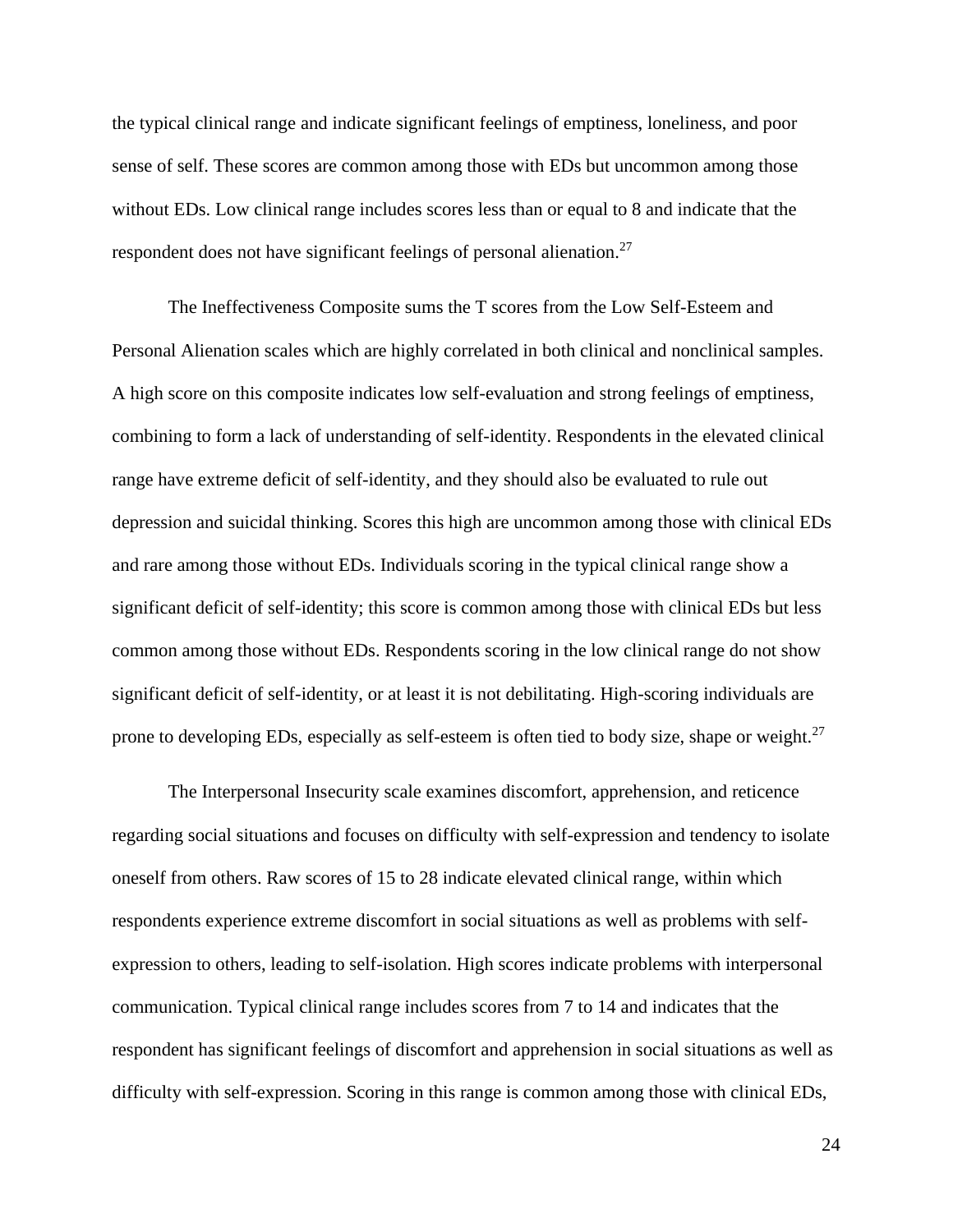and it is not uncommon among those without diagnosed EDs. Low clinical range includes raw scores less than or equal to 6 and indicates minimal discomfort in social situations.<sup>27</sup>

The Interpersonal Alienation scale assesses disappointment, estrangement, distance and lack of trust in relationships as well as a tendency to feel trapped in relationships and inability to experience love from others. Raw scores from 13 to 28 indicate elevated clinical range, meaning that respondents have a very high level of disappointment, distance and distrust in relationships. High scores are uncommon clinical and nonclinical samples and indicate serious issues with interpersonal relationships. Typical clinical range includes raw scores from 6 to 12 and indicates significant feelings of disappointment, distance and distrust in relationships. Scores in this range are common among clinical samples and not uncommon among nonclinical samples. Low clinical range includes scores less than or equal to 5 and indicates no significant problems with trust, distance and disappointment. $^{27}$ 

The Interpersonal Problems Composite combines the T scores from the previous two scales, which are moderately correlated. This composite measures respondents' degree of insecurity and discomfort in social relationships. Those with clinical EDs often have self-doubt and insecurity in relationships. Elevated clinical range reflects severe interpersonal problems and potential issues regarding psychotherapy that could impede recovery. Scores in this range are uncommon among clinical samples. Typical clinical range indicates significant distress in social situations and potentially significant problems with interpersonal relationships. Low clinical range indicates a lack of interpersonal problems and relationships are generally of good quality.<sup>27</sup>

The Interoceptive Deficits scale measures the ability to recognize and react to emotional states. There are two clusters for this scale: the Affective Fear item cluster indicates stress when emotions are too strong or out of control; the Affective Confusion cluster indicates difficulty in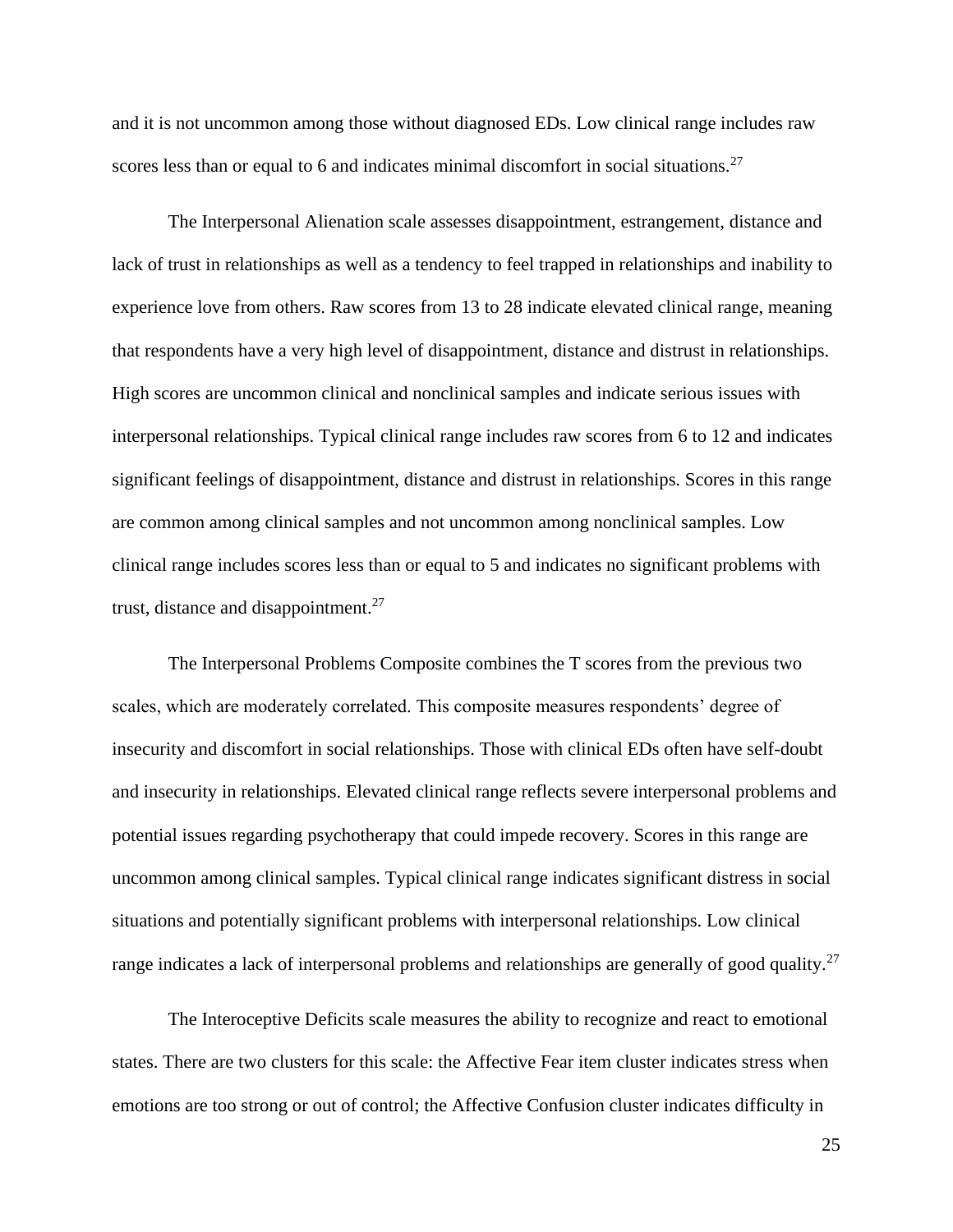recognizing emotional states. Lack of interoceptive awareness is critical to understanding eating disorders. Raw scores from 21 to 36 fall in the elevated clinical range and indicate that the respondent has extreme difficulty in recognizing emotional states as well as intense fear of emotions when they are too strong. Individuals in this range tend to evaluate emotions to determine their validity rather than just accepting them as they come. High scores are uncommon among clinical and nonclinical samples; scores in this range indicate a high degree of psychopathology. Typical clinical range includes scores from 11 to 20 and indicates significant confusion in recognizing emotional states as well as fear of strong emotions. These scores are common among those with EDs but uncommon among those without. Low clinical range includes scores less than or equal to 10 and indicate a low degree of difficulty in responding to emotional states.<sup>27</sup>

The Emotional Dysregulation scale assesses mood instability, impulsivity, recklessness, anger, and self-destructiveness; it includes two items for substance abuse, one for alcohol and one for drugs. Poor impulse regulation is often associated with a poor prognosis when it comes to evaluating ED risk. Elevated clinical range includes raw scores from 10 to 32 and indicates extreme tendencies toward impulsivity, instability, recklessness, anger and self-destructiveness. This may include tendencies to abuse alcohol, drugs or both. Scores in this range are uncommon among both clinical and nonclinical samples; high scores may indicate a high degree of psychopathology in this area. Typical clinical range includes scores from 4 to 9 and indicates significant tendencies toward impulsivity, instability, recklessness and self-destructiveness. Scores in this range as well as elevated clinical indicate tendencies of mood intolerance, poor impulse regulation, and self-harm, all of which are poor prognostic signs when assessing ED risk. While these behaviors may be present in individuals with EDs, they are also common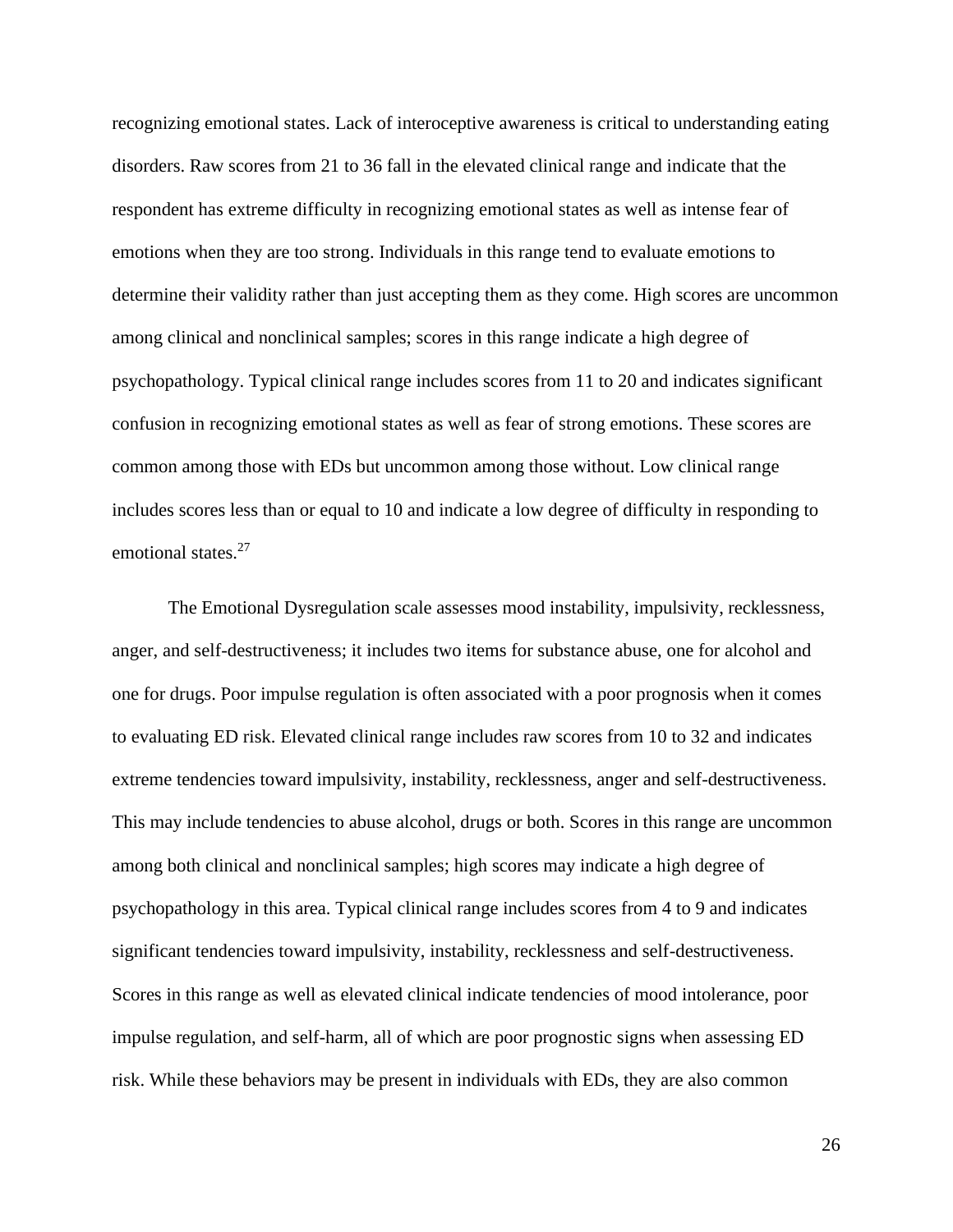among psychiatric patients with other diagnoses. Low clinical range includes scores less than or equal to 3 and suggests no serious problems with impulse control, recklessness and selfdestructiveness. Patients with Bulimia Nervosa tend to have very high impulsivity scores.<sup>27</sup>

The Affective Problems Composite combines the T scores for the previous two scales to assess the ability to identify, understand and respond to emotional states. The issues examined in this composite are often linked to the persistence of EDs as well as substance abuse. Elevated clinical range scores indicate severe difficulty in understanding and responding to emotional states as well as tendencies toward impulsivity and recklessness which could present serious problems in recovery. Typical clinical range indicates significant problems in understanding emotional states as well as tendencies of impulsivity and recklessness. Low clinical range suggests no serious issues responding to emotional states. $27$ 

The Perfectionism scale assesses one's tendency to overachieve and set very high goals for themselves; perfectionism can be self-oriented, socially described, or both. Self-oriented perfectionism refers to one's desire to achieve the highest standards not due to any outside pressure, while socially described perfectionism stems from seeking the approval of one's family, friends, or others. Perfectionism may be a key driver of weight control habits and therefore an important part of developing EDs. Elevated clinical range includes raw scores from 17 to 24 and indicates unrelenting demand to meet the highest possible standards for oneself; failing to meet those goals leads to self-criticism. Scores in this range reflect the need to be the best at things and avoid disappointing others such as parents and teachers. These scores are uncommon among clinical and nonclinical samples. Typical clinical range includes raw scores from 10 to 16 and indicates significant need to achieve the highest possible goals, and failure to do so leads to self-criticism. Scores in this range are common among those with EDs, although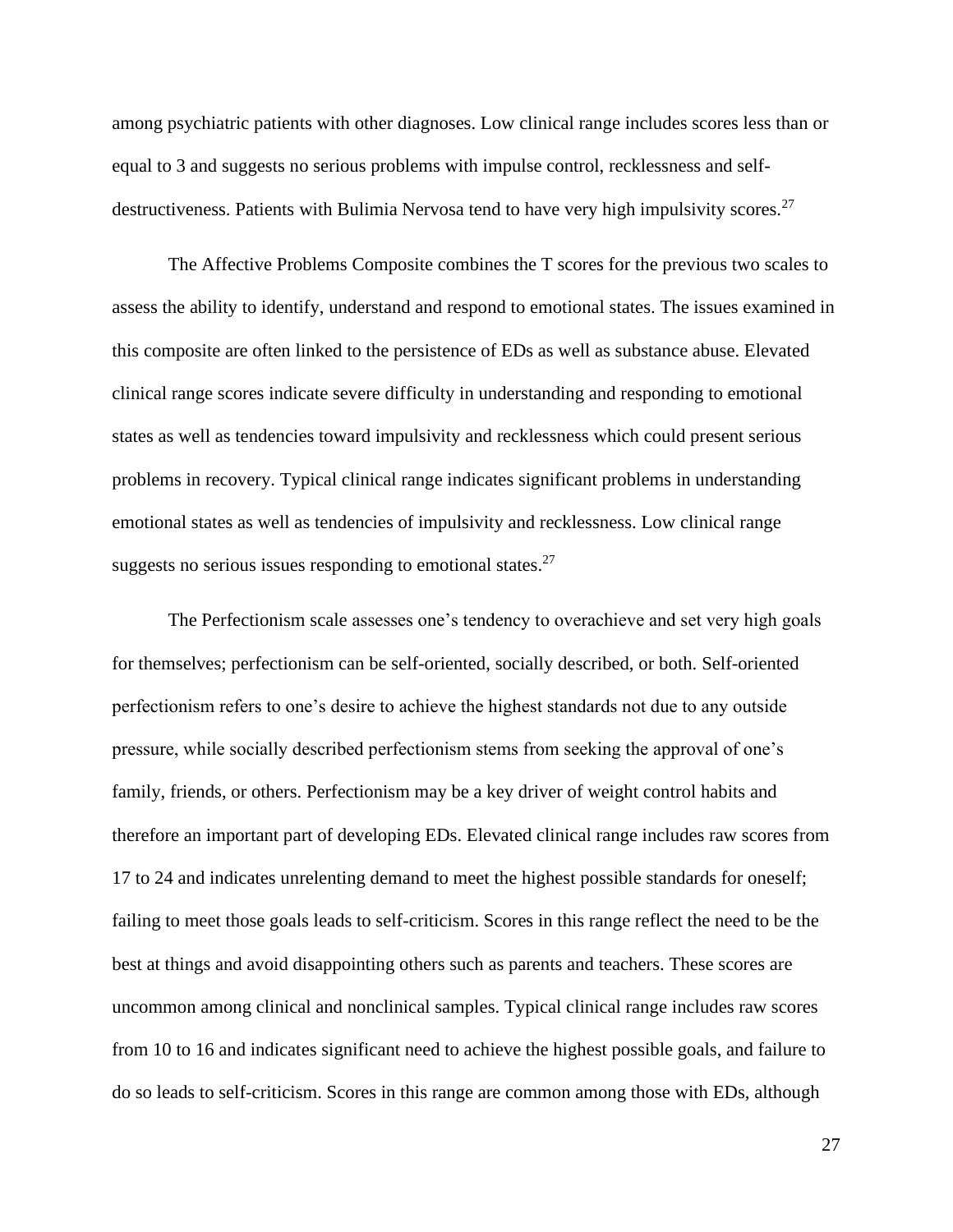psychiatric patients with different diagnoses also experience this. Low clinical range includes scores less than or equal to 9 and indicate no significant need to achieve unrealistic standards, but rather reflects more realistic standards of achievement.<sup>27</sup>

The Asceticism scale examines the tendency to seek virtue through ideals such as selfdiscipline, self-denial, self-restraint, self-sacrifice, and control of bodily urges. It assesses the degree to which respondents feel guilt upon experiencing pleasure. Elevated clinical range includes raw scores from 16 to 28. Scores in this range indicate extreme tendency to exercise self-restraint and self-sacrifice as well as considerable guilt around experiencing pleasure. These scores are uncommon among those with clinical EDs and rare among those without EDs; high scores indicate very serious problems with self-restraint and self-sacrifice and could cause issues in recovery if it is seen as support rather than treatment. Typical clinical range includes scores from 9 to 15, indicating significant tendency to seek virtue through self-restraint. There is some guilt around experiencing pleasure. Scores in this range are common among those with EDs, although it is common among other psychiatric patients as well. Low clinical range includes scores less than or equal to 8, indicating no serious issues regarding self-restraint and selfsacrifice. There is not significant guilt or shame surrounding pleasure. Asceticism can be expressed in different ways, including dieting to "purify" oneself or thinness as a virtue. General renunciation of physical gratification may include purposeful sleep deprivation, self-harm or injury, or exercising for atonement. Two clusters in this scale include "disgust for weakness" and "self-denial and suffering."<sup>27</sup>

The Overcontrol Composite sums the T scores from the previous two scales to yield an indicator of extremely high standards and refusal to experience pleasure. High scores may indicate that the respondent feels they do not deserve care or love from others. Elevated clinical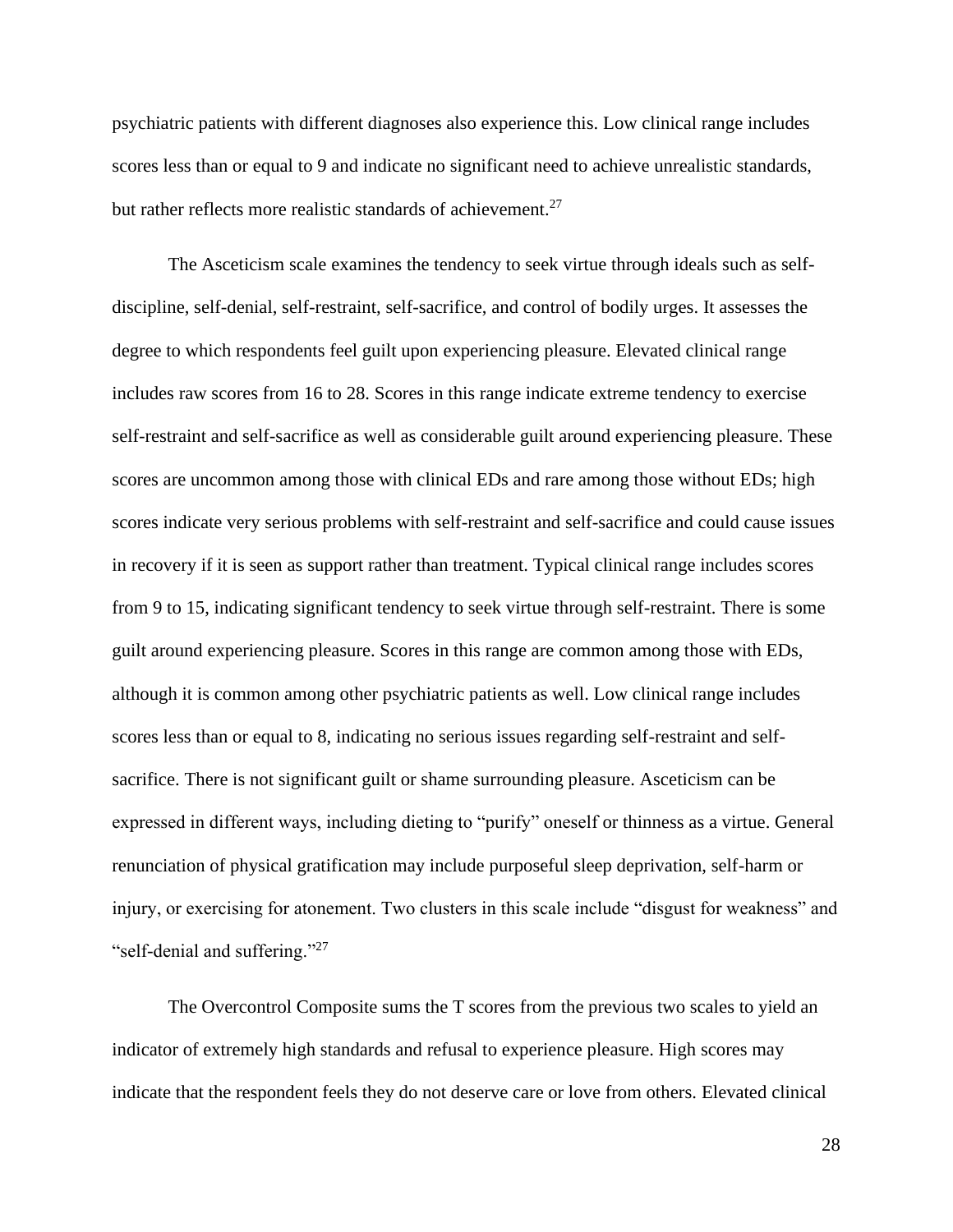range indicate extreme demand for high achievement but also self-denial and sacrifice; these scores are uncommon among clinical samples and rare among nonclinical samples. Typical clinical range indicates some demand to meet high standards while engaging in self-denial and self-sacrifice. Low clinical range indicates no serious problems with unrealistic standards of selfrestraint.<sup>27</sup>

The Maturity Fears scale examines the desire to return to the security of childhood. The psychopathology of Anorexia Nervosa and Bulimia Nervosa may relate to the fears of attaining an adult weight. Raw scores of 13 to 32 constitute elevated clinical range which indicates extreme desire to return to the security of childhood; adulthood's demands are too much to handle and the happiness of childhood cannot return in adulthood. Scores in this range are uncommon among clinical and nonclinical samples. Typical clinical range includes scores from 6 to 12 and indicates a significant desire to return to the security of childhood. Scores in this range are common among both clinical and nonclinical samples. Low clinical range includes scores less than or equal to 5 and indicate no significant desire to return to the security of childhood. Many individuals with EDs have a certain body weight that they are most scared of, which is often associated with the return of menses and normal hypothalamic pituitary function.<sup>27</sup>

The General Psychological Maladjustment composite sums the T scores of all the psychological scales to assess general psychological well-being. This composite may have value in predicting treatment outcomes in patients. Elevated clinical range indicates a very high level of distress across many different psychological constructs; scores in this range suggest serious problems in personal and interpersonal psychological domains. Poor psychological function tends to be associated with poor treatment outcomes. Typical clinical range indicates significant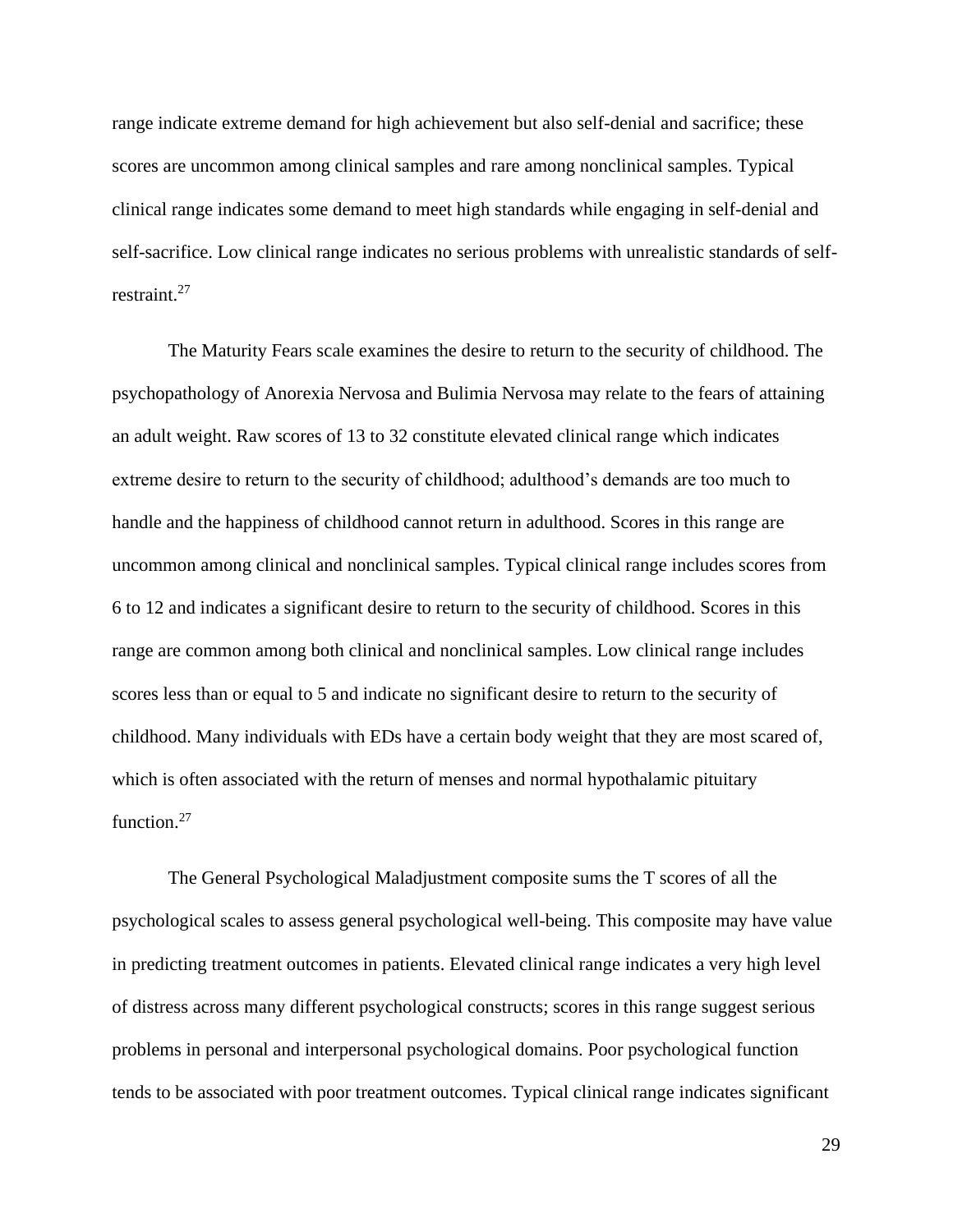distress across many psychological areas; the respondent may have significant dysfunction in personal and interpersonal psychological domains. Scores in this range are common for those with EDs but uncommon among those without EDs. Low clinical range indicates no significant psychological distress. Scores in this range are very common among nonclinical samples.<sup>27</sup>

In addition to the EDI-3, the EDI-3 Symptom Checklist (EDI-3 SC) can be used to assess specific symptoms and provide additional information where necessary. This tool consists of 4 pages with 9 sections of questions, each of which relates to various symptoms.<sup>27</sup> The sections in the EDI-3 SC include Dieting, Exercise, Binge Eating, Purging, Laxatives, Diet Pills, Diuretics, and Menstrual History, as well as information on the respondent's current medications. Each section asks if the respondent has engaged in any behaviors relating to that section, and if so, when it started, the current frequency, and other questions relevant to that section such as, "What percentage of your exercise is aimed at controlling your weight?"<sup>27</sup>

The EDI-3 materials can be useful in both clinical and nonclinical settings. The original intent of developing this tool was to assess patients with clinically diagnosed eating disorders and provide information to understand the patient, plan their treatment, and monitor their progress. In the case of nonclinical individuals, the EDI-3 is helpful in assessing the risk of developing an ED. Because the EDI-3 and EDI-3 SC are self-report measures, the person administering them should scan them upon completion to ensure that the respondent has not omitted any questions. Any scale with one or more questions omitted should not be computed, and any composites with missing scales should also not be computed. Multiple missing components may invalidate the patient's protocol.<sup>27</sup> Finally, the EDI-3 scoring includes 3 Response Style Indicators to evaluate response patterns: the Inconsistency Scale, Infrequency Scale, and Negative Impression Scale. The Inconsistency Scale contains a few items with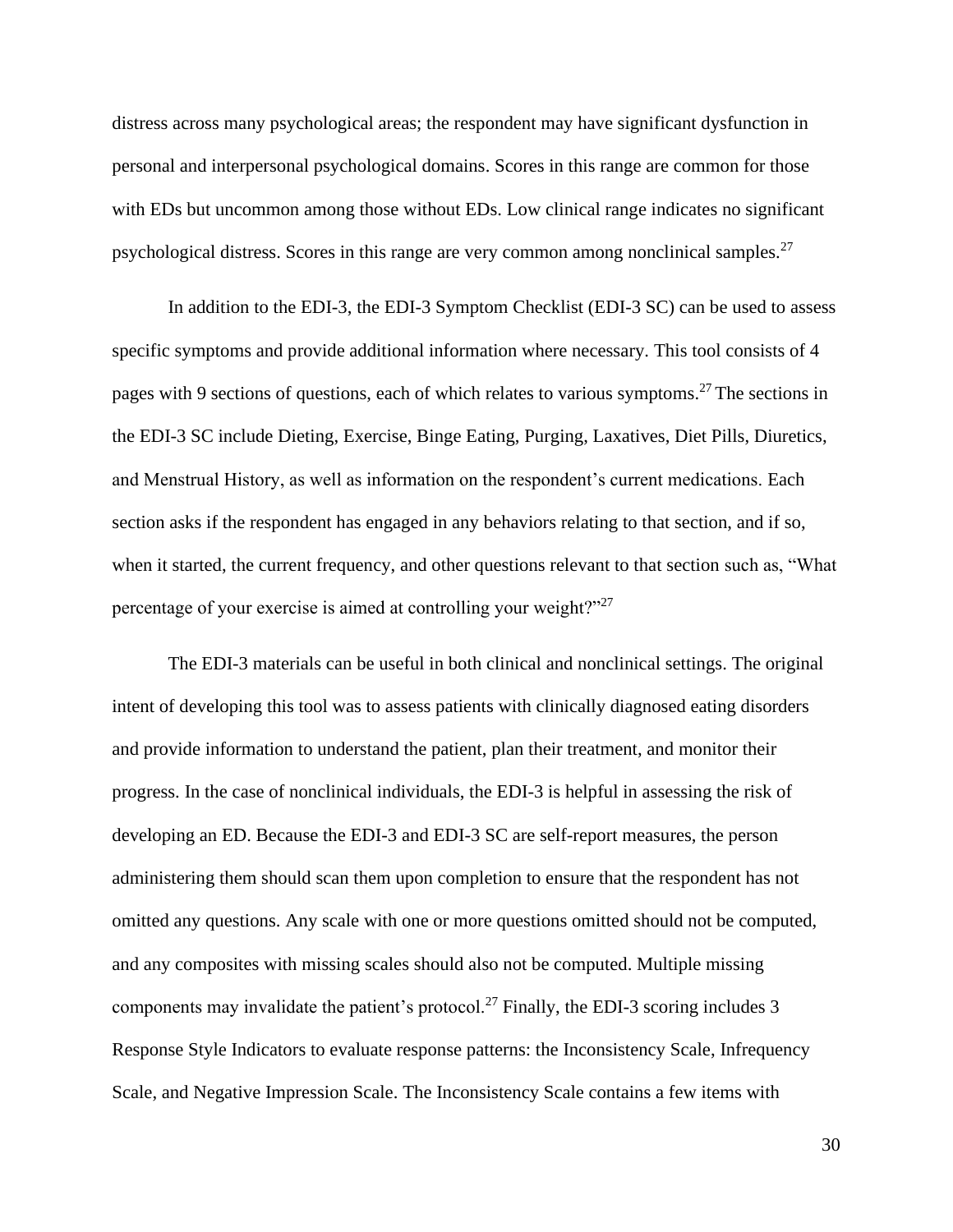opposite content to determine if similar responses reflect inconsistent responding, as well as items with very similar content to determine if different responses reflect inconsistent responding. The Infrequency Scale contains items with a very low endorsement rate. The Negative Impressions Scale assesses whether responses trend in the negative or pathologicallykeyed direction.<sup>27</sup>

#### **Prevalence of LEA in Physically Active Individuals**

The prevalence of LEA in males and females is difficult to accurately determine because of the varying methods used to determine it, although recent studies have estimated prevalence to be between 22% and 58%. Regardless of what the true percentage is, LEA is not uncommon among both males and females;<sup>8</sup> however, it may be more prevalent in females as they are more likely to undereat for reasons unrelated to sport as well. Research on this topic has found that about twice as many women as men consider themselves to be overweight, therefore more women than men may be actively trying to lose weight, regardless of performance goals.<sup>7</sup> LEA risk among various athlete populations and physically active individuals ranges from 14% to 63%.<sup>8</sup> While athletes across many different sports may be susceptible to LEA, individuals who participate in endurance sports, aesthetic sports, anti-gravitational sports and sports with weight classes are particularly prone to chronic energy deficiency due to the nature of those sports to focus on weight and/or body composition. $^{11}$ 

While an individual's eating habits and diet choices are heavily influenced by body image, their environment, including coaches, teammates, and even social media, plays a big role as well. Coaches have a particularly prominent influence as they play a crucial role in the athlete's physical and mental health. While some coaches acknowledge the importance of nutrition in an athlete's performance, others coerce their athletes into achieving a certain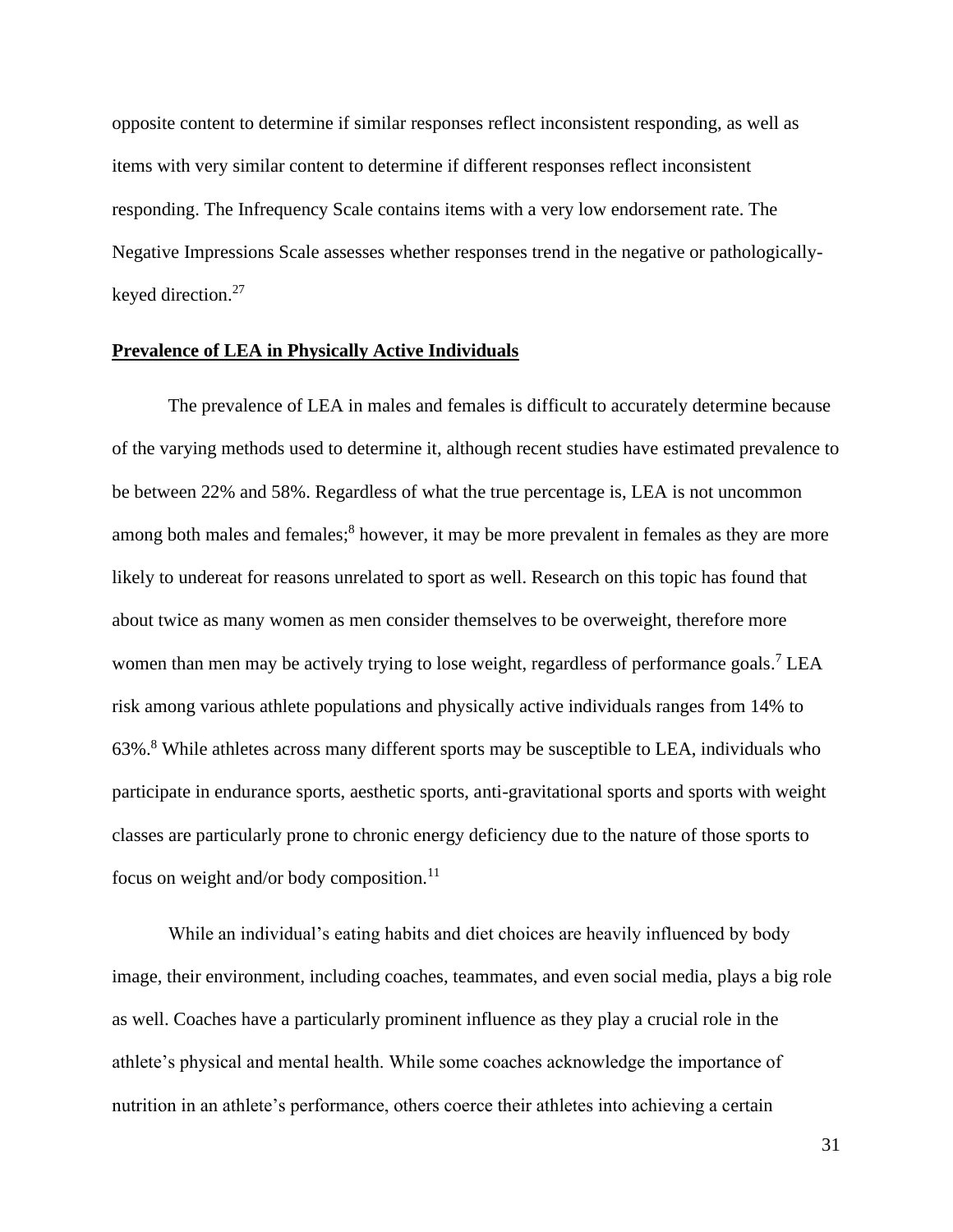physique/leanness or body weight. Comments regarding weight gain or potential benefits of being at a lighter bodyweight can profoundly impact an athlete's mental health and even physical health and even increase risk of developing DE/ED, especially if they act on those comments out of shame. Additionally, relationships with teammates can impact an athlete's self-image. While these relationships may be based on friendship, they also may have a competitive component to them as they strive to be "better" than the other. This can become psychologically damaging as well. Finally, comparison to others by way of social media is another way individuals may develop body image issues and attempt to combat them through weight loss.<sup>9</sup> Overall, the influence of coaches, teammates, and society as a whole plays into an athlete's self-perception and may push them to engage in behaviors which lead to LEA.

#### **Conclusion**

The primary component of the Female and Male Athlete Triads is LEA—that is, prolonged LEA can lead to the other two symptoms of the Triad. While males and females can both suffer from Triad symptoms because of LEA, males can withstand a greater energy deficit than females and therefore have to cross a lower LEA threshold before experiencing these symptoms. In both sexes, inadequate carbohydrate intake is often a primary contributor to LEA. Thus far, true LEA prevalence has been hard to assess due to varying methods which examine the issue. Additionally, LEA across different activity types is not entirely clear, although it has been established that leanness, weight class and aesthetic sports tend to have more athletes with LEA. While LEA does not always come about due to an ED or DE, presence of these can cause and/or exacerbate LEA. EDs and DE are common in both males and females, although they are more common in females. The EDI-3 and EDI-SC are tools used to assess ED risk; the EDI-SC examines specific pathogenic behaviors while the EDI-3 examines ED-specific as well as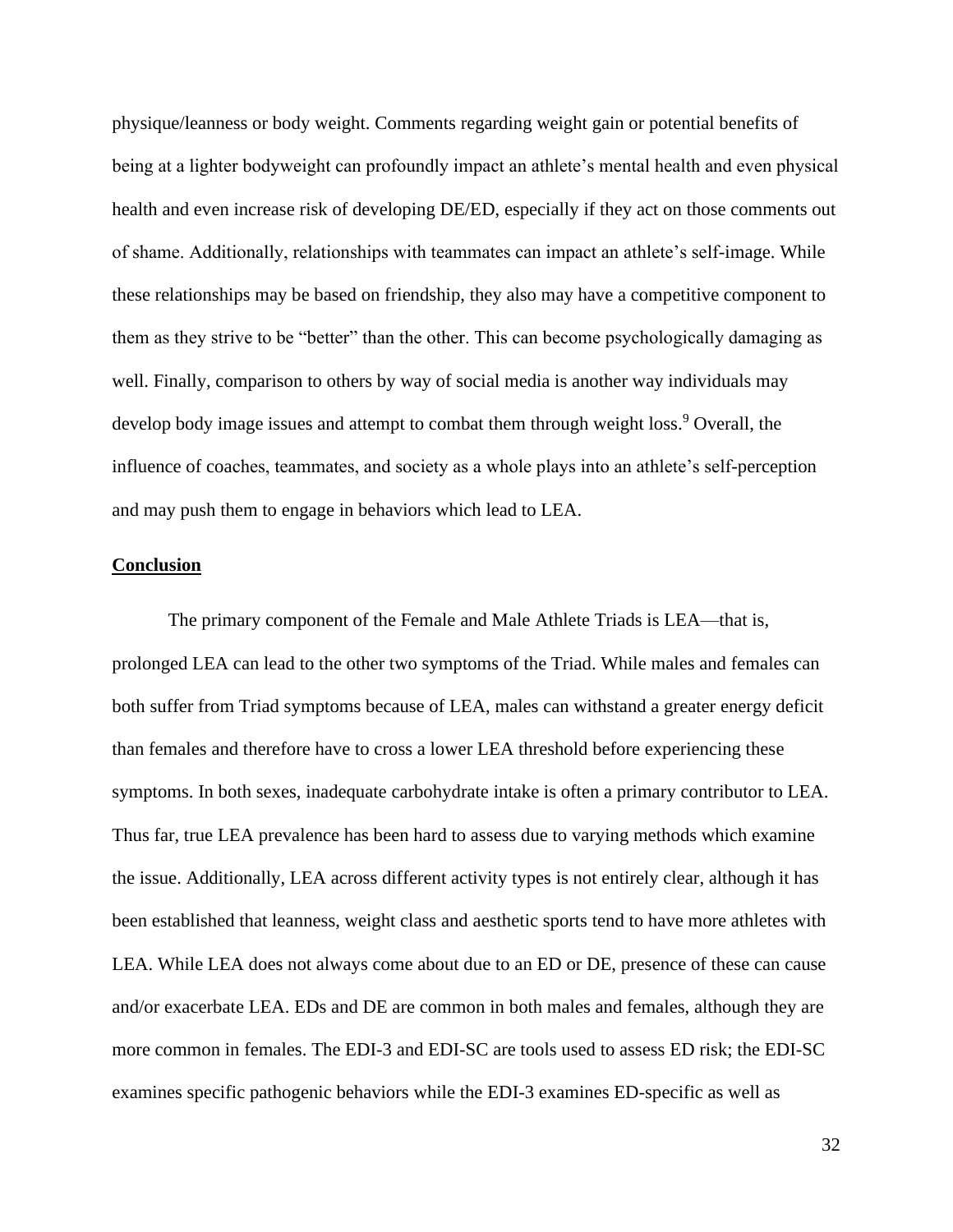psychological issues, as these are indicative of ED risk as well. An individual's eating habits and behaviors are heavily influenced by their environment, making the role of coaches, teammates, family and friends important to an individual's self-perception and ultimately their tendency to engage in behaviors which could lead to LEA.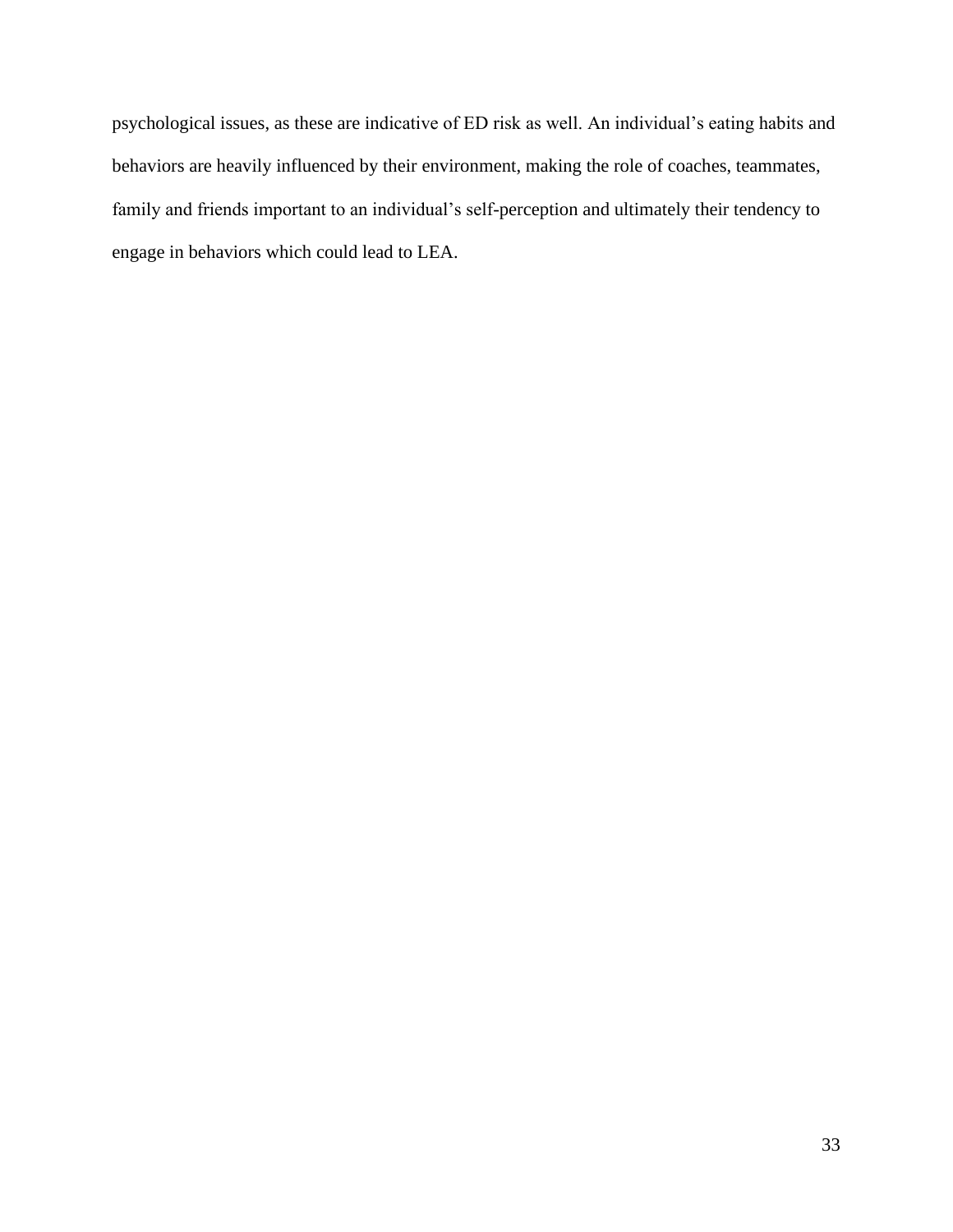#### CHAPTER II: METHODS

#### **Study Design**

This study is cross-sectional with participants in a free-living environment (going about their daily activities as normal). This data was analyzed as part of a larger previous study. The independent variable in this study is EA, which is measured as normal or low. The dependent variables in this study are macronutrient intake (carbohydrates, proteins, and fats) and DE/ED risk (at risk or not at risk).

#### **Participants**

This study evaluated a previously collected sample of 58 (35 male and 23 female) physically active individuals. The inclusion criteria for this study is that the individuals engage in moderate exercise at least 3 times per week for at least 1 hour. Exclusion criteria include that the individuals are not currently training or exercising, have had a previous ED, has a known metabolic disease, long-term use of steroids, history of disease including cardiovascular, pituitary and thyroid, pregnancy, and not completing all parts of the study. These participants are recreational athletes including CrossFit athletes, recreational runners, weightlifters, cyclists, participants in recreational sports, and other types of physical activity.

#### **Instruments**

Basic anthropometric information was collected from participants including age (years), height (cm), weight (kg), BMI (kg/m<sup>2</sup>), FFM (kg), and body fat %. Information regarding energy expenditure, intake and availability was also collected and includes resting metabolic rate (RMR) (kcals), EI (kcals), EEE (kcals), total daily energy expenditure (TDEE) (kcals), EA (kcal/kg FFM), and daily macronutrient intake including carbohydrates  $(g)$ , proteins  $(g)$ , and fats  $(g)$ .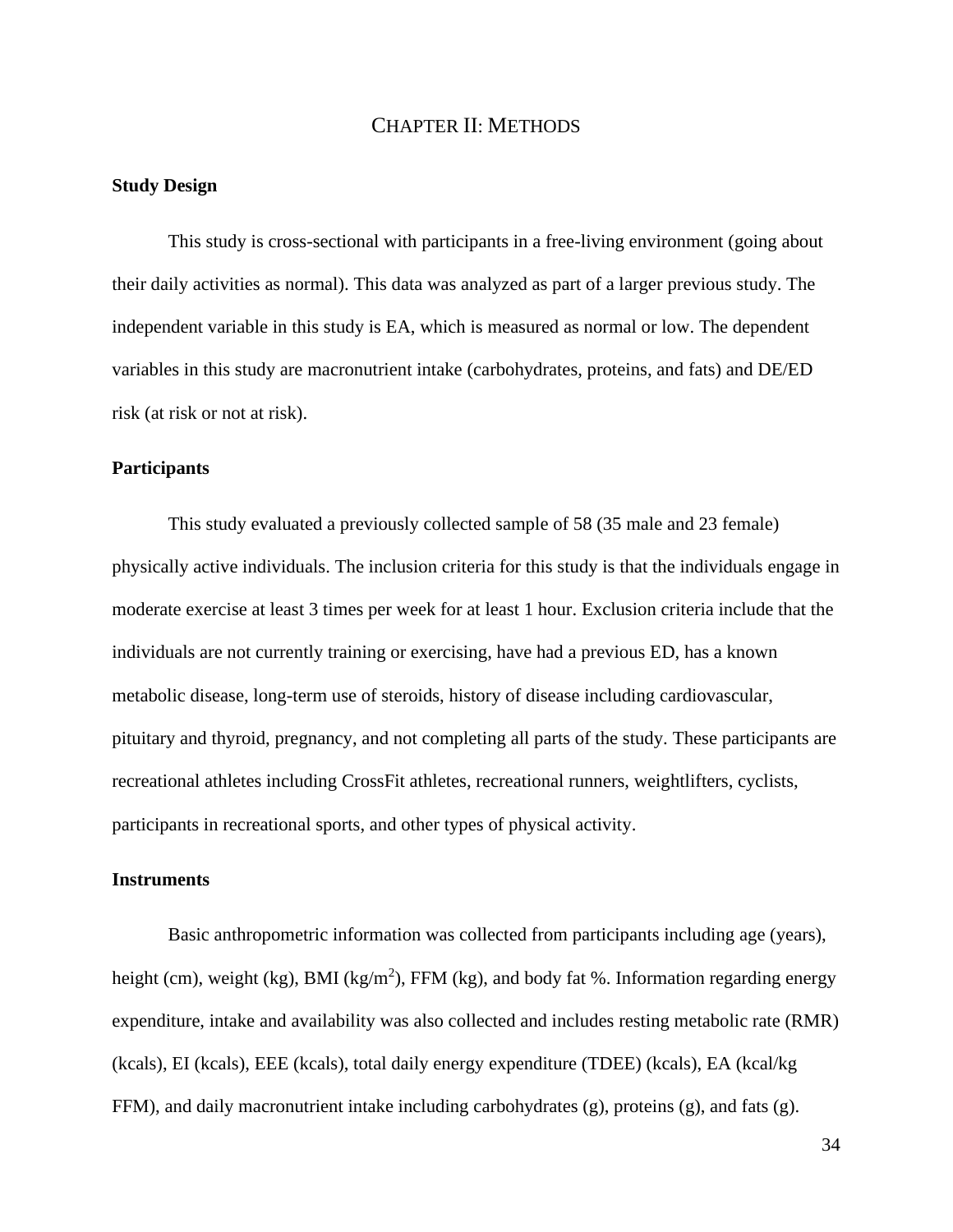RMR was measured using indirect calorimetry using the MedGem (*Microlife MedGem*; HealtheTech, Golden, CO), a clinically validated way to measure RMR.<sup>13</sup> Participants recorded their dietary intake in a food log for which portion sizes were explained and samples given for 7 consecutive days to examine EI and macronutrient intake. To measure EEE, a training log was recorded for 7 consecutive days using a dietary software program (ESHA food processor 8.0, Salem, OR). EEE was measured in 2 ways: determining the metabolic equivalent of activity<sup>28</sup> then using the Heyward equation<sup>29</sup> to calculate EEE, and having participants wear a SenseWear Armband (BodyMedia Inc) during physical activity during the collection period.<sup>13,30</sup> TDEE will also be determined using these measures in conjunction with factors including duration, intensity of activity, weight, age, and gender.

To analyze DE/ED risk, participants completed the EDI-3 and EDI-3 SC. The EDI-3 is composed of 91 items within 12 primary scales (3 ED-specific scales and 9 general psychological scales) organized into 6 composites (one ED-specific and 5 psychological constructs) to assess the presence and magnitude of traits which are significant in those with clinically diagnosed EDs. Each scale description includes criteria for being considered elevated clinical, typical clinical, and low clinical.<sup>27</sup> This tool is used in this study to assess risk of DE, not to diagnose clinical EDs. The EDI-3 SC is a checklist in which participants report frequency of DE/ED symptoms including dieting, exercise, binge eating, purging, laxatives, diet pills, and diuretics, as well as menstrual cycle and current medication information.<sup>27</sup> This tool is used in this study to assess risk of DE, not to diagnose EDs.

#### **Study Procedures**

The study from which the data was taken from was approved by the Institutional Review Board from the University of South Carolina. The study consisted of an introductory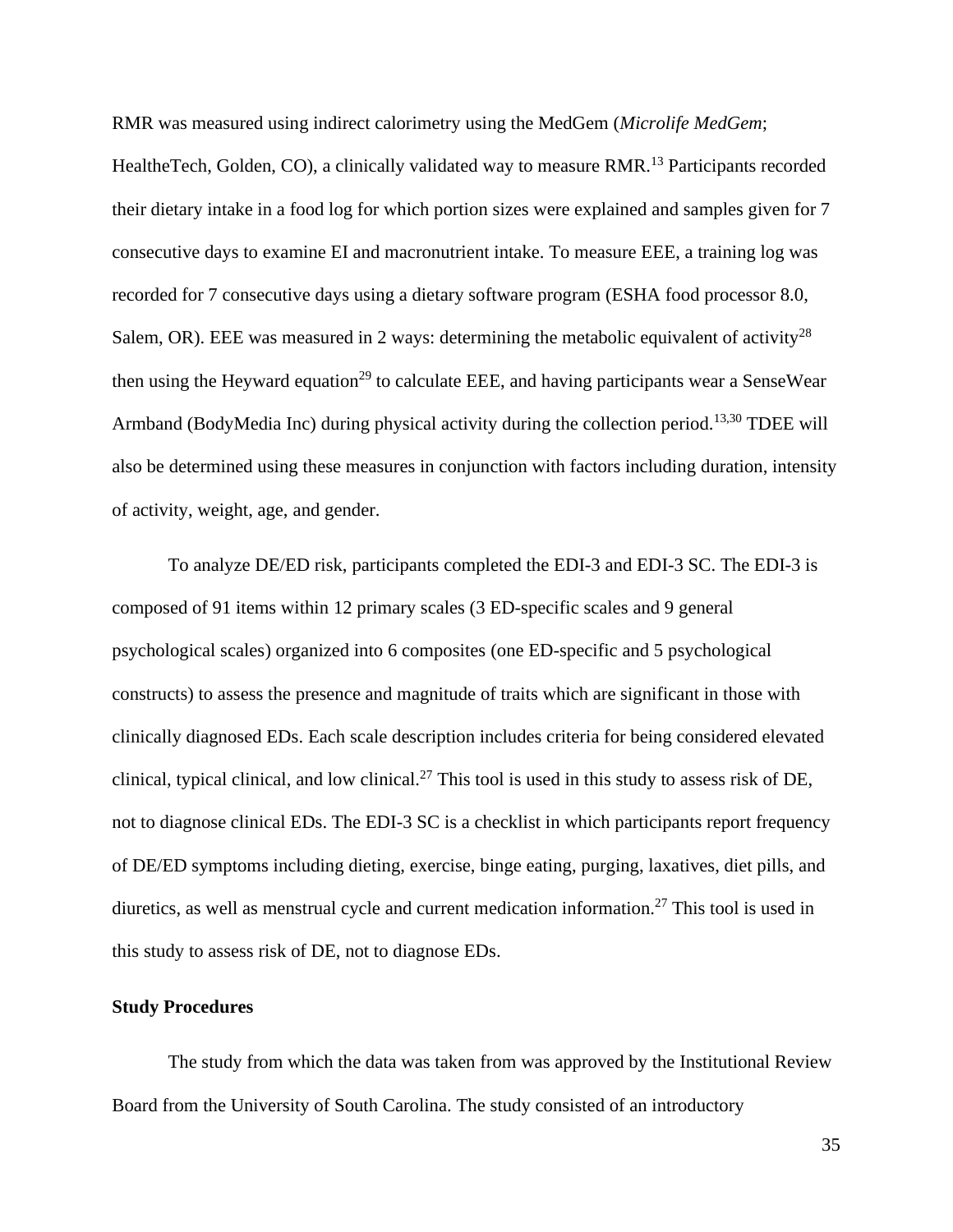informational meeting for participants, a 7-day data collection period, and a post-collection period. The introduction meeting consisted of the screening process, getting participants' consent, surveys and injury questionnaires, anthropometric measurements, equipment overview, and RMR measurement. During the collection period, participants were frequently reminded to complete food and activity logs and wear their heart rate monitors. The post-collection period allowed participants to review and submit food and activity logs. Differences between males and females in all variables mentioned above in the instruments section were analyzed for statistical significance.

#### **Data Analysis**

SPSS statistical software (version 28; SPSS Inc, Chicago, IL) was used to analyze the data in this study. We calculated power using G\*Power software 3.1.9.4, which indicated we needed 20 males and 20 females for our study. Our study had 35 males and 23 females, therefore our study met power. Descriptive statistics (mean and standard deviation) for males and females were calculated for height, weight, BMI, FFM, and body fat %, RMR, EI, EEE, TDEE, EA, and intake of carbohydrates, proteins and fats. A threshold of 30 kcal/kg FFM for females and 20 kcal/kg FFM for males was used to constitute LEA. Additionally, mean and standard deviation of raw scores as well as percentages for low, typical and elevated clinical levels were calculated for males and females for each of the EDI-3 scales and composites. Frequencies of pathogenic behaviors as detailed in the EDI-SC were analyzed to determine whether individuals were at risk for disordered eating. Cross tabulations and chi-square analysis were used to determine the correlation between LEA and risk for disordered eating. Significance level of  $P < 0.05$  was used for all analyses.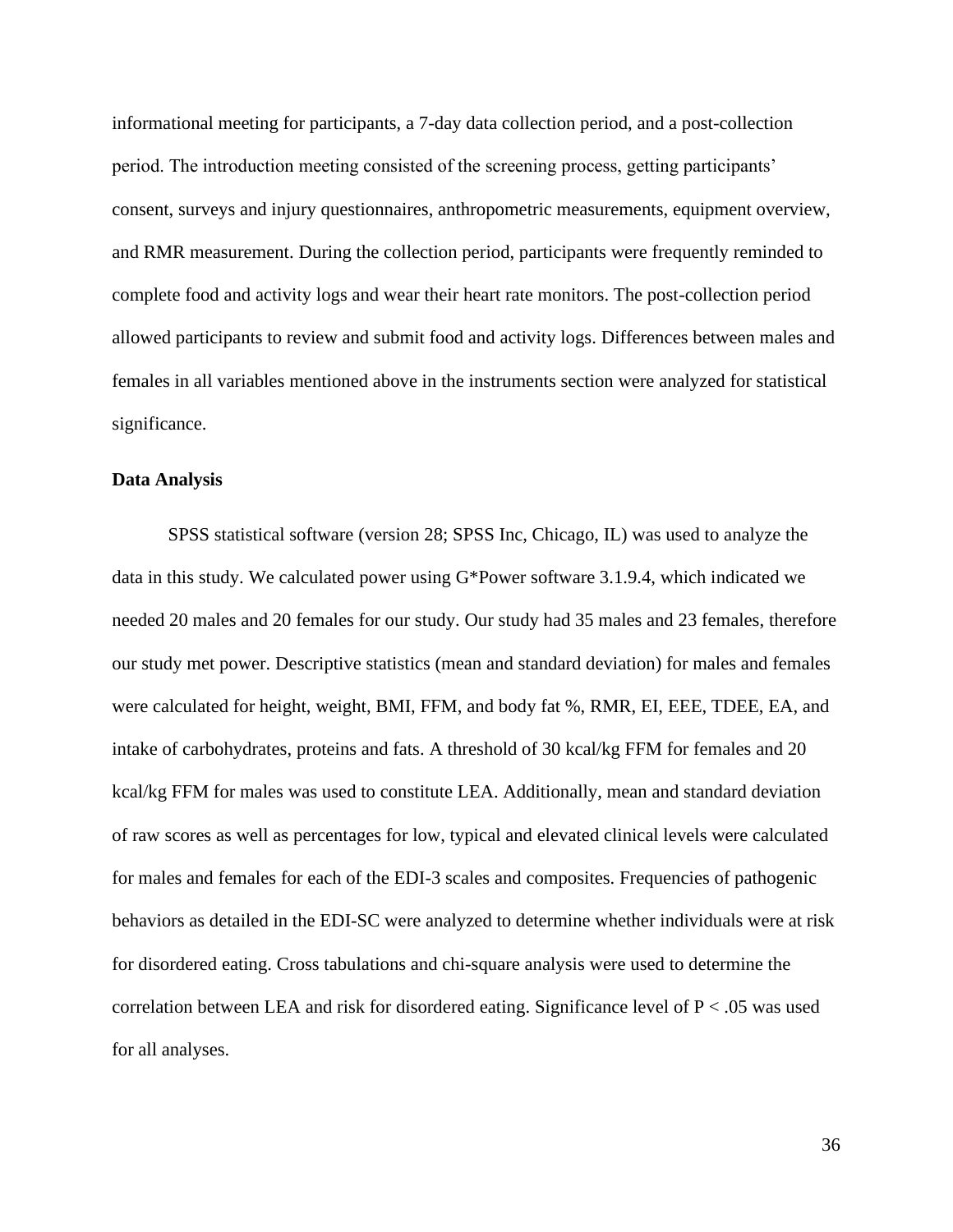#### CHAPTER III: RESULTS

This study examined 58 physically active individuals including 35 males and 23 females participating in various activities such as CrossFit, recreational running, weightlifting, cycling, recreational sports, and other physical activities. First, anthropometric measurements were collected including height, weight, BMI, FFM, and body fat % for which mean and standard deviation for males and females is shown in Table 1. Table 2 shows measurements of RMR, EI, EEE, TDEE, and EA as well as macronutrient intake (proteins, carbohydrates, and fats) for males and females along with the mean and standard deviation of each measure. Macronutrient intake was assessed for each individual and classified as low, adequate, or high based on recommendations for high activity level from the American College of Sports Medicine<sup>10</sup> and is summarized in Table 3. Table 4 summarizes the participants' responses to the EDI- $3^{27}$  and includes the mean and standard deviation of raw scores for each scale and composite as well as number and % of participants which fall under low clinical, typical clinical, or elevated clinical classification<sup>27</sup> for both males and females. Table 5 summarizes participants' responses to the  $EDI-SC<sub>1</sub><sup>27</sup>$  providing the frequency of each pathogenic behavior for males and females as well as within gender % and within behavior % for each behavior. Table 6 summarizes overall ED risk for males, females, and all individuals based on EDI-3 and EDI-SC responses by showing how many individuals and what % within gender present as typical clinical or elevated clinical on any of the EDI-3 scales, EDI-SC behaviors, or both. Table 7 summarizes total LEA risk, total ED risk, LEA with ED risk, LEA without ED risk, and ED risk without LEA, providing number of males, females, and all individuals as well as within gender % for each category.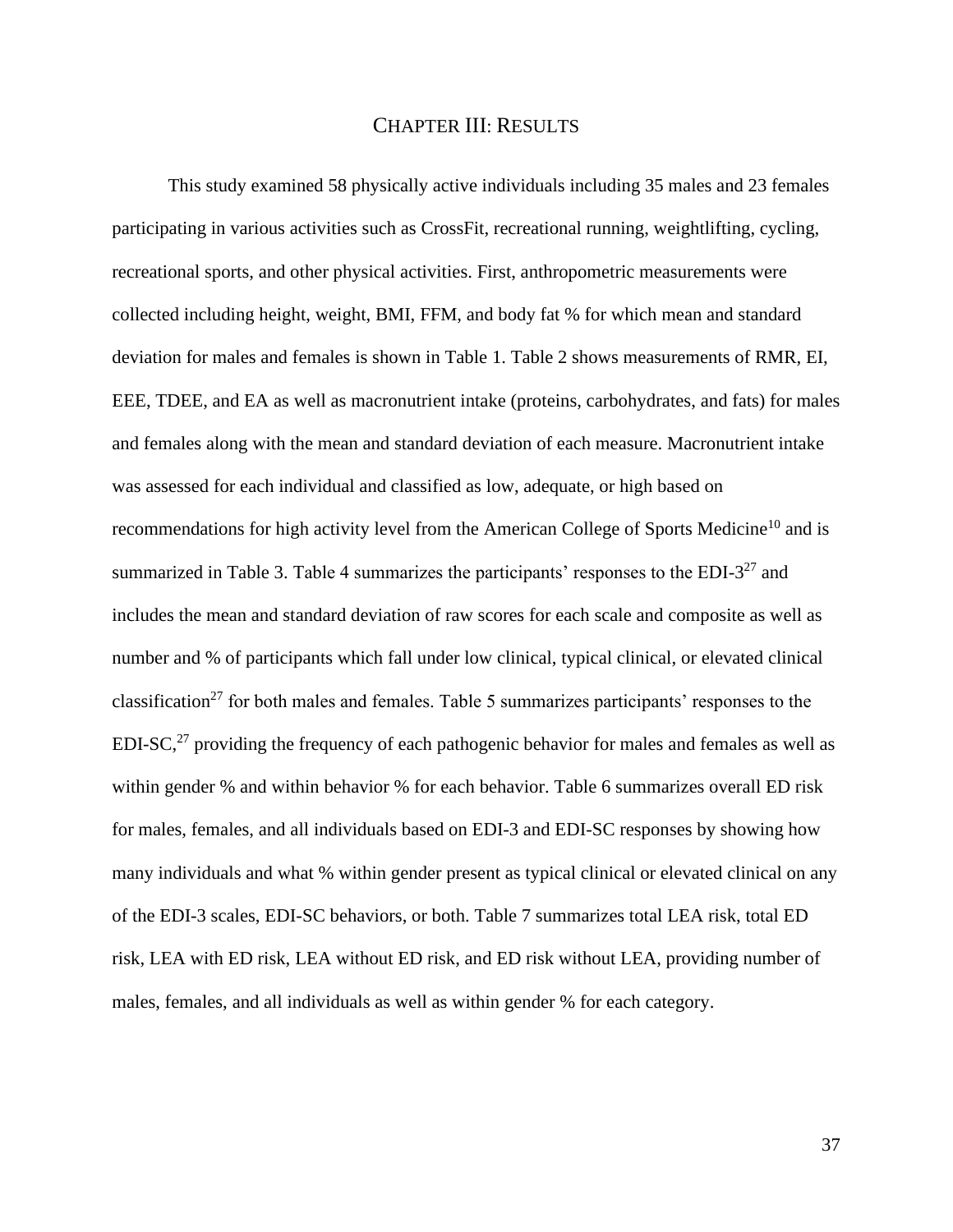#### **Energy Needs and Macronutrient Intake**

Overall, significant differences were found between males and females in terms of energy needs and intake. Mean RMR for males and females was 1858.9 kcals and 1386.5 kcals respectively and was found to be significantly different ( $P < .001$ ). Mean EI was also significantly different ( $P < .001$ ) with 2665.1 kcals and 1749.8 kcals for males and females respectively. EEE was significantly different ( $P = .002$ ) for males and females with 780.1 kcals and 467.0 kcals respectively. TDEE was significantly different ( $P < .001$ ) for males and females with 2628.7 and 2342.1 respectively. While all of these statistics were found to be statistically significant, no significant difference ( $P = .840$ ) was found in EA for males and females with 27.1 kcal/kg/FFM and 26.4 kcal/kg/FFM respectively. Intake of all three macronutrients was found to be significantly different between males and females, with proteins  $(P < .001)$  being 135.3 for males and 90.9 for females; carbohydrates ( $P < .001$ ) being 300.1 for males and 192.6 for females; and fats ( $P = .002$ ) being 97.6 for males and 65.7 for females. This information is summarized in Table 2.

Next, average intake of each macronutrient was assessed for males and females to determine whether intake was low, adequate, or high based on nutritional guidelines for high activity levels from the American College of Sports Medicine.<sup>10</sup> Ultimately we found 25.7% (n = 9) males and 39.1% (n = 9) of females had low protein intake; 45.7% (n = 16) of males and 39.1% (n = 9) of females had adequate protein intake; and  $28.6\%$  (n = 10) of males and  $21.7\%$  (n = 5) of females and high protein intake. No significant differences were found across sex and levels of protein intakes  $[\chi^2_{2,58} = 1.195, p = .550]$ . Next, we found 91.4% (n = 32) of males and 100% (n = 23) of females had low carbohydrate intake; 8.6% of males (n = 3) and 0% of females had adequate carbohydrate intake; and no one had high carbohydrate intake. No significant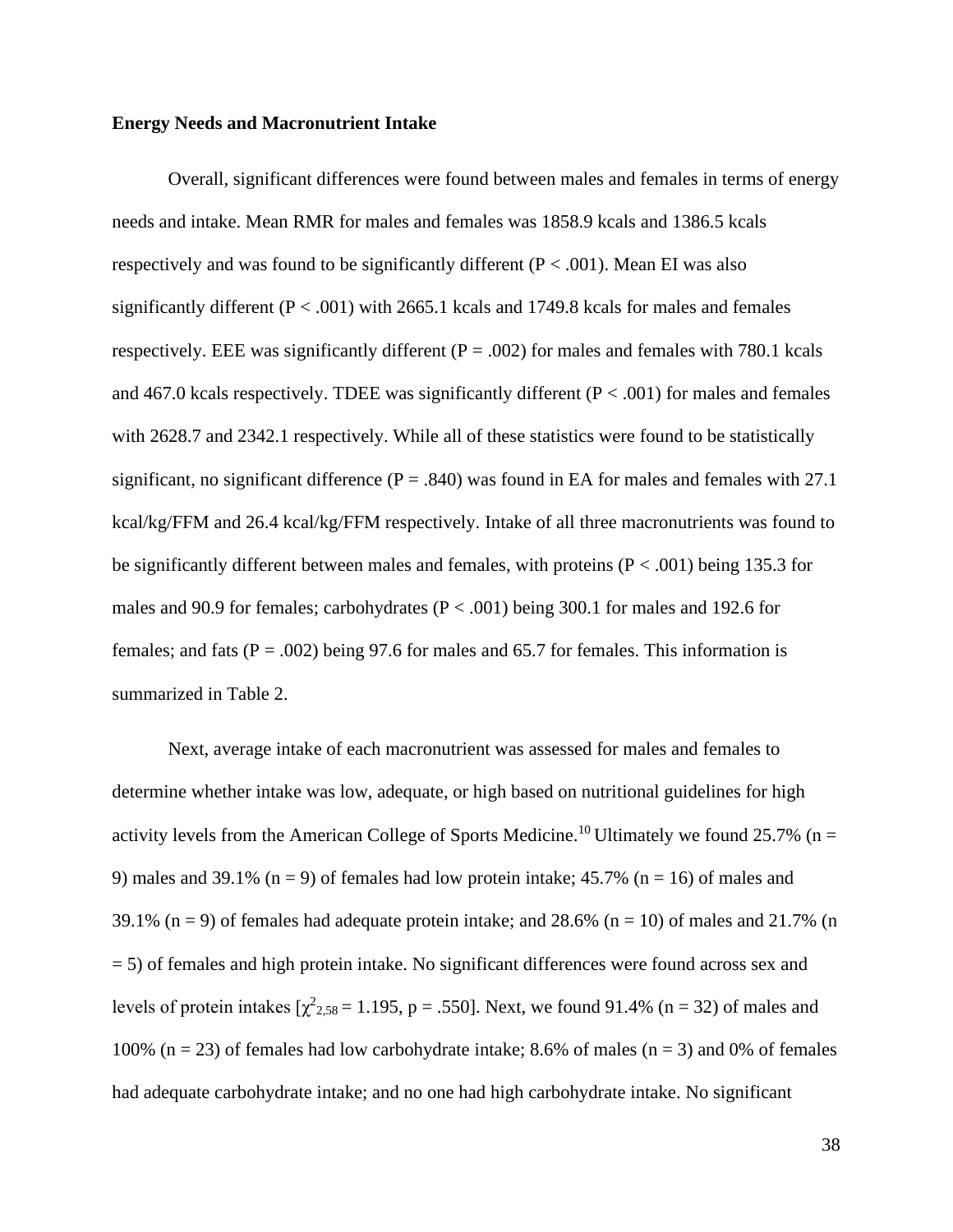differences were found across sex and levels of carbohydrate intakes  $[\chi^2_{1,58} = 2.079, p = .149]$ , although it is important to note that only 3 participants had even adequate intake, all of whom were male. Finally, we found no one had low fat intake,  $62.9\%$  (n = 22) of males and  $69.6\%$  (n = 16) of females had adequate fat intake; and 37.1% ( $n = 13$ ) of males and 30.4% ( $n = 7$ ) of females had high fat intake. No significant differences were found across sex and levels of fat intakes  $[\chi^2_{1,58} = .276, p = .599]$ , although it is important to note that no single participant presented with low fat intake. This information is summarized in Table 3.

#### **ED Risk and LEA Risk**

Responses to the EDI-3 showed significant differences across sex and a few of the scales and composites. Significant differences in males' and females' raw scores were found in the Drive for Thinness (DT) ( $P = .015$ ) and Body Dissatisfaction (BD) ( $P = .004$ ) scales as well as the Eating Disorder Risk Composite (EDRC) ( $P = .009$ ). While the Overcontrol Composite (OC) showed no significant difference ( $P = .055$ ) in males' and females' raw scores, there was a significant difference  $[\chi^2_{2,58} = 6.132, p = .047]$ , in the male and female clinical levels of the OC: 65.7% ( $n = 23$ ) of males presented as low clinical, 34.3% ( $n = 12$ ) as typical clinical, and none as elevated clinical; 87.0% ( $n = 20$ ) of females presented as low clinical, 8.7% ( $n = 2$ ) as typical clinical, and 4.3% ( $n = 1$ ) as elevated clinical. While many of the scales and composites in the EDI-3 show no significant differences across sex, it is important to observe the number of typical clinical and elevated clinical cases of each as this indicates ED risk. Table 4 summarizes this information.

The EDI-SC assessment showed significant differences across sex and some pathogenic behaviors. Significant differences were found in the dieting behaviors of males and females  $[\chi^2_{1,58} = 5.836, p = .016]$  with 37.1% (n = 13) of males and 69.6% (n = 16) of females engaged in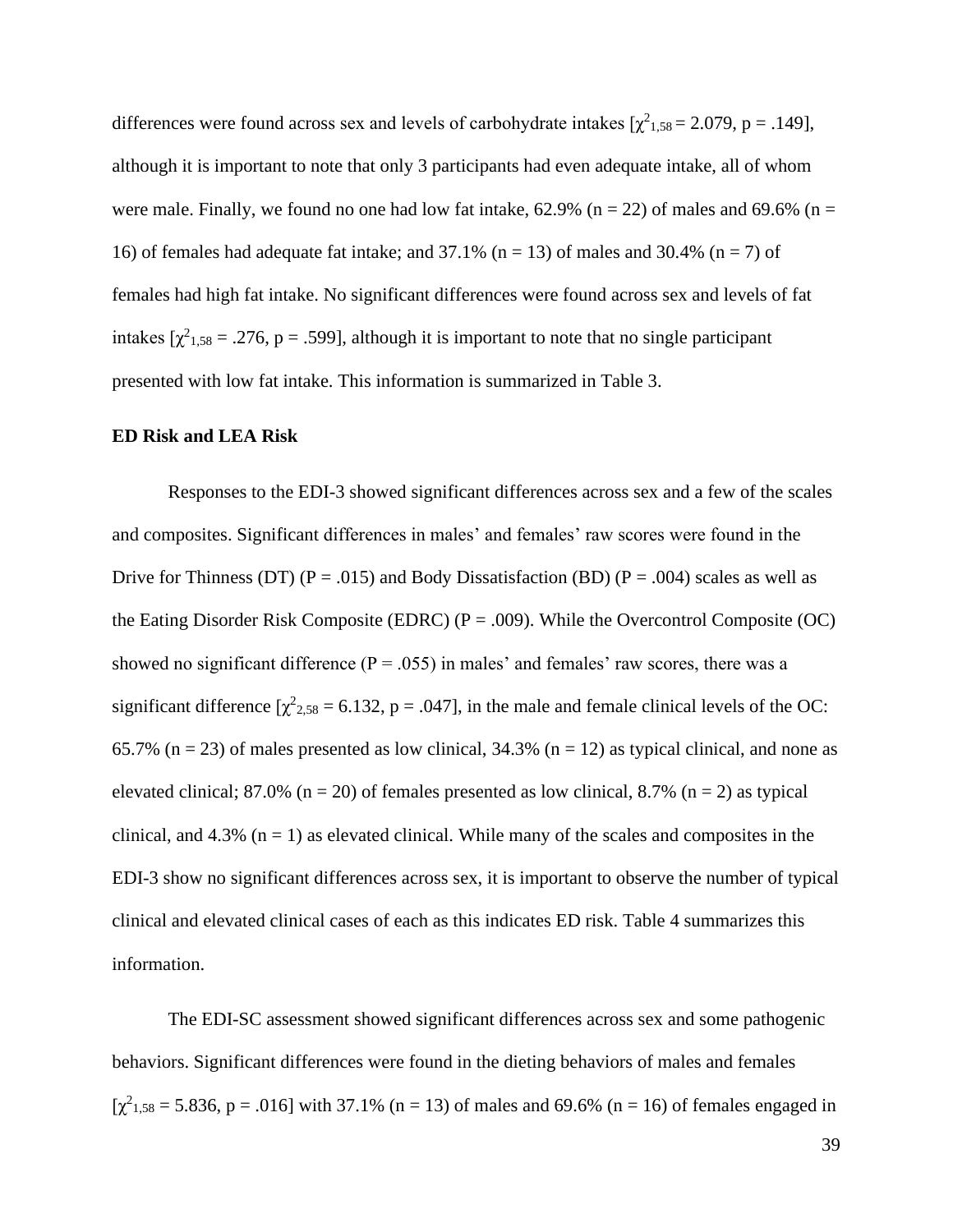dieting behaviors. Significant differences were also found in the purging behaviors of males and females  $[\chi^2_{1,58} = 4.814, p = .028]$  with 0% of males and 13.0% (n = 3) of females engaged in purging behavior. While no other significant differences were found across sex and pathogenic behaviors, it is important to note the number of individuals engaged in these behaviors as they indicate ED risk. Table 5 summarizes this information.

Overall, ED risk based on EDI-3, EDI-SC, or both was found to be significantly different across sex  $[\chi^2_{3,58} = 12.124, p = .007]$ . 37.1% (n = 13) of males and 8.7% (n = 2) of females were not at risk for EDs; 17.1% ( $n = 6$ ) of males and 4.3% ( $n = 1$ ) of females were at risk based on EDI-3 responses but not EDI-SC; 14.3% ( $n = 5$ ) of males and 47.8% ( $n = 11$ ) of females were at risk based on EDI-SC responses but not EDI-3; and  $31.4\%$  (n = 11) of males and  $39.1\%$  (n = 9) of females were at risk based on both EDI-3 and EDI-SC responses. Table 6 summarizes this information.

Overall, LEA risk regardless of ED risk was found to be significantly difference across sex  $[\chi^2_{1,58} = 10.032, p = .002]$ , and overall ED risk (not specified by EDI-3, EDI-SC, or both) was significantly different across sex  $[\chi^2_{1,58} = 5.858, p = .016]$ . Distribution of LEA risk with ED risk, LEA risk without ED risk, and ED risk without LEA risk was significantly different across sex  $[\chi^2_{1,58} = 6.478, p = .011]$ . 31.4% (n = 11) of males and 73.9% (n = 17) of females were found to have LEA. 62.9% ( $n = 22$ ) of males and 91.3% ( $n = 21$ ) of females were found to have ED risk. 25.7% (n = 9) of males and 69.6% (n = 16) of females had LEA with ED risk. 5.7% (n = 2) of males and 4.3% ( $n = 1$ ) of females had LEA without ED risk, and 37.1% ( $n = 13$ ) of males and 21.7% ( $n = 5$ ) of females had ED risk with no LEA. Table 7 summarizes this information.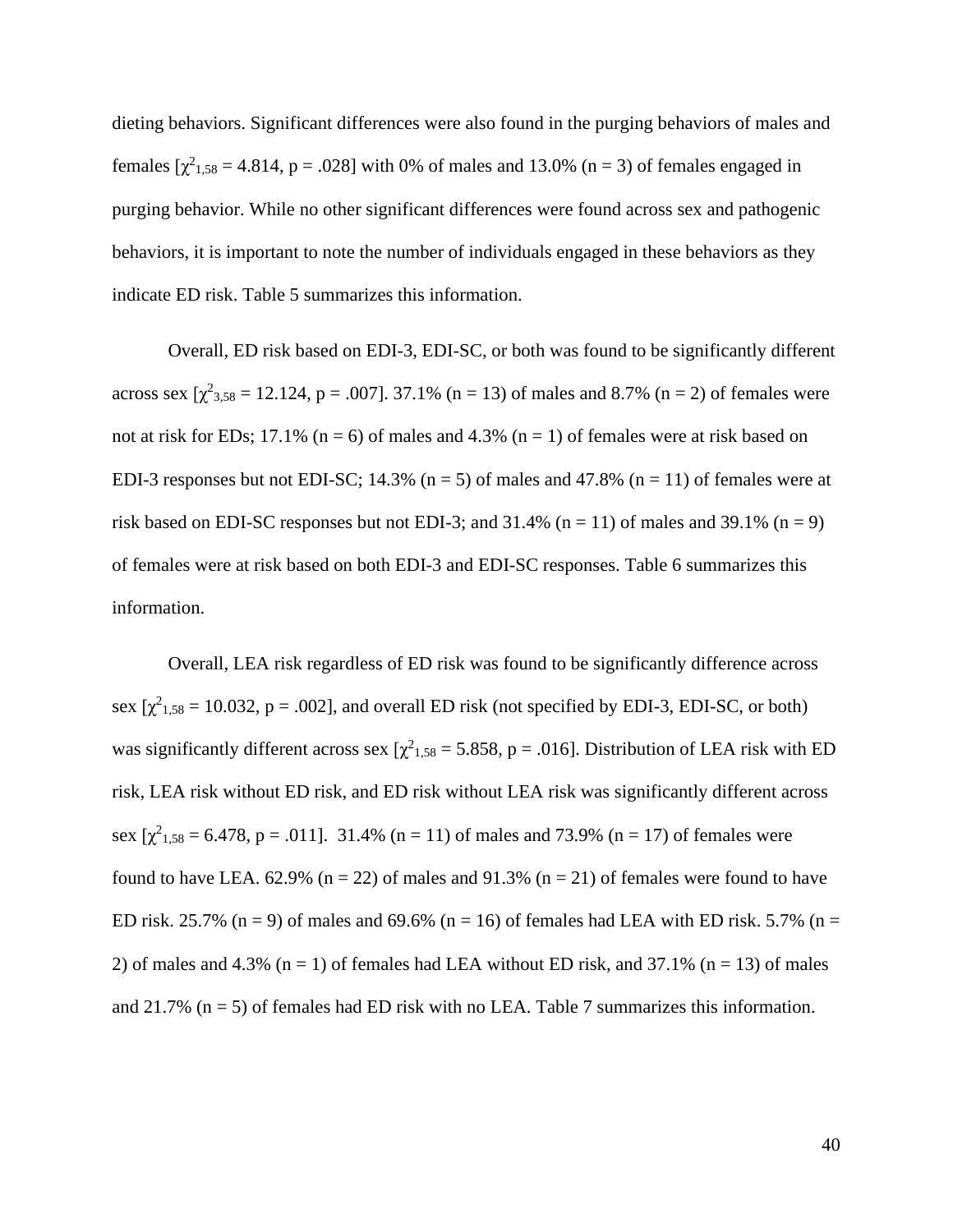#### CHAPTER IV: DISCUSSION AND CONCLUSION

The purpose of this study was to assess prevalence of LEA and ED risk in physically active individuals and examine differences between males and females. Ultimately we found differences across sex and LEA risk and ED risk, although prevalence was high in males and females.

#### **Energy Availability**

EA was very similar in males and females with 27.1 kcal/kg FFM and 26.4 kcal/kg FFM respectively. Although there were significant differences across sex in RMR, EI, EEE, TDEE and all three macronutrients, no significant difference was found in EA. However, even though the EA numbers are similar, the implications for males and females are not the same due to males' ability to withstand a greater energy deficit. With the male LEA threshold of 20 kcal/kg FFM and female threshold of 30 kcal/kg FFM, the average female in this study had LEA while the average male did not, despite the similar EA number. One study found prevalence of EA below 30 kcal/kg FFM in males and females to be similar: 56% vs 51% in adolescent males and females respectively across a variety of sports; 25% vs 31% in male and female endurance runners and walkers; and 42% vs 29% in male and female cross-country runners. <sup>4</sup> This is consistent with our study results in that male and female EA were similar, but again we must consider males' lower LEA threshold. LEA risk was significantly different (*p*=.002) across sex with 31.4% (n=11) of males and 73.9% (n=17) of females having LEA. Although exact prevalence of LEA in males and females has proven difficult to determine, our findings are consistent with existing literature in that LEA prevalence is high among males and females, although it is higher in females. This could be due in part to the fact that females may undereat for reasons not related to performance or training goals.<sup>7</sup>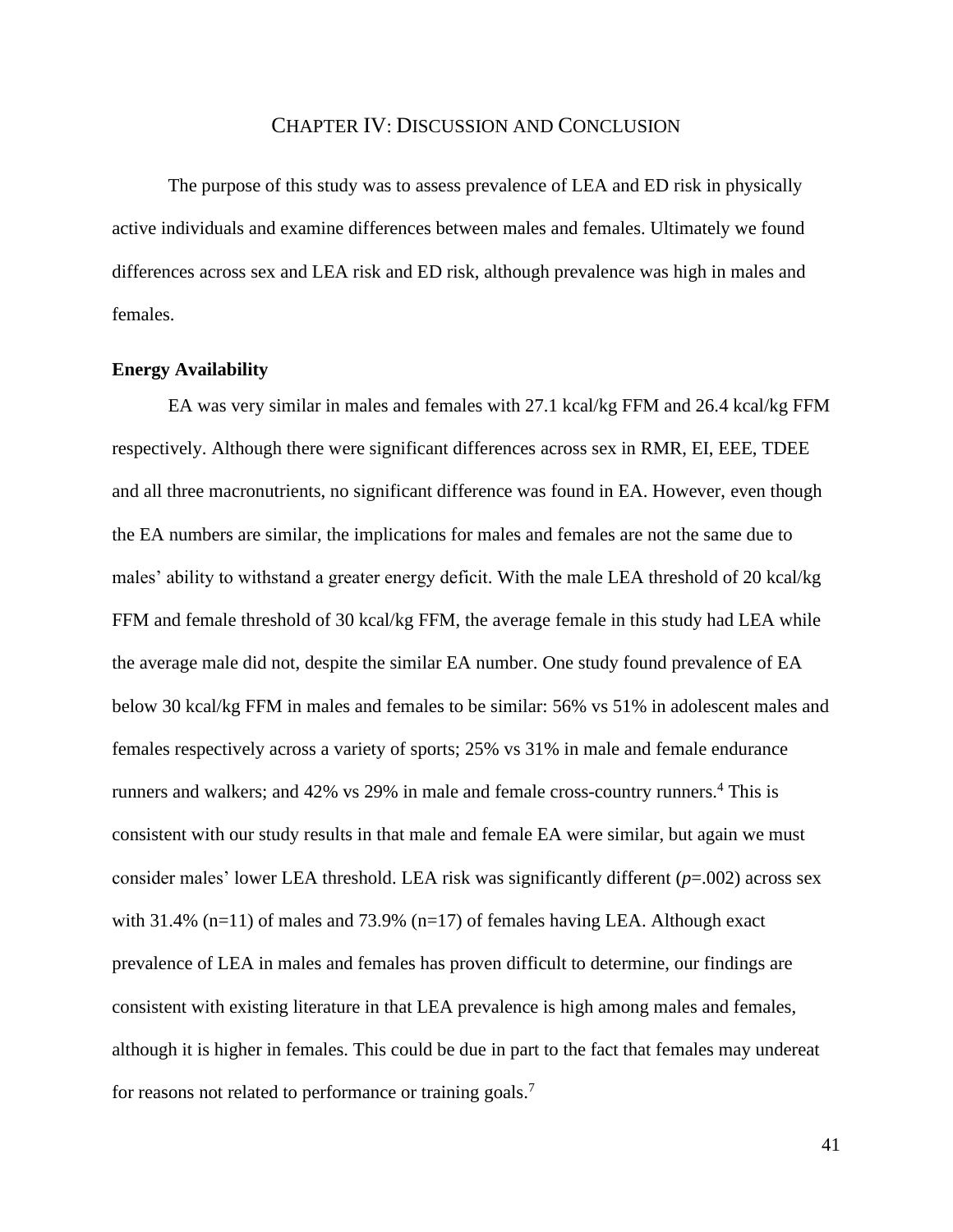#### **Macronutrient Intake**

Intake of carbohydrates, proteins and fats was significantly different across sex, although distribution of intake level (low, adequate, high) was not. Average male protein intake was higher than females, and a larger percentage of males fell within the adequate and high consumption range; a larger percentage of females fell within the low range. Carbohydrate intake was low across males and females with only 8.6% (n=3) of males and 0% of females having adequate intake. No participants had high carbohydrate intake. One study found that females had such low EI that females on a high % carbohydrate diet consumed nearly the same amount of carbohydrates than males on a low % carbohydrate diet.<sup>7</sup> Another study found a majority of athletes across all sports have inadequate carbohydrate intake.<sup>3</sup> This literature is consistent with our findings of low carbohydrate intake across all participants, especially females. Fat intakes for all participants fell within the adequate and high ranges with none in the low range. This, in combination with low carbohydrate intake, could be related to the high number of CrossFit athletes in this study. Low-carbohydrate diets such as keto, paleo, or zone diets are often used by CrossFit athletes to increase fat oxidation in the short-term; however, long-term use of these diets can be harmful to high-intensity exercise.<sup>32</sup>

#### **ED Risk**

Significant differences were found across sex and ED risk (*p*=.016) with 62.9% (n=22) of males and 91.3% (n=21) females found to have ED risk based on responses to the EDI-3 and EDI-SC. Participants were considered to be at risk if they engaged in any pathogenic behaviors assessed by the EDI-SC, scored in the typical or elevated clinical level for any EDI-3 composites, or both. The distribution of ED risk based on responses to the ED assessment tools—not at risk, at risk based on EDI-3 only, at risk based on EDI-SC only, or at risk based on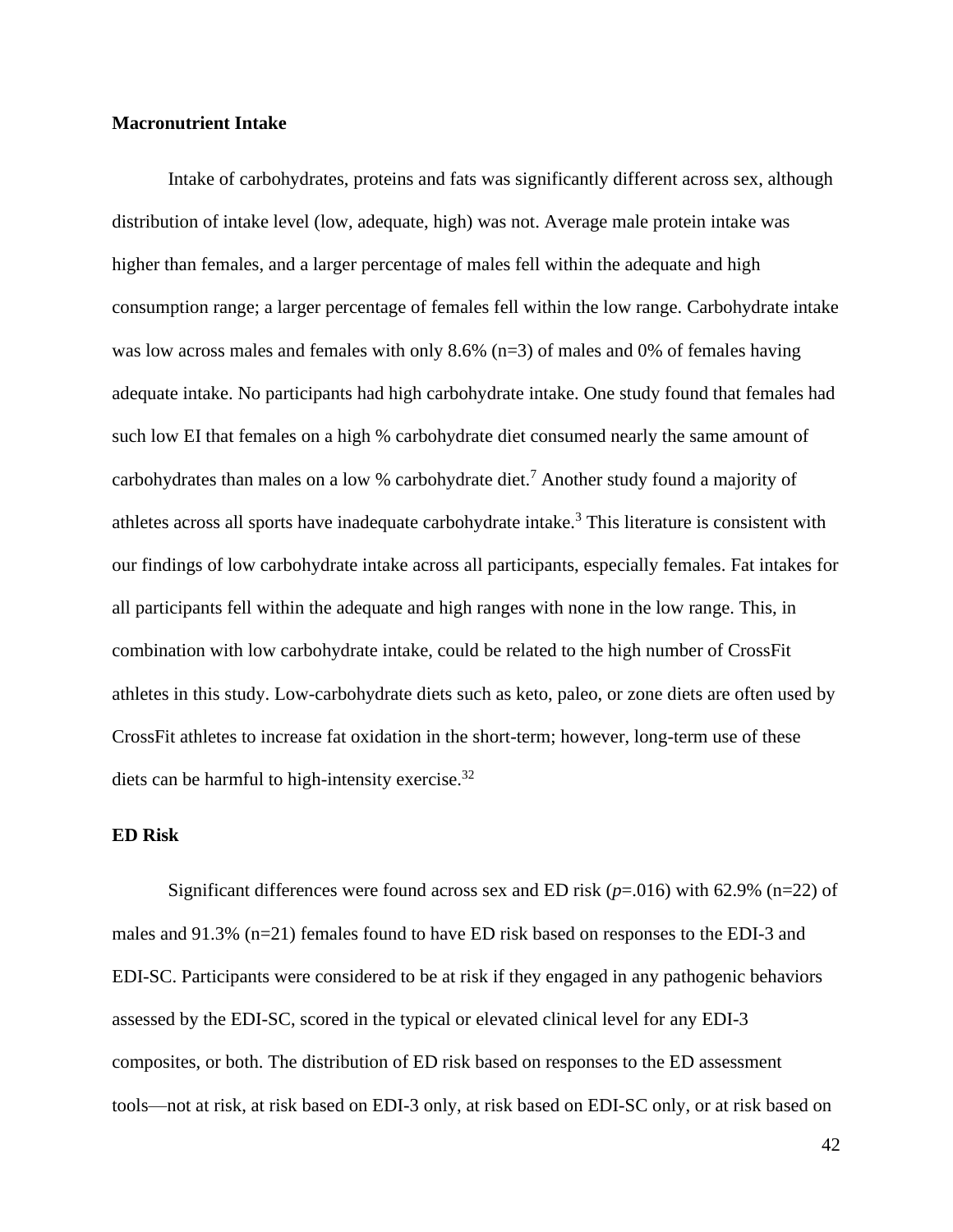EDI-3 and EDI-SC—was significantly different across sex as well. Two categories were particularly different between males and females: 37.1% (n=13) of males had no ED risk whereas only 8.7% (n=2) of females had no ED risk;  $14.3$  (n=5) of males had ED risk based only on EDI-SC while 47.8% (n=11) of females had ED risk based only on EDI-SC. These results are consistent with existing literature in that females overall have higher ED risk than males and higher frequency of pathogenic behaviors which indicate ED risk. Behaviors such as dieting are particularly prevalent among females whether their reasoning is related to sports or not, and more women diet to improve appearance rather than performance.<sup>7</sup> One study of collegiate female athletes and dancers found ED risk prevalence to be 76%, which is slightly lower than we found in our study, but emphasizes high ED risk in females nonetheless.<sup>31</sup> Although females were found to have higher ED risk than males, it is important to note the 62.9% prevalence in males as this is still a significant portion of the males in this study.

#### **EDI-3 and EDI-SC**

Within the EDI-3, significant differences were found across sex and raw scores in the Drive for Thinness (*p*=.015) and Body Dissatisfaction (*p*=.004) scales and Eating Disorder Risk Composite (*p*=.009). This, again, is consistent with existing literature as females tend to have higher ED risk than males,<sup>7</sup> and each of these scales and composite measures ED risk. The distribution of clinical level in the Overcontrol Composite (*p*=.047) was significantly different across sex as well. The Overcontrol Composite sums the T-scores of the Perfectionism and Asceticism scales, both of which categorized many participants into typical and even elevated clinical ranges. However, males had higher instances of typical and elevated clinical ranges in both cases. Ample research has found perfectionism to be associated with disordered eating behaviors in female athletes, although more recent studies have found a similar association in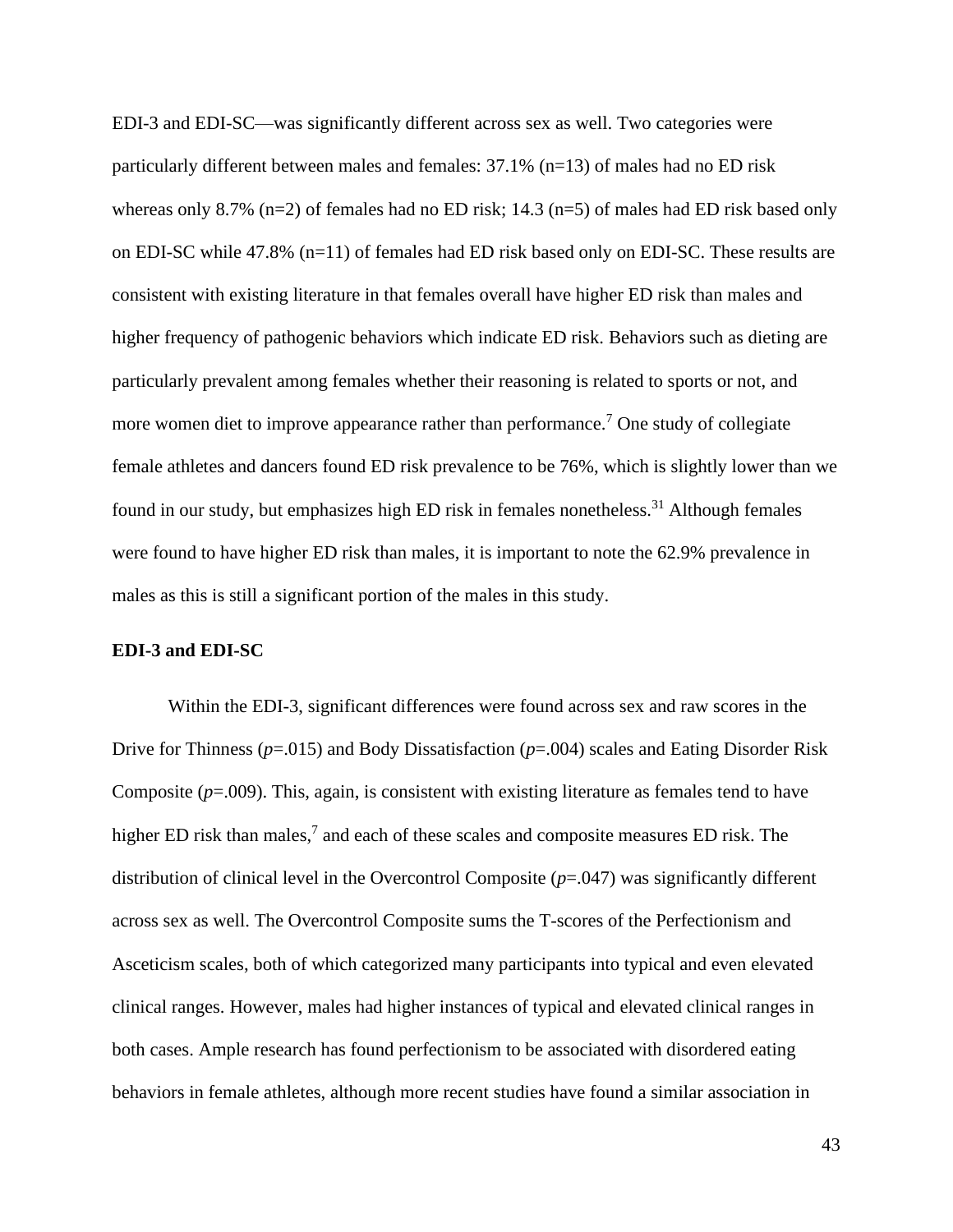males,<sup>8</sup> which is consistent with our findings here. Perfectionism is common in athletic populations, especially in elite athletes as they strive toward unrealistically high expectations in their sports. While perfectionism is often seen as a positive trait in sports to enhance performance, excessive desire for perfection can cause stress and anxiety and even lead to disordered eating behaviors in pursuit of certain performance goals.<sup>31</sup> This explains why so many participants scored highly in this EDI-3 scale.

Although not all scales and composites showed significant differences across sex, it is important to observe the distribution of the clinical levels of each as some of them show a large percentage of participants scoring in typical or elevated clinical range. Typical clinical range in any scale or composite means that the participant's score is what someone with a diagnosed ED would typically score, so scoring in this range and especially elevated clinical range is a cause for concern. As previously discussed, perfectionism is one scale where many participants scored in the typical or elevated ranges. Other scales with similarly high scores include Interpersonal Insecurity, Interpersonal Alienation, and Maturity Fears. This shows that ED risk stems not only from ED-specific issues but also from general psychological problems.

Within the EDI-SC, significant differences were found across sex and dieting  $(p=0.016)$ and purging (*p*=.028) behaviors. Females exhibit more frequent engagement in this behaviors, which is again consistent with existing literature which finds females to have higher ED risk than males.<sup>7</sup> Regarding pathogenic behaviors among females specifically, our study found instances of each behavior to be similar to a previous study: 69.9% prevalence of dieting in our study versus 51.2% in the previous study; 34.8% versus 19.8% prevalence of binge eating; 13.0% versus 12.4% purging prevalence; 0% versus 3.3% use of laxatives; 21.7% versus 7.4% use of diet pills; and 4.3% versus 1.7% use of diuretics. Exercise to control weight distribution was also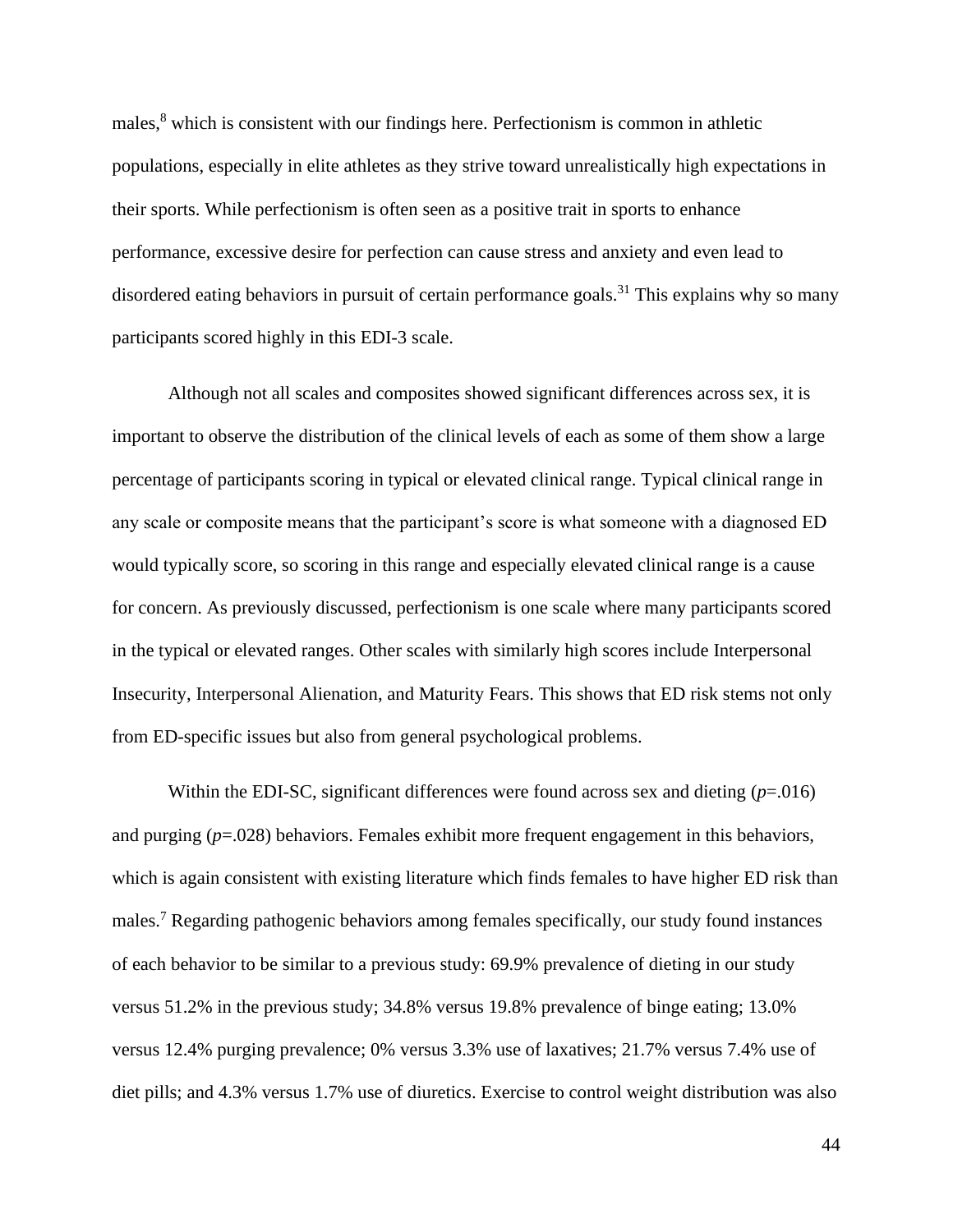similar with 13.0% in our study using exercise to control weight 75%-100% of the time versus 13.2% in a previous study.<sup>31</sup>

While only dieting and purging were significantly different across sex, it is again important to look at the percentage of participants who engaged in the behaviors. 37.1% of males and 69.9% of females have engaged in dieting behaviors. This statistic alone puts 37.1% of males and 69.9% of females at risk for EDs. Table 5 also breaks down instances by percentages within behavior to show whether male or female participants were primarily responsible for certain behaviors. For example, females comprised 100% of purging behavior in this study. Any instance of these behaviors indicates ED risk, so it is concerning when prevalence is this high.

#### **LEA with or without ED Risk**

In addition to the significant differences across sex and LEA and ED risk, the relationship between LEA and ED risk was found to be statistically significant  $(p=0.011)$ . 25.7% (n=9) of males and 69.6% (n=16) of females had LEA with ED risk;  $5.7\%$  (n=2) of males and  $4.3\%$  (n=1) of females had LEA with no ED risk; and 37.1% (n=13) of males and 21.7% (n=5) of females had ED risk with no LEA. These numbers show that LEA does not often come without ED risk, and ED risk does not often come without LEA. Therefore, presence of one is likely to come with presence of the other. We found LEA risk to be slightly lower and ED risk to be higher in females compared to a previous study, which found LEA prevalence of 81%, ED risk prevalence of 76%, LEA with ED risk prevalence of 76%, and LEA without ED risk prevalence of 24%.<sup>31</sup> This supports our finding that LEA and ED risk coexist more often than not.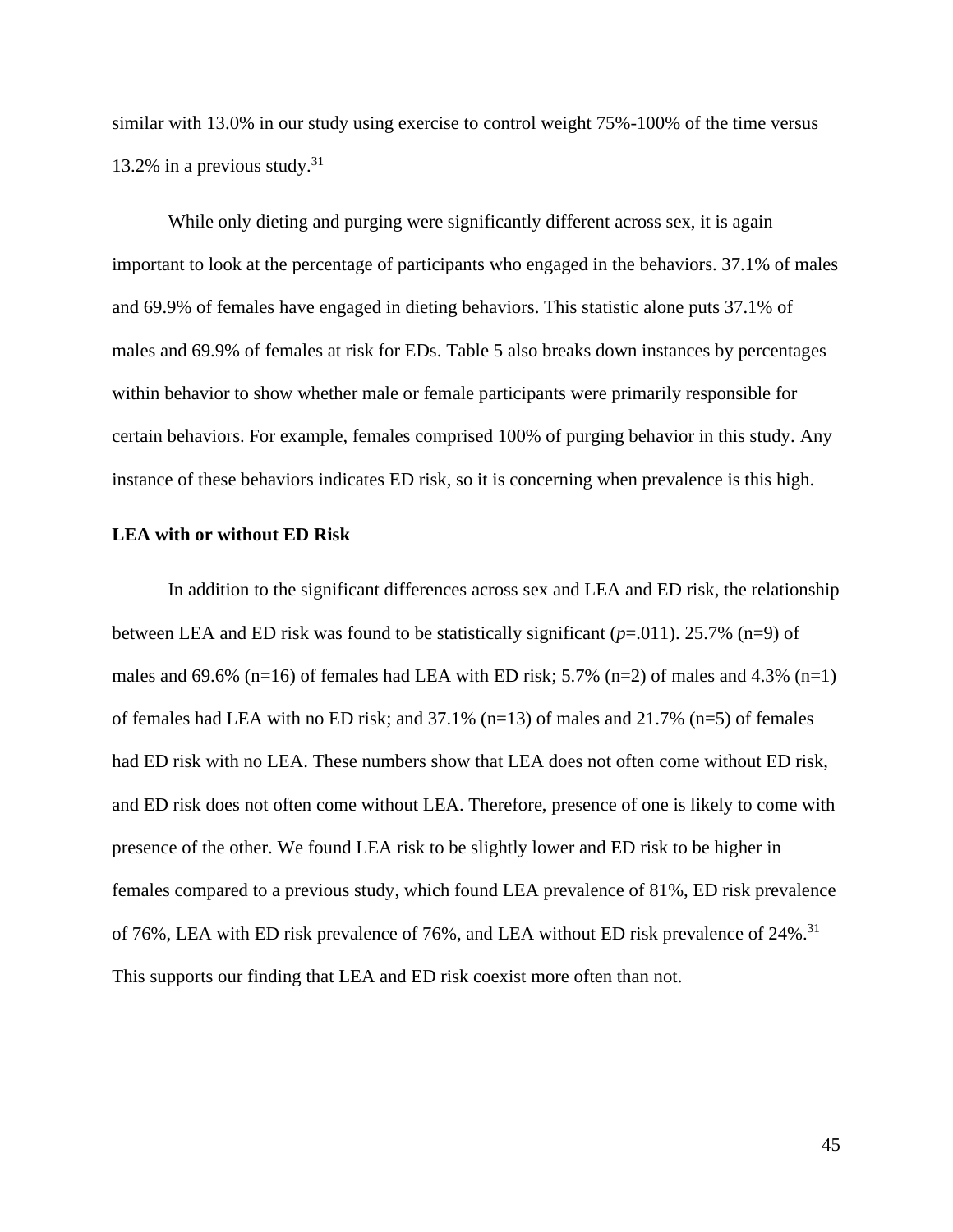#### **Limitations**

Although our study found significant differences across sex and LEA and ED risk and high prevalence of both in males and females, there are some limitations which need to be addressed. First, we assumed that all participants were truthful in reporting daily food logs and questionnaires. Females particularly may underreport EI in their food logs,<sup>12</sup> and individuals with EDs or disordered behaviors tend to underreport EI in their food logs as well. If this is the case, we may have gathered inaccurate information regarding EI, which in turn would lead to incorrect EA numbers and macronutrient intakes. If true EA is higher than we found, fewer females might have LEA risk, and perhaps the difference across sex would not be significantly different. A second limitation is individuals may have inconsistent or peculiar or simply untrue responses on the EDI-3 and/or EDI-SC. The EDI-3 details 3 scales which assess response style: inconsistency, infrequency, and negative impression. High scores on any of these scales means that results should be interpreted with caution.<sup>27</sup> If the responses on these tools in our study provided us with skewed or untrue information, we could have made inaccurate conclusions regarding ED risk. A third limitation is that with such a wide variety of activity types, we have no way to differentiate across activity level. Many participants in our study were CrossFit athletes who frequently engage in intense exercise, while some participants may expend less energy in activities like recreational sports or lower intensity walking/running. With macronutrient intake, specifically carbohydrate intake, we used "high" activity level to categorize adequate intake for all participants, when in reality some participants may have fallen in the "moderate" range, and perhaps some in the "very high" range.<sup>10</sup> We could have miscategorized some participants' macronutrient intake if they fell within an activity range other than "high."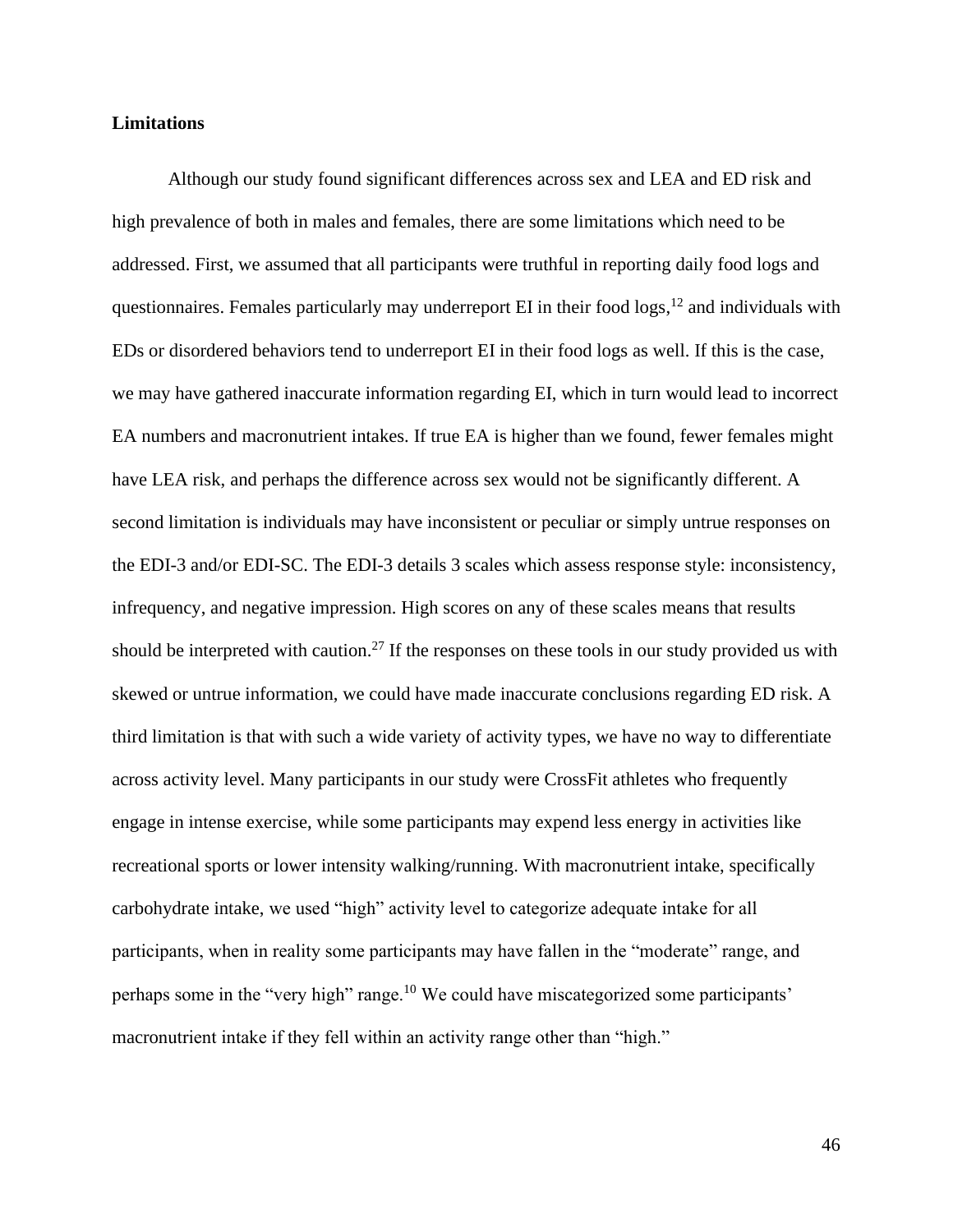#### **Future Research**

Future research should focus on prevalence of the Triad symptoms, especially LEA, in male and female physically active individuals. True prevalence of LEA has been difficult to find thus far due to varying methods in different studies, so one agreed-upon figure to quantify prevalence would be helpful. LEA across different activity types would be another direction to take future research as LEA varies widely among athletes participating in different sports. LEA tends to be higher among weight class, leanness, aesthetic, and antigravitational sports, but solid numbers for prevalence in males and females across many different activities could be helpful. Additionally, future research could focus on ED risk in conjunction with LEA risk across sex and different activity types.

#### **Clinical Significance and Conclusion**

LEA in physically active individuals, both male and female, is highly prevalent. Even with significantly different RMR, EI, and EEE, males and females had similarly low EA with 27.1 and 26.4 kcal/kg FFM respectively. However, this EA figure is more of an issue for females as males can handle a greater energy deficit before experiencing consequences of clinical LEA. A greater percentage of females than males had LEA, and this difference was statistically significant; however, prevalence was high among both sexes. Our study shows that physically active individuals, regardless of sex or activity, often have LEA risk.

Our study found ED risk to be prevalent among male and female physically active individuals, although it is higher for females. Disordered eating behaviors are common among physically active individuals with higher prevalence among females, especially in pathogenic behaviors like dieting and purging. Additionally, many individuals had ED risk based on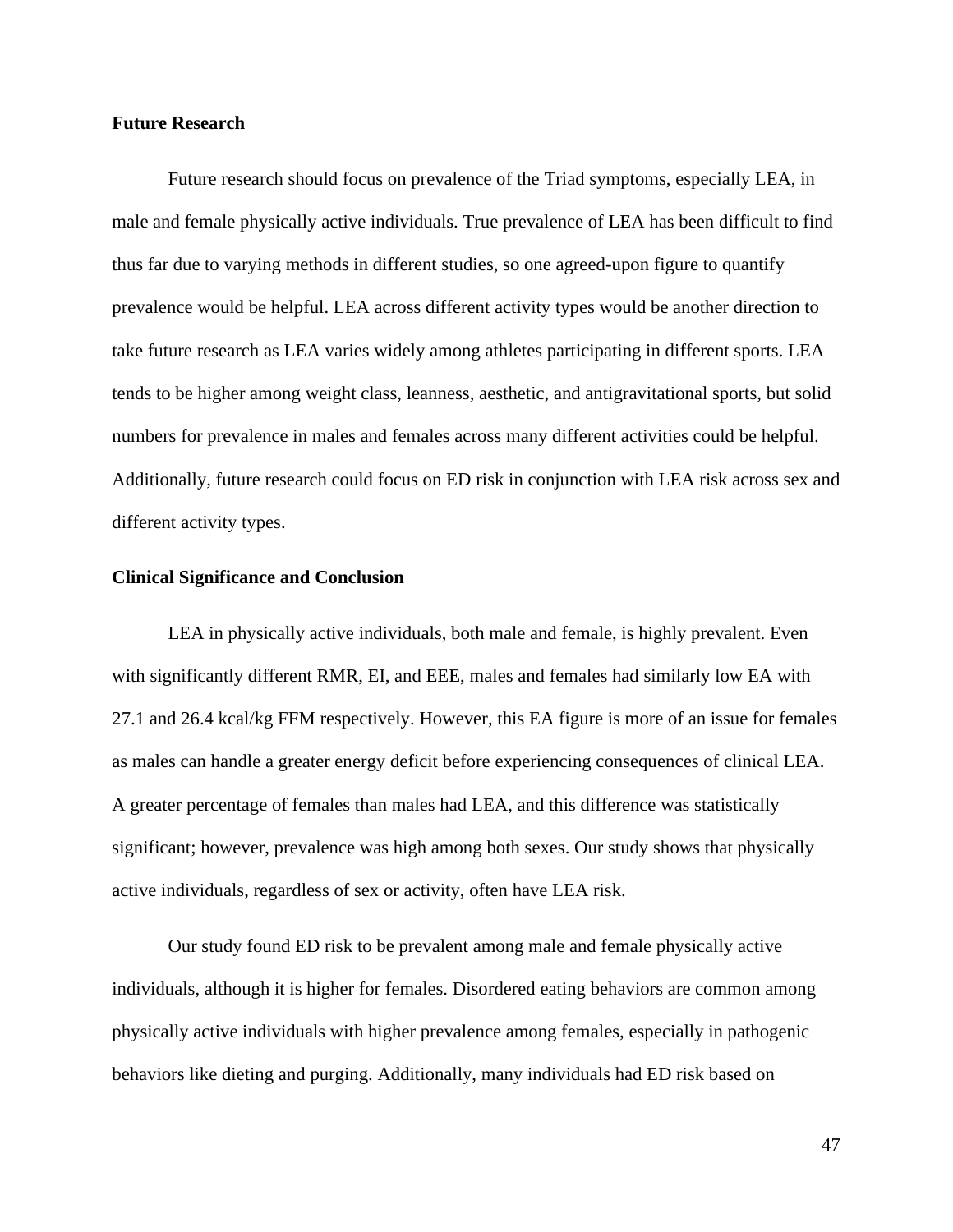psychological factors rather than ED-specific factors, so it is important to assess both behavior types. One psychological factor which is particularly dangerous to athletes and physically active individuals is perfectionism, as unchecked perfectionist behaviors can lead to disordered eating behaviors.

Finally, LEA with ED risk is prevalent among male and female physically active individuals. These two factors have a statistically significant relationship, and our study shows that one does not often exist without the other. That is, if an individual has LEA, they are likely to have ED risk, and vice versa. Although females had higher prevalence of LEA with ED risk than males, this combination was common in both sexes. Overall, many physically active individuals tend to have LEA, ED risk, and often both.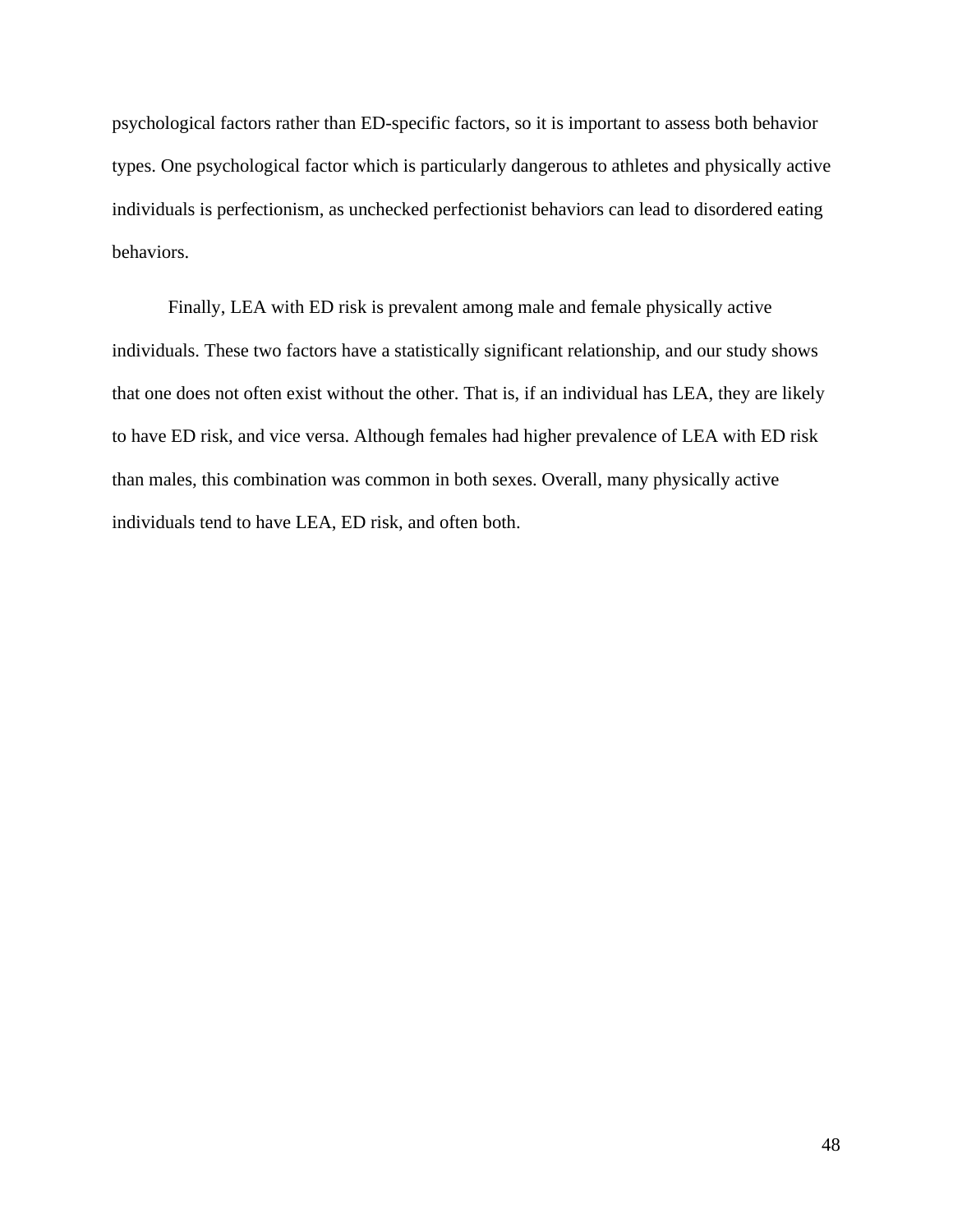### **REFERENCES**

- 1. Nattiv, A., Loucks, A. B., Manore, M. M., Sanborn, C. F., Sundgot-Borgen, J., Warren, M. P., & American College of Sports Medicine (2007). American College of Sports Medicine position stand. The female athlete triad. *Medicine and science in sports and exercise*, *39*(10), 1867–1882. https://doi.org/10.1249/mss.0b013e318149f111
- 2. Javed, A., Tebben, P. J., Fischer, P. R., & Lteif, A. N. (2013). Female athlete triad and its components: toward improved screening and management. *Mayo Clinic proceedings*, *88*(9), 996–1009. https://doi.org/10.1016/j.mayocp.2013.07.001
- 3. Tenforde, A. S., Barrack, M. T., Nattiv, A., & Fredericson, M. (2016). Parallels with the Female Athlete Triad in Male Athletes. *Sports medicine (Auckland, N.Z.)*, *46*(2), 171– 182. https://doi.org/10.1007/s40279-015-0411-y
- 4. Nattiv, A., De Souza, M. J., Koltun, K. J., Misra, M., Kussman, A., Williams, N. I., Barrack, M. T., Kraus, E., Joy, E., & Fredericson, M. (2021). The Male Athlete Triad-A Consensus Statement From the Female and Male Athlete Triad Coalition Part 1: Definition and Scientific Basis. *Clinical journal of sport medicine: official journal of the Canadian Academy of Sport Medicine*, *31*(4), 335–348. https://doi.org/10.1097/JSM.00000000000 00946
- 5. Statuta S. M. (2020). The Female Athlete Triad, Relative Energy Deficiency in Sport, and the Male Athlete Triad: The Exploration of Low-Energy Syndromes in Athletes. *Current sports medicine reports*, *19*(2), 43–44. https://doi.org/10.1249/JSR.0000000000000679
- 6. Williams, N. I., Statuta, S. M., & Austin, A. (2017). Female Athlete Triad: Future Directions for Energy Availability and Eating Disorder Research and Practice. *Clinics in sports medicine*, *36*(4), 671–686. https://doi.org/10.1016/j.csm.2017.05.003
- 7. Loucks, A. B., Kiens, B., & Wright, H. H. (2011). Energy availability in athletes. *Journal of sports sciences*, *29 Suppl 1*, S7–S15. https://doi.org/10.1080/02640414.2011.588958
- 8. Logue, D. M., Madigan, S. M., Melin, A., Delahunt, E., Heinen, M., Donnell, S. M., & Corish, C. A. (2020). Low Energy Availability in Athletes 2020: An Updated Narrative Review of Prevalence, Risk, Within-Day Energy Balance, Knowledge, and Impact on Sports Performance. *Nutrients*, *12*(3), 835. https://doi.org/10.3390/nu12030835
- 9. Wasserfurth, P., Palmowski, J., Hahn, A., & Krüger, K. (2020). Reasons for and Consequences of Low Energy Availability in Female and Male Athletes: Social Environment, Adaptations, and Prevention. *Sports medicine - open*, *6*(1), 44. https://doi.org/10.1186/s40798-020-00275-6
- 10. Thomas, D. T., Erdman, K. A., & Burke, L. M. (2016). American College of Sports Medicine Joint Position Statement. Nutrition and Athletic Performance. *Medicine and science in sports and exercise*, *48*(3), 543–568. https://doi.org/10.1249/MSS.0000000000000852
- 11. Loucks A. B. (2004). Energy balance and body composition in sports and exercise. *Journal of sports sciences*, *22*(1), 1–14. https://doi.org/10.1080/0264041031000140518
- 12. Reed, J. L., De Souza, M. J., & Williams, N. I. (2013). Changes in energy availability across the season in Division I female soccer players. *Journal of sports sciences*, *31*(3), 314–324. https://doi.org/10.1080/02640414.2012.733019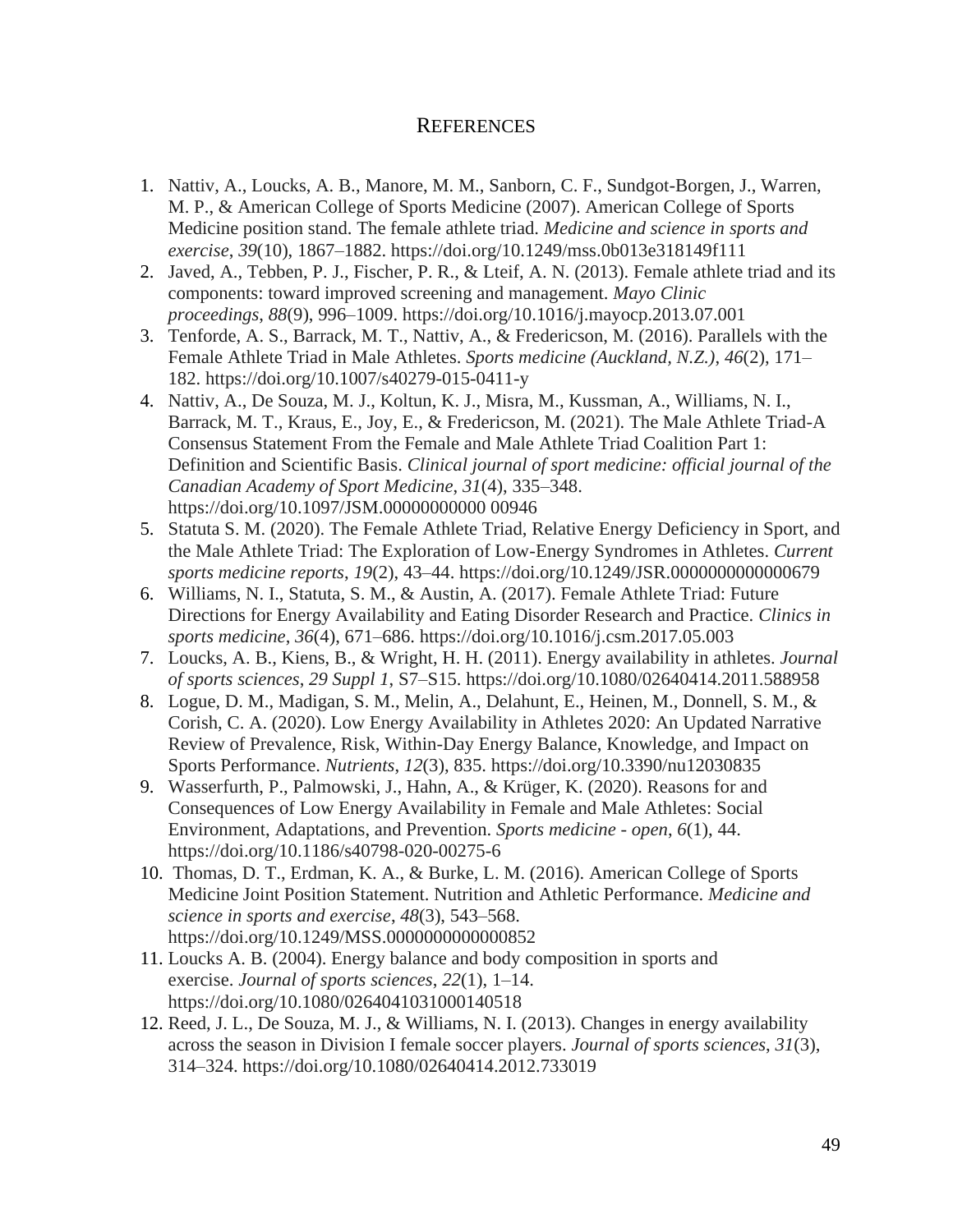- 13. Drenowatz, C., Eisenmann, J. C., Pivarnik, J. M., Pfeiffer, K. A., & Carlson, J. J. (2013). Differences in energy expenditure between high- and low-volume training. *European journal of sport science*, *13*(4), 422–430. https://doi.org/10.1080/17461391.2011.635707
- 14. Loucks A. B. (2007). Low energy availability in the marathon and other endurance sports. *Sports medicine (Auckland, N.Z.)*, *37*(4-5), 348–352. https://doi.org/10.2165/000 07256-200737040-00019
- 15. Burke, L. M., Hawley, J. A., Wong, S. H., & Jeukendrup, A. E. (2011). Carbohydrates for training and competition. *Journal of sports sciences*, *29 Suppl 1*, S17–S27. https://doi.org/10.1080/02640414.2011.585473
- 16. Phillips, S. M., & Van Loon, L. J. (2011). Dietary protein for athletes: from requirements to optimum adaptation. *Journal of sports sciences*, *29 Suppl 1*, S29–S38. https://doi.org/10.1080/02640414.2011.619204
- 17. United States Department of Agriculture. (n.d.). *Home: Dietary guidelines for Americans*. https://www.dietaryguidelines.gov/
- 18. Burke L. M. (2015). Re-Examining High-Fat Diets for Sports Performance: Did We Call the 'Nail in the Coffin' Too Soon?. *Sports medicine (Auckland, N.Z.)*, *45 Suppl 1*(Suppl 1), S33–S49. https://doi.org/10.1007/s40279-015-0393-9
- 19. Barnes M. J. (2014). Alcohol: impact on sports performance and recovery in male athletes. *Sports medicine (Auckland, N.Z.)*, *44*(7), 909–919. https://doi.org/10.1007 /s40279-014-0192-8
- 20. Beard, J., & Tobin, B. (2000). Iron status and exercise. *The American journal of clinical nutrition*, *72*(2 Suppl), 594S–7S. https://doi.org/10.1093/ajcn/72.2.594S
- 21. Institute of Medicine (US) Panel on Micronutrients. (2001). *Dietary Reference Intakes for Vitamin A, Vitamin K, Arsenic, Boron, Chromium, Copper, Iodine, Iron, Manganese, Molybdenum, Nickel, Silicon, Vanadium, and Zinc*. National Academies Press (US).
- 22. Larson-Meyer, D. E., & Willis, K. S. (2010). Vitamin D and athletes. *Current sports medicine reports*, *9*(4), 220–226. https://doi.org/10.1249/JSR.0b013e3181e7dd45
- 23. National Institutes of Health Office of Dietary Supplements. (2018). *Vitamin D fact sheet for health professionals.* https://ods.od.nih.gov/factsheets/VitaminD-HealthProfessional /#h2
- 24. Sale, C., & Elliott-Sale, K. J. (2019). Nutrition and Athlete Bone Health. *Sports medicine (Auckland, N.Z.)*, *49*(Suppl 2), 139–151. https://doi.org/10.1007/s40279-019-01161-2
- 25. National Institutes of Health Office of Dietary Supplements. (2016). *Calcium fact sheet for health professionals.* https://ods.od.nih.gov/factsheets/VitaminD-HealthProfessional /#h2
- 26. Juwono, I.D., Tolnai, N. & Szabo, A. (2021). Exercise Addiction in Athletes: a Systematic Review of the Literature. *International Journal of Mental Health and Addiction*. https://doi.org/10.1007/s11469-021-00568-1
- 27. Garner, David. (2004). Eating disorder inventory-3 (EDI-3) Professional Manual. Lutz, FL: Psychological Assessment Resources. International Journal of Eating Disorders. 35. 478-479.
- 28. Ainsworth BE, Haskell WL, Whitt MC, et al. Compendium of physical activities: an update of activity codes and MET intensities. *Medicine and science in sports and exercise.* 2000;32(9; SUPP/1):S498-S504.
- 29. Gibson AL, Wagner D, Heyward V. *Advanced Fitness Assessment and Exercise Prescription*, *8E*. Human kinetics; 2018.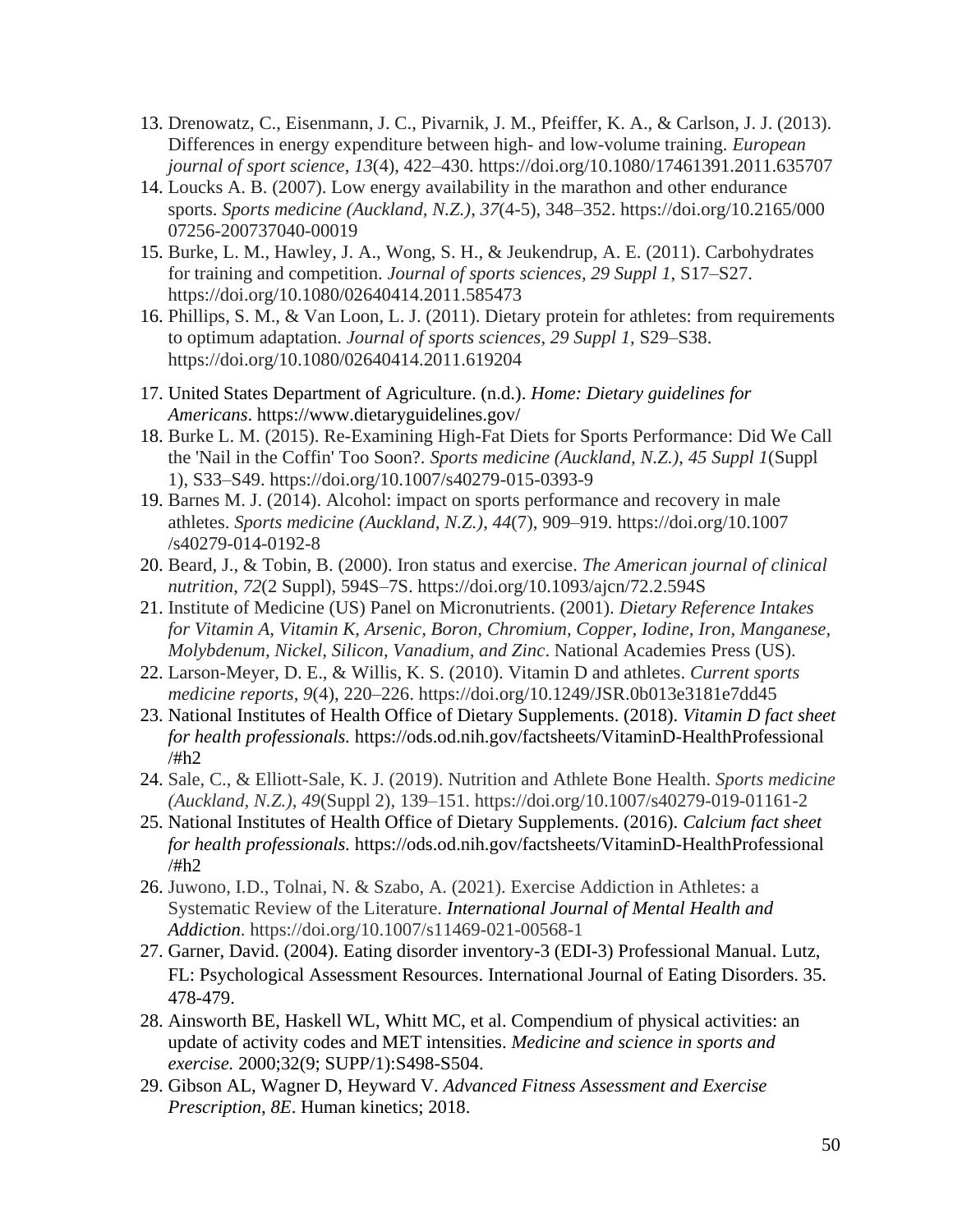- 30. St-Onge, M., Mignault, D., Allison, D. B., & Rabasa-Lhoret, R. (2007). Evaluation of a portable device to measure daily energy expenditure in free-living adults. The American journal of clinical nutrition, 85(3), 742–749. https://doi.org/10.1093/ajcn/85.3.742
- 31. Torres-McGehee, T. M., Emerson, D. M., Pritchett, K., Moore, E. M., Smith, A. B., & Uriegas, N. A. (2020). Energy Availability with or without Eating Disorder Risk in Collegiate Female Athletes and Performing Artists. Journal of athletic training, 56(9), 993–1002. Advance online publication. https://doi.org/10.4085/JAT0502-20
- 32.Dos Santos Quaresma, M., Guazzelli Marques, C., & Nakamoto, F. P. (2021). Effects of diet interventions, dietary supplements, and performance-enhancing substances on the performance of CrossFit-trained individuals: A systematic review of clinical studies. *Nutrition (Burbank, Los Angeles County, Calif.)*, *82*, 110994. https://doi.org/10.1016/j.nut.2020.110994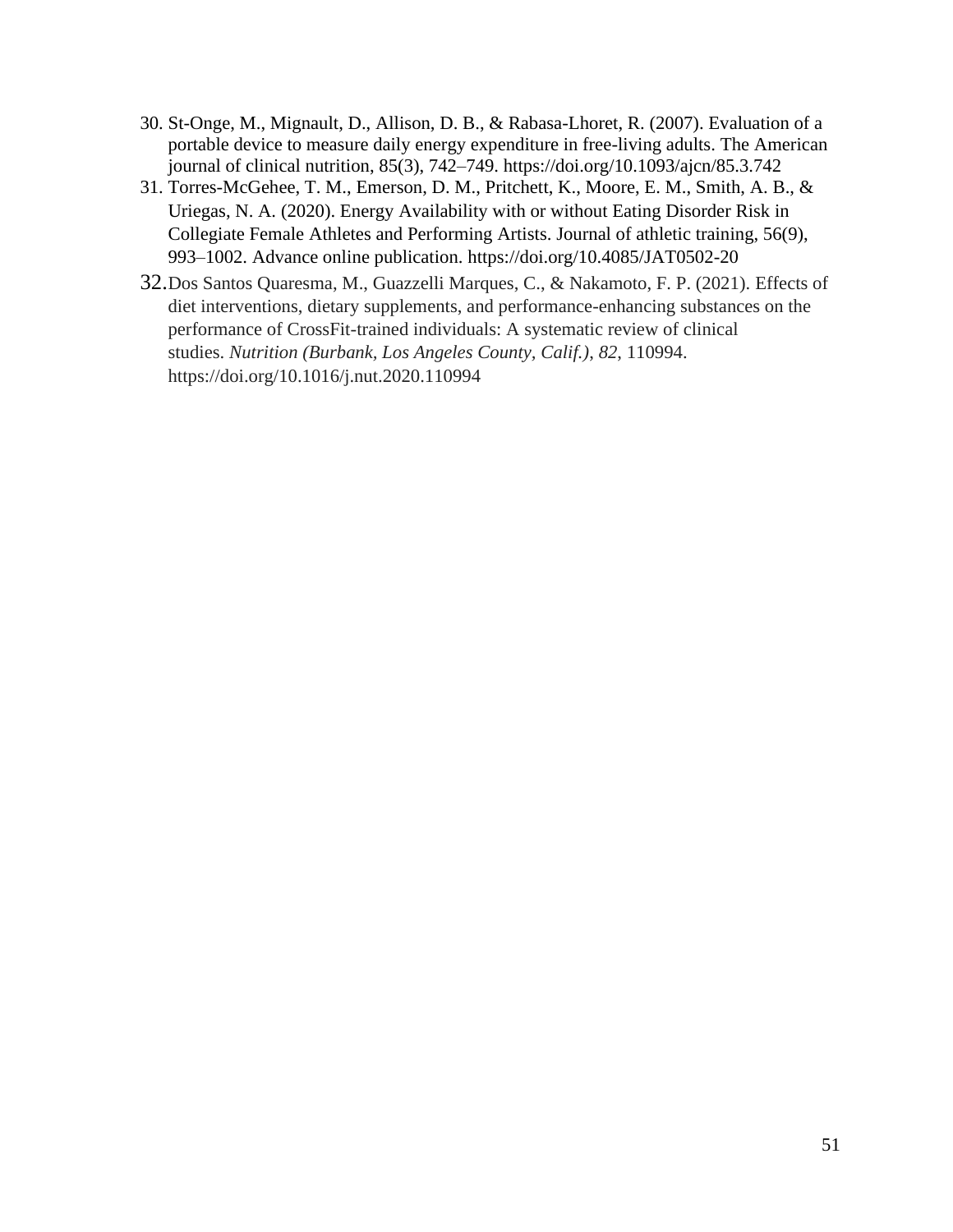## TABLES AND FIGURES

**Table 1. Physical measurements for male (n=35) and female (n=23) recreational athletes**

|                                    | <b>Male</b>     | <b>Females</b>  |
|------------------------------------|-----------------|-----------------|
| <b>Anthropometric Measurements</b> | $M\pm SD$       | $M\pm SD$       |
| Age (years)                        | $26.0 \pm 4.9$  | $26.9 \pm 6.1$  |
| Height (cm)                        | $178.9 \pm 6.3$ | $164.6 \pm 6.6$ |
| Weight (kg)                        | $78.7 \pm 10.5$ | $64.2 \pm 6.9$  |
| BMI $(kg/m^2)$                     | $24.6 \pm 3.2$  | $23.7 \pm 2.2$  |
| $FFM$ (kg)                         | $68.7 \pm 7.2$  | $48.7 \pm 4.4$  |
| Body Fat Percent (%)               | $14.9 \pm 5.9$  | $21.2 \pm 5.9$  |

**Table 2. Energy needs assessment for males (n=35) and females (n=23) recreational athletes.**

|                       | <b>Males</b>       | <b>Females</b>     |                |
|-----------------------|--------------------|--------------------|----------------|
| <b>Energy Needs</b>   | $M\pm SD$          | $M\pm SD$          | <b>P-value</b> |
| RMR (kcals)           | $1858.9 \pm 440.1$ | $1386.5 \pm 279.1$ | < .001         |
| EI (kcals)            | $2665.1 \pm 926.7$ | $1749.8 \pm 549.7$ | < 0.001        |
| EEE (kcals)           | $780.1 \pm 428.1$  | $467.0 \pm 237.5$  | .002           |
| TDEE (kcals)          | $2628.7 \pm 166.6$ | $2342.1 \pm 137.1$ | < 0.001        |
| EA (kcal/kg/FFM)      | $27.1 \pm 11.3$    | $26.4 \pm 12.5$    | .840           |
| <b>Macronutrients</b> |                    |                    |                |
| Protein $(g)$         | $135.3 \pm 52.3$   | $90.9 \pm 33.0$    | < 0.001        |
| Carbohydrates $(g)$   | $300.1 \pm 118.7$  | $192.6 \pm 57.0$   | < 0.001        |
| Fats $(g)$            | $97.6 \pm 42.1$    | $65.7 \pm 28.9$    | .002           |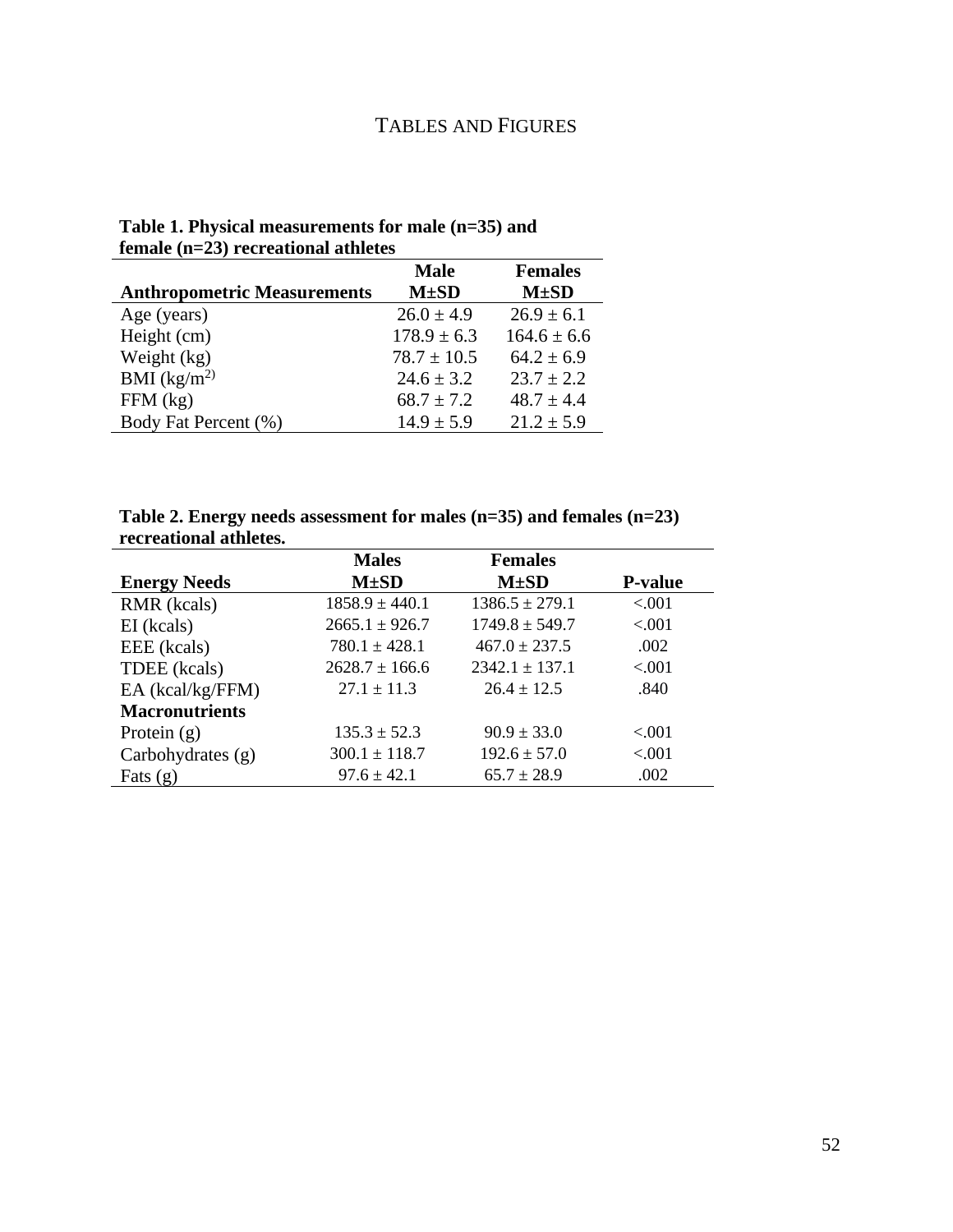| - 17                  | All            |                |                | <b>Male</b>    |                | <b>Female</b>    |                |
|-----------------------|----------------|----------------|----------------|----------------|----------------|------------------|----------------|
| <b>Macronutrients</b> | $\frac{0}{0}$  | n              | $\%$           | n              | $\frac{0}{0}$  | $\mathbf n$      | <b>P-Value</b> |
|                       |                |                | (n/35)         |                | (n/23)         |                  |                |
| <b>Protein</b>        |                |                |                |                |                |                  | .550           |
| Low                   | 31.0           | 18             | 25.7           | 9              | 39.1           | 9                |                |
| Adequate              | 43.1           | 25             | 45.7           | 16             | 39.1           | 9                |                |
| High                  | 25.9           | 15             | 28.6           | 10             | 21.7           | 5                |                |
| Carbohydrates         |                |                |                |                |                |                  | .149           |
| Low                   | 94.8           | 55             | 91.4           | 32             | 100.0          | 23               |                |
| Adequate              | 5.2            | 3              | 8.6            | 3              | $\theta$       | $\boldsymbol{0}$ |                |
| High                  | $\theta$       | $\theta$       | $\overline{0}$ | $\overline{0}$ | $\theta$       | $\overline{0}$   |                |
| Fats                  |                |                |                |                |                |                  | .599           |
| Low                   | $\overline{0}$ | $\overline{0}$ | $\overline{0}$ | $\overline{0}$ | $\overline{0}$ | $\overline{0}$   |                |
| Normal                | 65.5           | 38             | 62.9           | 22             | 69.6           | 16               |                |
| High                  | 34.5           | 20             | 37.1           | 13             | 30.4           | 7                |                |

**Table 3. Macronutrient assessment based on recommendations for physically active populations for all recreational athletes (n=58) and within males (n=35), and females (n=23).**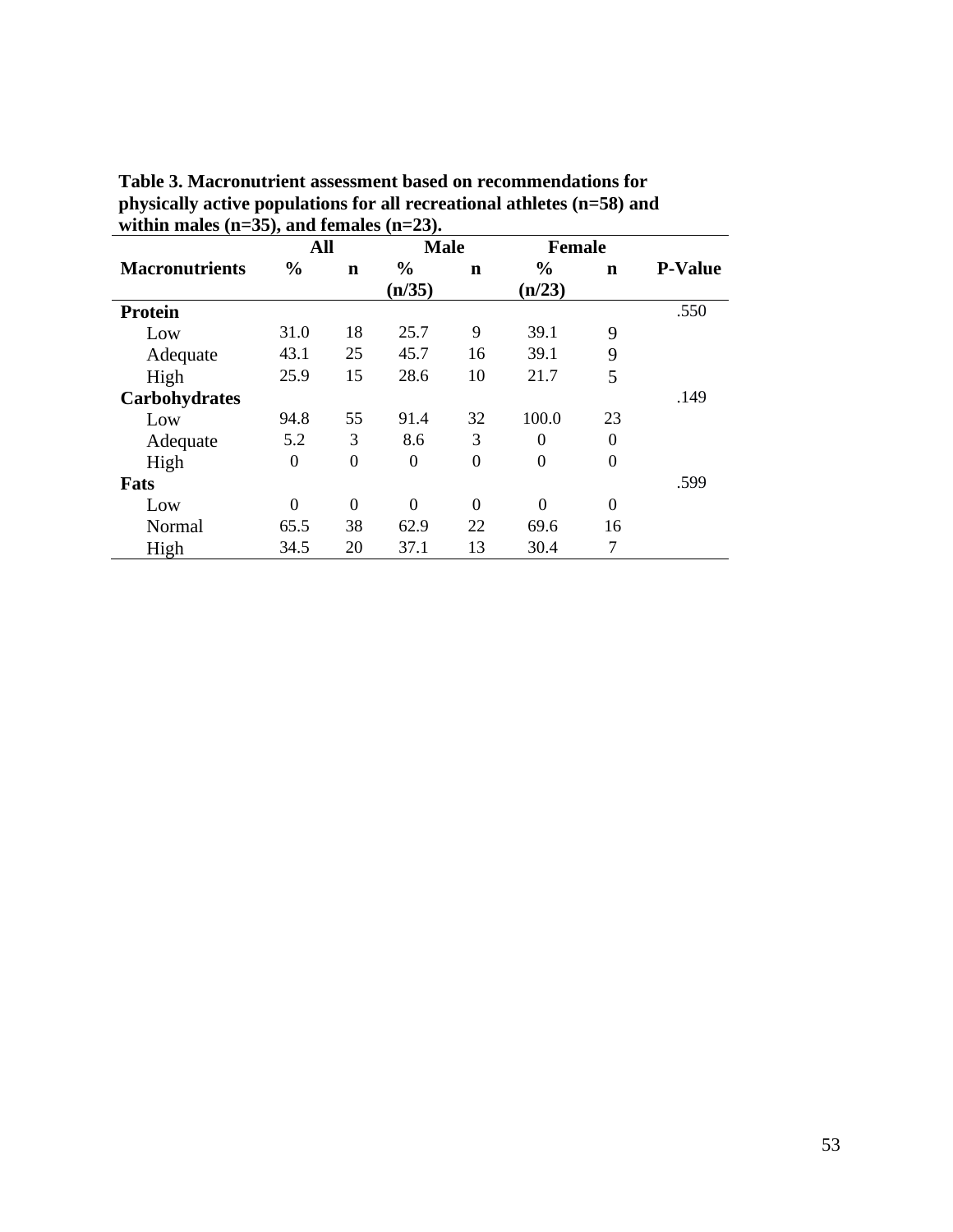|                                                  | presence in means and standard available for fam secrets and presence in percent (70) and if equency (11) for eacegoriear data.<br><b>Males</b> |                        |                                   | <b>Females</b>                    |                  |                        |                                   |                                    |                                   |                                       |
|--------------------------------------------------|-------------------------------------------------------------------------------------------------------------------------------------------------|------------------------|-----------------------------------|-----------------------------------|------------------|------------------------|-----------------------------------|------------------------------------|-----------------------------------|---------------------------------------|
|                                                  | Raw<br><b>Score</b>                                                                                                                             | Low<br><b>Clinical</b> | <b>Typical</b><br><b>Clinical</b> | <b>Elevated</b><br><b>Typical</b> | <b>Raw Score</b> | Low<br><b>Clinical</b> | <b>Typical</b><br><b>Clinical</b> | <b>Elevated</b><br><b>Clinical</b> | <b>P-value</b><br>(raw)<br>score) | <b>P-value</b><br>(clinical<br>level) |
| <b>Eating Disorders Risk Scales</b>              | <b>Mean</b> ±SD                                                                                                                                 | $\%$ (n/35)            | $\%$ (n/35)                       | $\%$ (n/35)                       | <b>Mean</b> ±SD  | $\%$ (n/23)            | $\frac{6}{10}$<br>(n/23)          | $\%$ (n/23)                        |                                   |                                       |
| Drive for Thinness (DT)                          | $2.7 + 3.7$                                                                                                                                     | 97.1 (34)              | 2.9(1)                            | 0(0)                              | $5.4 + 4.6$      | 95.7(22)               | 4.3(1)                            | 0(0)                               | .015                              | .761                                  |
| Bulimia (B)                                      | $1.9 \pm 2.5$                                                                                                                                   | 82.9 (29)              | 17.1(6)                           | 0(0)                              | $2.1 + 2.1$      | 82.6 (19)              | 17.4(4)                           | 0(0)                               | .768                              | .980                                  |
| <b>Body Dissatisfaction (BD)</b>                 | $4.1 \pm 5.3$                                                                                                                                   | 100.0(35)              | 0(0)                              | 0(0)                              | $9.2 \pm 7.7$    | 91.3(21)               | 8.7(2)                            | 0(0)                               | .004                              | .076                                  |
| <b>Psychological Scales</b>                      |                                                                                                                                                 |                        |                                   |                                   |                  |                        |                                   |                                    |                                   |                                       |
| Low Self-Esteem (LSE)                            | $1.5 \pm 2.6$                                                                                                                                   | 97.1 (34)              | 2.9(1)                            | 0(0)                              | $1.3 \pm 1.5$    | 100.0(23)              | 0(0)                              | 0(0)                               | .748                              | .414                                  |
| Personal Alienation (PA)                         | $1.9 \pm 2.0$                                                                                                                                   | 100.0(35)              | 0(0)                              | 0(0)                              | $2.7 + 2.7$      | 100.0(23)              | 0(0)                              | 0(0)                               | .206                              | n/a                                   |
| Interpersonal Insecurity (II)                    | $4.5 \pm 3.8$                                                                                                                                   | 74.3(26)               | 25.7(9)                           | 0(0)                              | $5.4 + 4.5$      | 69.6(16)               | 26.1(6)                           | 4.3(1)                             | .381                              | .457                                  |
| Interpersonal Alienation (IA)                    | $3.6 \pm 2.8$                                                                                                                                   | 71.4(25)               | 28.6(10)                          | 0(0)                              | $4.2 \pm 3.5$    | 69.6(16)               | 30.4(7)                           | 0(0)                               | .460                              | .879                                  |
| Interceptive Deficits (ID)                       | $1.7 \pm 2.4$                                                                                                                                   | 97.1 (34)              | 2.9(1)                            | 0(0)                              | $3.0 \pm 2.9$    | 100.0(23)              | 0(0)                              | 0(0)                               | .074                              | .414                                  |
| <b>Emotional Dysregulation (ED)</b>              | $1.6 \pm 2.4$                                                                                                                                   | 91.4 (32)              | 5.7(2)                            | 2.9(1)                            | $2.1 \pm 2.0$    | 78.3 (18)              | 21.7(5)                           | 0(0)                               | .453                              | .143                                  |
| Perfectionism (P)                                | $12.3 \pm 4.6$                                                                                                                                  | 25.7(9)                | 54.3 (19)                         | 20.0(7)                           | $10.6 \pm 4.3$   | 43.5(10)               | 39.1(9)                           | 17.4(4)                            | .163                              | .359                                  |
| Asceticism (A)                                   | $5.1 \pm 3.0$                                                                                                                                   | 85.7 (30)              | 14.3(5)                           | 0(0)                              | $3.7 \pm 2.8$    | 95.7(22)               | 4.3(1)                            | 0(0)                               | .072                              | .224                                  |
| <b>Maturity Fears (MF)</b>                       | $5.3 + 4.3$                                                                                                                                     | 54.3 (19)              | 37.1(13)                          | 8.6(3)                            | $6.3{\pm}4.6$    | 47.8(11)               | 43.5(10)                          | 8.7(2)                             | .407                              | .881                                  |
| Composite                                        |                                                                                                                                                 |                        |                                   |                                   |                  |                        |                                   |                                    |                                   |                                       |
| ED Risk Composite (EDRC)                         | $87.4 \pm 11.9$                                                                                                                                 | 100.0(35)              | 0(0)                              | 0(0)                              | $96.8 \pm 14.3$  | 95.7(22)               | 4.3(1)                            | 0(0)                               | .009                              | .213                                  |
| Ineffectiveness Composite (IC)                   | $62.0 \pm 6.8$                                                                                                                                  | 97.1 (34)              | 2.9(1)                            | 0(0)                              | $62.8 \pm 6.4$   | 100.0(23)              | 0(0)                              | 0(0)                               | .634                              | .414                                  |
| <b>Interpersonal Problems</b><br>Composite (IPC) | $75.9 + 9.6$                                                                                                                                    | 82.9 (29)              | 17.1(6)                           | 0(0)                              | $78.3 \pm 12.3$  | 73.9(17)               | 26.1(6)                           | 0(0)                               | .404                              | .411                                  |
| <b>Affective Problems Composite</b><br>(APC)     | $69.7 \pm 6.7$                                                                                                                                  | 94.3 (33)              | 5.7(2)                            | 0(0)                              | $72.6 \pm 5.9$   | 100.0(23)              | 0(0)                              | 0(0)                               | .099                              | .243                                  |
| Over control Composite (OC)                      | $84.1 \pm 10.9$                                                                                                                                 | 65.7(23)               | 34.3(12)                          | 0(0)                              | $78.6 + 9.8$     | 87.0 (20)              | 8.7(2)                            | 4.3(1)                             | .055                              | .047                                  |
| General Psychological<br>Maladjustment (GPMC)    | $333.7 \pm 25.3$                                                                                                                                | 100.0(35)              | 0(0)                              | 0(0)                              | $335.7 \pm 25.7$ | 100.0(23)              | 0(0)                              | 0(0)                               | .762                              | n/a                                   |

**Table 4: Eating disorder characteristics (n=58). Frequencies are reported "within": sub-discipline group: Males (n = 35) and Females (n = 23). Data is represented in means and standard deviation for raw scores and presented in percent (%) and frequency (n) for categorical data.**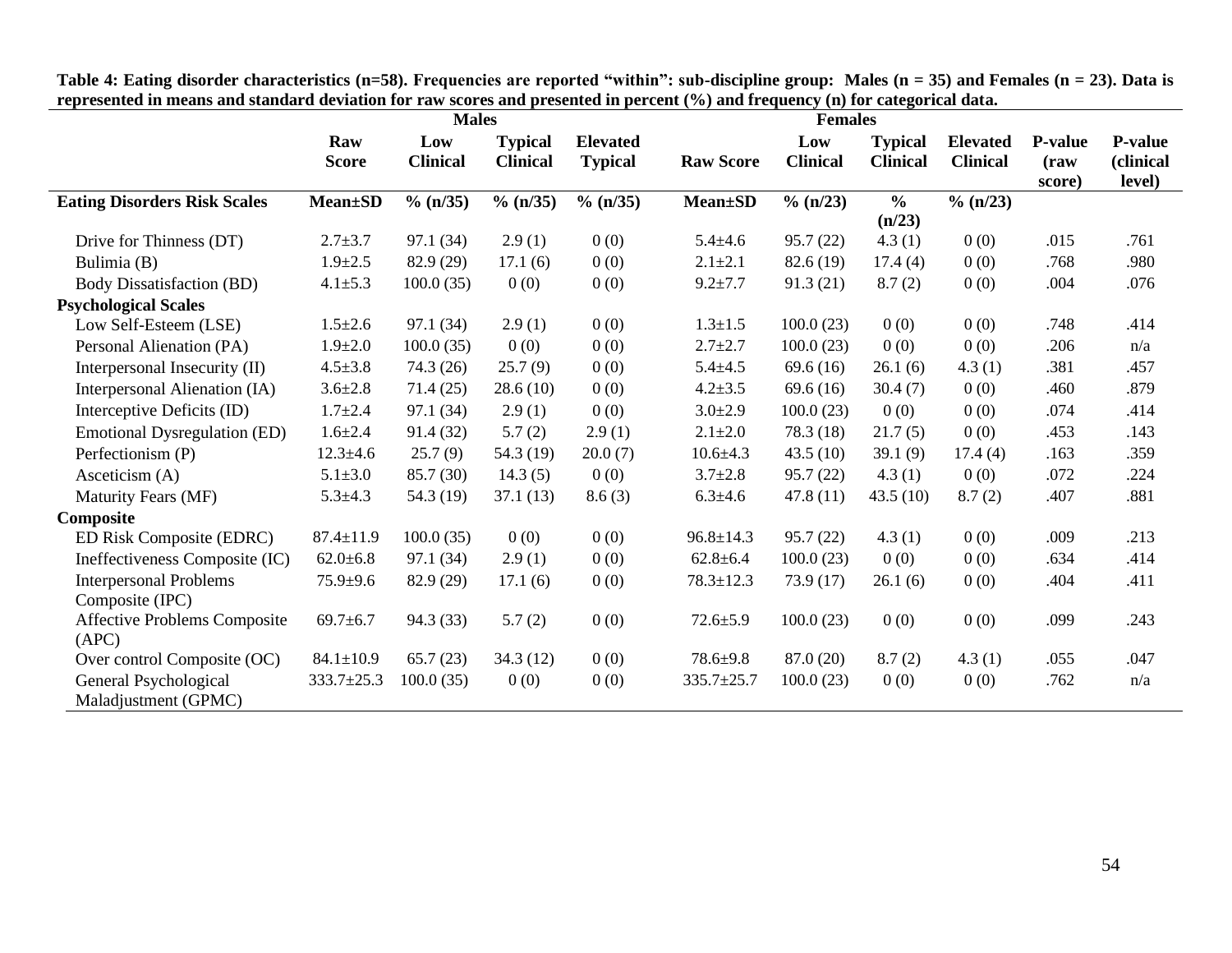|                                   |                |             | <b>Males</b>                        |                                        |                | <b>Females</b>               |                                        |                |
|-----------------------------------|----------------|-------------|-------------------------------------|----------------------------------------|----------------|------------------------------|----------------------------------------|----------------|
|                                   | ALL(n)         | $\mathbf n$ | <b>Within</b><br>Gender %<br>(n/35) | Within<br><b>Behavior</b> %<br>(n/ALL) | $\mathbf n$    | Within<br>Gender %<br>(n/23) | Within<br><b>Behavior</b> %<br>(n/ALL) | <b>P-value</b> |
| <b>Pathogenic Behaviors</b>       |                |             |                                     |                                        |                |                              |                                        |                |
| Dieting                           | 29             | 13          | 37.1                                | 44.8                                   | 16             | 69.9                         | 55.2                                   | .016           |
| <b>Binge Eating</b>               | 18             | 10          | 28.6                                | 55.6                                   | 8              | 34.8                         | 44.4                                   | .617           |
| Purging                           | 3              | 0           | $\boldsymbol{0}$                    | $\overline{0}$                         | 3              | 13.0                         | 100.0                                  | .028           |
| Laxatives                         | $\overline{2}$ | 2           | 5.7                                 | 100.0                                  | $\mathbf{0}$   | $\Omega$                     | $\Omega$                               | .243           |
| Diet Pills                        | 8              | 3           | 8.6                                 | 37.5                                   | 5              | 21.7                         | 62.5                                   | .155           |
| Diuretics                         | $\overline{2}$ |             | 2.9                                 | 50.0                                   |                | 4.3                          | 50.0                                   | .761           |
| <b>Exercise to Control Weight</b> |                |             |                                     |                                        |                |                              |                                        | .120           |
| 0% of time                        | 20             | 15          | 42.9                                | 75.0                                   | 5              | 21.7                         | 25.0                                   |                |
| $<$ 25% of time                   | 20             | 13          | 37.1                                | 65.0                                   | ⇁              | 30.4                         | 35.0                                   |                |
| 25%-50% of time                   | 13             | 5           | 14.3                                | 38.5                                   | 8              | 34.8                         | 61.5                                   |                |
| More than 75% of time             | 4              |             | 2.9                                 | 25.0                                   | 3              | 13.0                         | 75.0                                   |                |
| 100% of time                      |                |             | 2.9                                 | 100.0                                  | $\overline{0}$ | $\overline{0}$               | $\boldsymbol{0}$                       |                |

**Table 5: Pathogenic behaviors "At Risk" for associated behavior for males (n=35) for females (n=23). Values are presented in percent (%) and sample size (n).**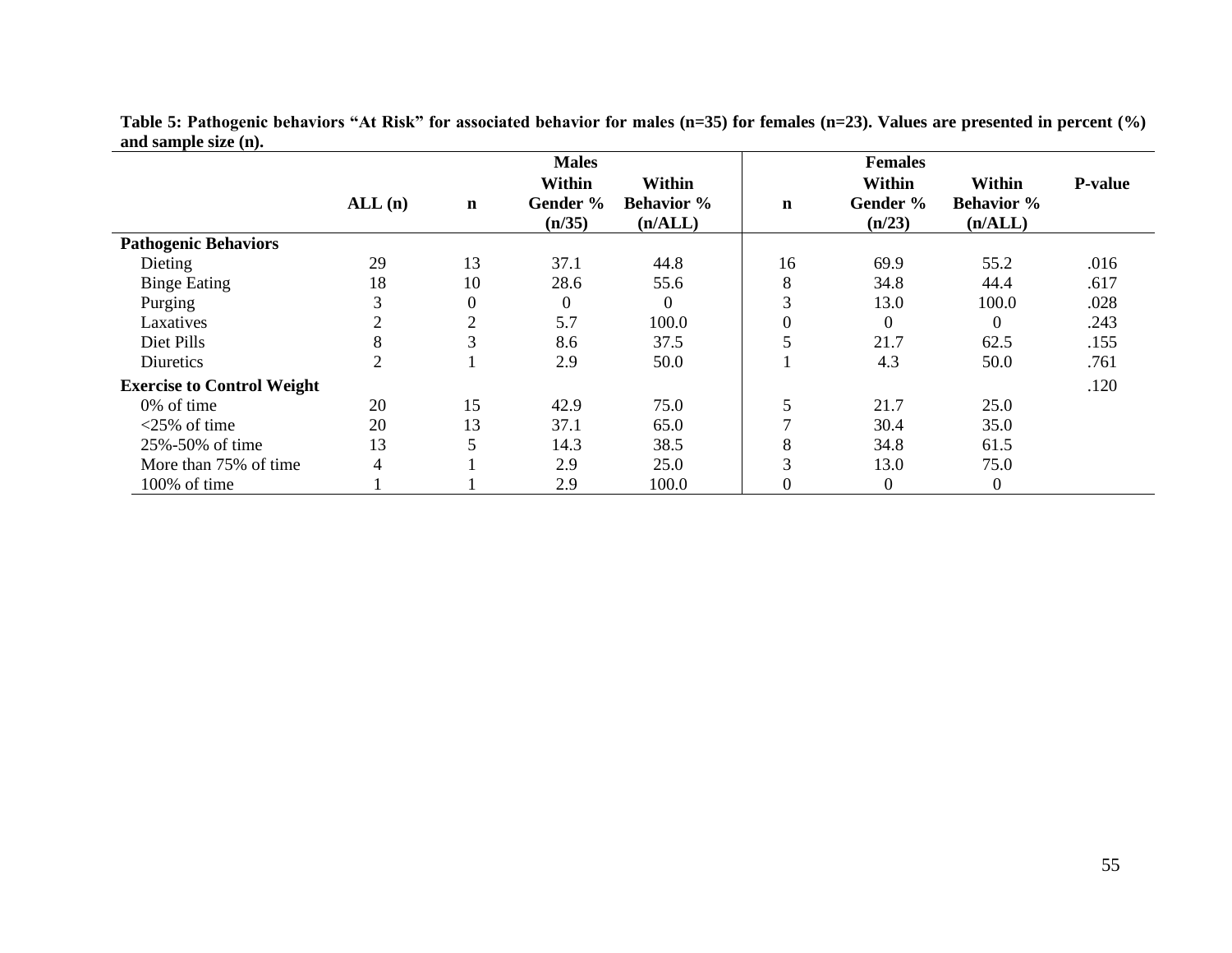|              | <b>Not at Risk</b> | <b>EDI-3 Only</b> | <b>EDI-SC</b> | <b>Both</b> | <b>P-value</b> |
|--------------|--------------------|-------------------|---------------|-------------|----------------|
|              |                    |                   | Only          |             |                |
|              | % (n)              | % (n)             | % (n)         | $%$ (n)     |                |
| All Athletes | 25.9(15)           | 12.1(7)           | 27.6(16)      | 34.5(20)    | .007           |
| Males        | 37.1(13)           | 17.1(6)           | 14.3(5)       | 31.4(11)    |                |
| Females      | 8.7(2)             | 4.3(1)            | 47.8(11)      | 39.1(9)     |                |

**Table 6: Distribution of ED risk (Percent within gender and Sample Size)**

**Table 7: Distribution of LEA, ED, and LEA with ED risk (Percent within gender and Sample Size)**

|                | <b>LEA Risk</b> | <b>ED Risk</b> | <b>LEA</b> with<br><b>ED Risk</b> | <b>LEA</b> with<br>no ED risk | <b>ED</b> risk with<br>no LEA |
|----------------|-----------------|----------------|-----------------------------------|-------------------------------|-------------------------------|
|                | % (n)           | $\%$ (n)       | $\%$ (n)                          | % (n)                         | $\%$ (n)                      |
| All Athletes   | 48.3(28)        | 74.1 (43)      | 43.1(25)                          | 5.2(3)                        | 31.0(18)                      |
| Males          | 31.4(11)        | 62.9(22)       | 25.7(9)                           | 5.7(2)                        | 37.1(13)                      |
| Females        | 73.9(17)        | 91.3(21)       | 69.6(16)                          | 4.3(1)                        | 21.7(5)                       |
| <b>P-value</b> | .002            | .016           |                                   | $.011*$                       |                               |

\*Significance of LEA and ED risk distribution